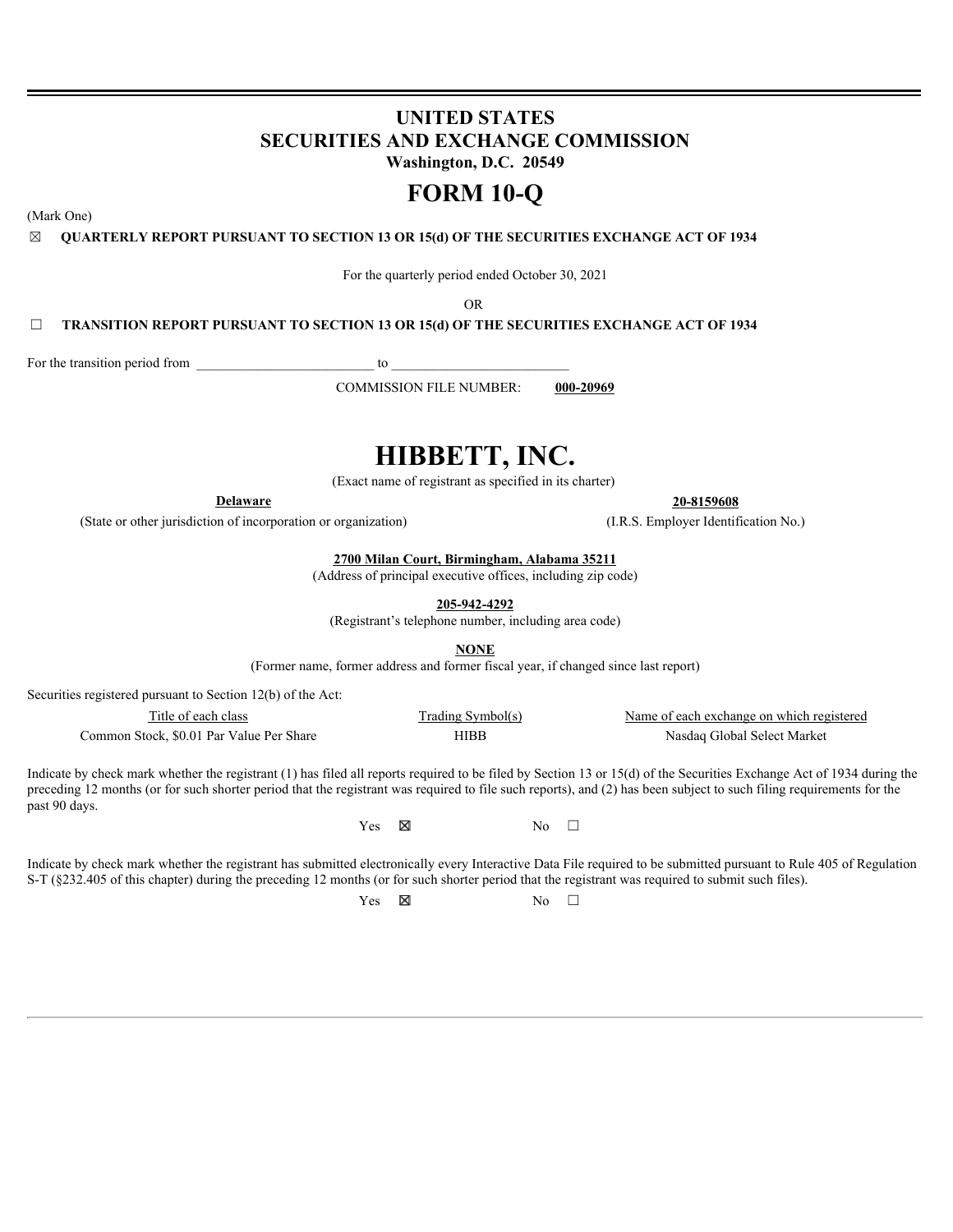Indicate by check mark whether the registrant is a large accelerated filer, an accelerated filer, a non-accelerated filer, a smaller reporting company, or an emerging growth company. See the definitions of "large accelerated filer," "accelerated filer," "smaller reporting company," and "emerging growth company" in Rule 12b-2 of the Exchange Act.

| $\cdots$                | Accelerated filer |
|-------------------------|-------------------|
| Large accelerated filer | ╭                 |
|                         |                   |

Non-accelerated filer <del>□</del> smaller reporting company □

Emerging growth company  $\Box$ 

If an emerging growth company, indicate by check mark if the registrant has elected not to use the extended transition period for complying with any new or revised financial accounting standards provided pursuant to Section 13(a) of the Exchange Act.  $\Box$ 

Indicate by check mark whether the registrant is a shell company (as defined in Rule 12b-2 of the Exchange Act).

 $\Gamma$  No  $\boxtimes$  No  $\boxtimes$ 

Indicate the number of shares outstanding of each of the issuer's classes of common stock, as of the latest practicable date.

<span id="page-1-0"></span>Shares of common stock, par value \$0.01 per share, outstanding as of December 2, 2021, were 13,688,704 shares.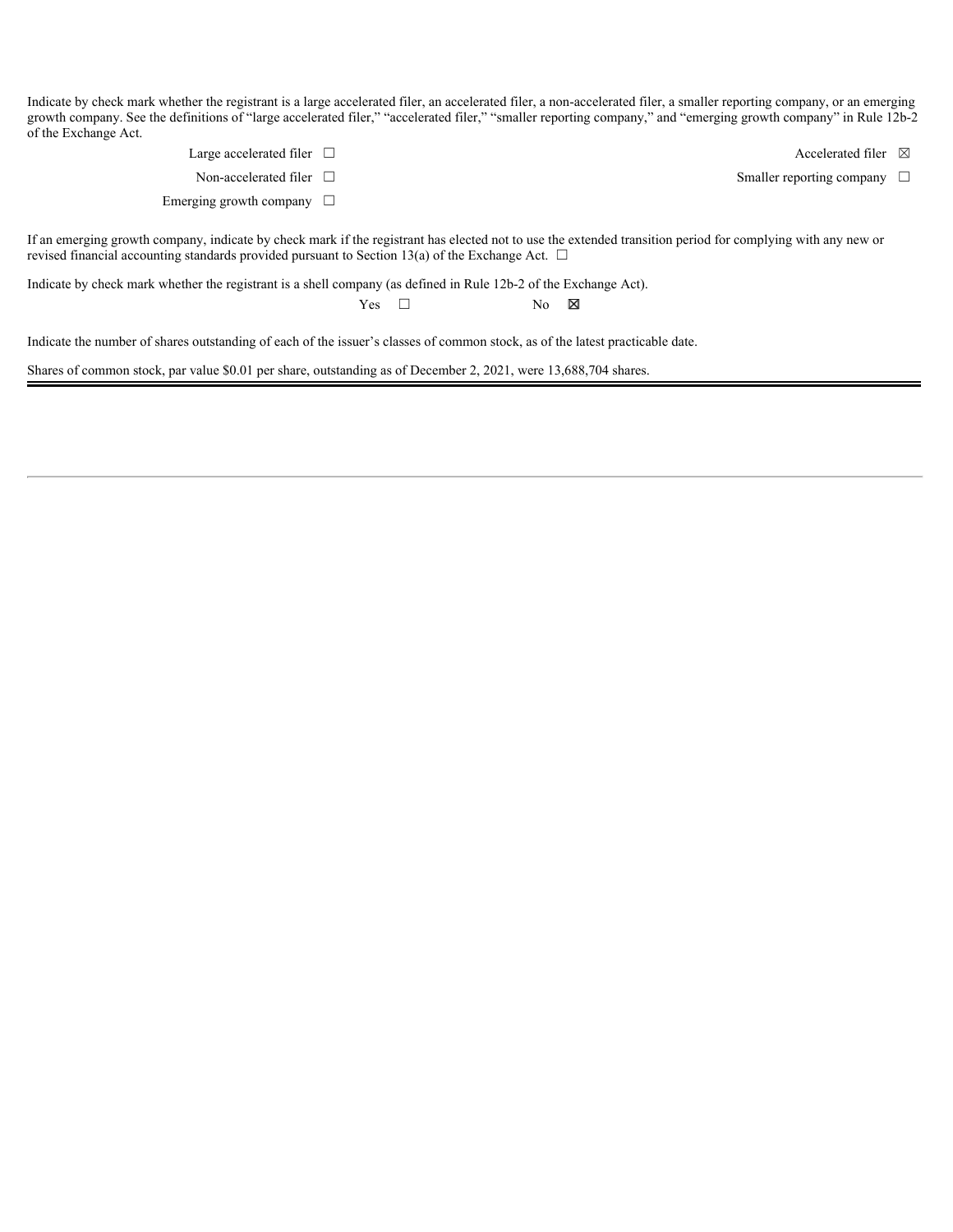# **HIBBETT, INC.**

## **INDEX**

# **[PART I. FINANCIAL INFORMATION](#page-2-0)**

**Page**

| Item 1. | <b>Financial Statements.</b>                                                                  |                 |
|---------|-----------------------------------------------------------------------------------------------|-----------------|
|         | <b>Unaudited Condensed Consolidated Balance Sheets</b>                                        | $\overline{2}$  |
|         | <b>Unaudited Condensed Consolidated Statements of Operations</b>                              | $\mathbf{3}$    |
|         | Unaudited Condensed Consolidated Statements of Cash Flows                                     | $\overline{4}$  |
|         | Unaudited Condensed Consolidated Statements of Stockholders' Investment                       | $\overline{5}$  |
|         | <b>Notes to Unaudited Condensed Consolidated Financial Statements</b>                         | $7\phantom{.0}$ |
| Item 2. | <b>Management's Discussion and Analysis of Financial Condition and Results of Operations.</b> | 16              |
| Item 3. | <b>Quantitative and Qualitative Disclosures About Market Risk.</b>                            | 27              |
| Item 4. | <b>Controls and Procedures.</b>                                                               | 27              |
|         | <b>PART II. OTHER INFORMATION</b>                                                             |                 |
| Item 1. | <b>Legal Proceedings.</b>                                                                     | 28              |
|         |                                                                                               |                 |

<span id="page-2-0"></span>

| 100HH 10 | $Logain 110000000$                                                  | $\sim$ $\sim$ |
|----------|---------------------------------------------------------------------|---------------|
|          |                                                                     |               |
| Item 1A. | <b>Risk Factors.</b>                                                | 28            |
|          |                                                                     |               |
| Item 2.  | <b>Unregistered Sales of Equity Securities and Use of Proceeds.</b> | 28            |
|          |                                                                     |               |
| Item 6.  | <b>Exhibits.</b>                                                    | 29            |
|          |                                                                     |               |
|          | <b>Signature</b>                                                    | 30            |
|          |                                                                     |               |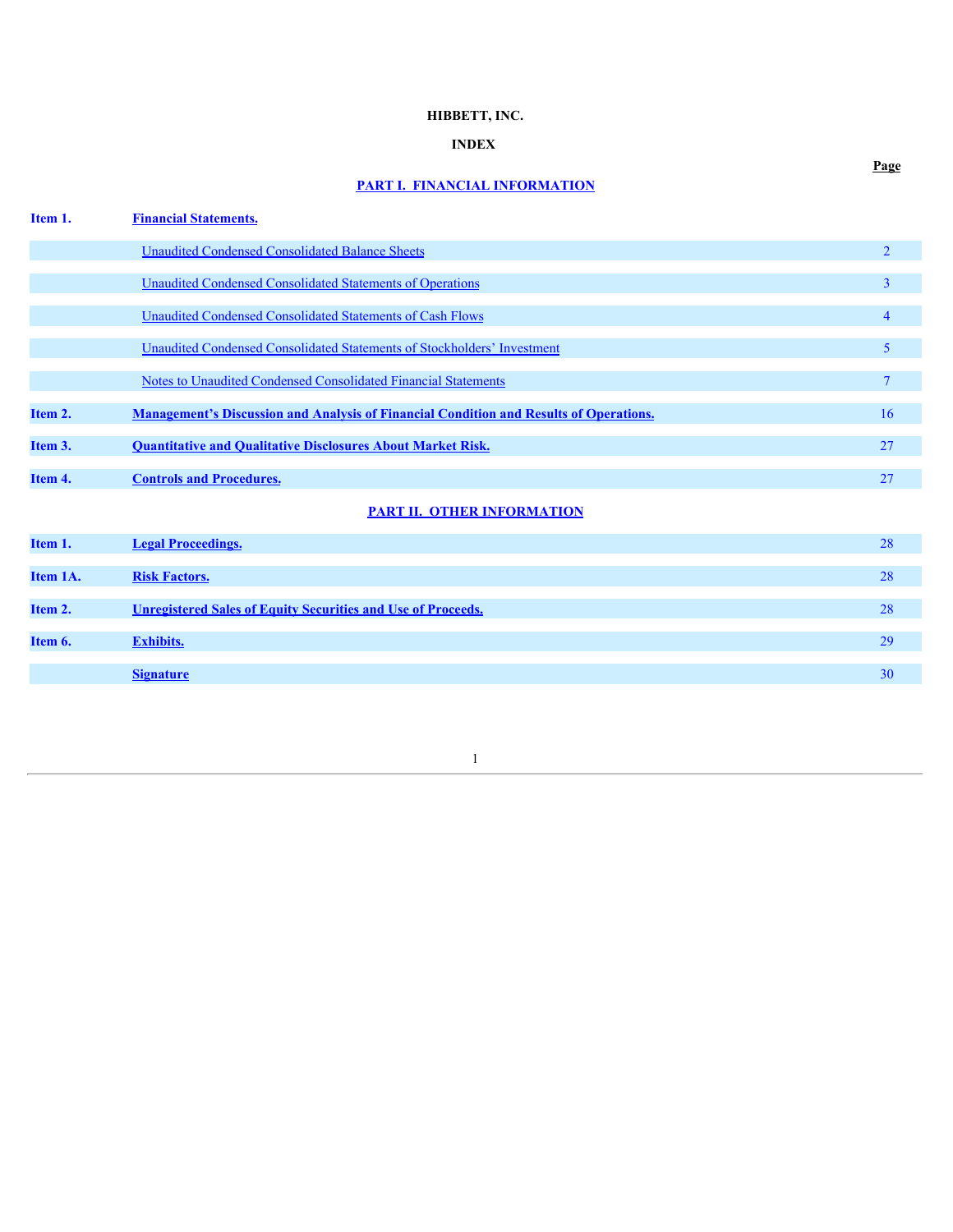## **PART I. FINANCIAL INFORMATION**

# <span id="page-3-1"></span><span id="page-3-0"></span>**ITEM 1. Financial Statements**.

## **HIBBETT, INC. AND SUBSIDIARIES Unaudited Condensed Consolidated Balance Sheets (in thousands, except share and per share information)**

| <b>ASSETS</b>                                                                                                                                                                                  |              | October 30,<br>2021 |               | January 30,<br>2021 |              | October 31,<br>2020 |  |
|------------------------------------------------------------------------------------------------------------------------------------------------------------------------------------------------|--------------|---------------------|---------------|---------------------|--------------|---------------------|--|
| Current assets:                                                                                                                                                                                |              |                     |               |                     |              |                     |  |
| Cash and cash equivalents                                                                                                                                                                      | $\mathbb S$  | 29,749 \$           |               | 209,290 \$          |              | 177,698             |  |
| Receivables, net                                                                                                                                                                               |              | 13,349              |               | 11,905              |              | 12,762              |  |
| Inventories, net                                                                                                                                                                               |              | 258,839             |               | 202,038             |              | 210,857             |  |
| Other current assets                                                                                                                                                                           |              | 22,401              |               | 16,567              |              | 10,803              |  |
| Total current assets                                                                                                                                                                           |              | 324,338             |               | 439,800             |              | 412,120             |  |
| Property and equipment, net                                                                                                                                                                    |              | 127,715             |               | 107,159             |              | 99,094              |  |
| Operating right-of-use assets                                                                                                                                                                  |              | 232,847             |               | 216,224             |              | 220,141             |  |
| Finance right-of-use assets, net                                                                                                                                                               |              | 2,137               |               | 3,285               |              | 2,887               |  |
| Tradename intangible asset                                                                                                                                                                     |              | 23,500              |               | 23,500              |              | 23,500              |  |
| Deferred income taxes, net                                                                                                                                                                     |              | 11,188              |               | 14,625              |              | 15,750              |  |
| Other assets, net                                                                                                                                                                              |              | 3,517               |               | 3,573               |              | 3,910               |  |
| Total assets                                                                                                                                                                                   |              | 725,242             | \$            | 808,166             | \$           | 777,402             |  |
| LIABILITIES AND STOCKHOLDERS' INVESTMENT                                                                                                                                                       |              |                     |               |                     |              |                     |  |
| Current liabilities:                                                                                                                                                                           |              |                     |               |                     |              |                     |  |
| Accounts payable                                                                                                                                                                               | \$           | $116,234$ \$        |               | $107,215$ \$        |              | 102,414             |  |
| Operating lease obligations                                                                                                                                                                    |              | 61,643              |               | 58,613              |              | 60,533              |  |
| Finance lease obligations                                                                                                                                                                      |              | 861                 |               | 956                 |              | 847                 |  |
| Accrued payroll expenses                                                                                                                                                                       |              | 18,805              |               | 29,948              |              | 20,474              |  |
| Other accrued expenses                                                                                                                                                                         |              | 15,009              |               | 28,588              |              | 28,585              |  |
| Total current liabilities                                                                                                                                                                      |              | 212,552             |               | 225,320             |              | 212,853             |  |
| Operating lease obligations                                                                                                                                                                    |              | 202,568             |               | 186,133             |              | 186,147             |  |
| Finance lease obligations                                                                                                                                                                      |              | 1,505               |               | 2,599               |              | 2,315               |  |
| Unrecognized tax benefits                                                                                                                                                                      |              | 631                 |               | 725                 |              | 639                 |  |
| Other liabilities                                                                                                                                                                              |              | 2,501               |               | 2,353               |              | 2,287               |  |
| <b>Total liabilities</b>                                                                                                                                                                       |              | 419,757             |               | 417,130             |              | 404,241             |  |
| Stockholders' investment:                                                                                                                                                                      |              |                     |               |                     |              |                     |  |
| Preferred stock, \$0.01 par value, 1,000,000 shares authorized, no shares issued                                                                                                               |              |                     |               |                     |              |                     |  |
| Common stock, \$0.01 par value, 80,000,000 shares authorized, 39,587,012, 39,379,865 and 39,338,741<br>shares issued at October 30, 2021, January 30, 2021, and October 31, 2020, respectively |              | 396                 |               | 394                 |              | 393                 |  |
| Paid-in capital                                                                                                                                                                                |              | 201,370             |               | 194,534             |              | 193,208             |  |
| Retained earnings                                                                                                                                                                              |              | 1,008,066           |               | 858,951             |              | 835,020             |  |
| Treasury stock, at cost; 25,900,206, 22,901,101 and 22,743,290 shares repurchased at October 30, 2021,<br>January 30, 2021, and October 31, 2020, respectively                                 |              | (904, 347)          |               | (662, 843)          |              | (655, 460)          |  |
| Total stockholders' investment                                                                                                                                                                 |              | 305,485             |               | 391,036             |              | 373,161             |  |
| Total liabilities and stockholders' investment                                                                                                                                                 | $\mathbb{S}$ | 725,242             | $\mathcal{S}$ | 808,166             | $\mathbf{s}$ | 777,402             |  |
|                                                                                                                                                                                                |              |                     |               |                     |              |                     |  |

<span id="page-3-2"></span>**See notes to unaudited condensed consolidated financial statements.**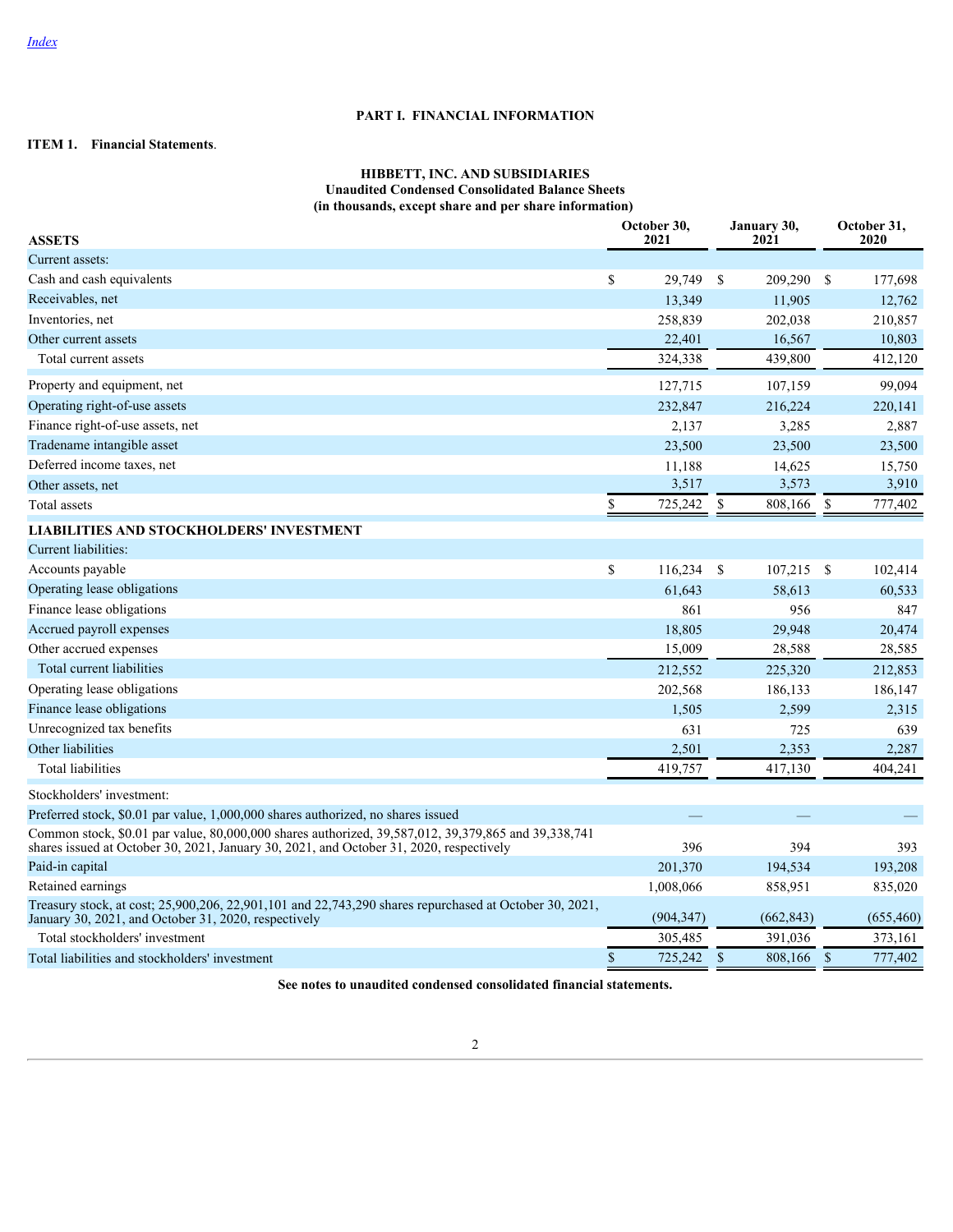|                                                          |     |                     | 13-Weeks Ended |                          |                    | 39-Weeks Ended      |             |                     |            |  |  |
|----------------------------------------------------------|-----|---------------------|----------------|--------------------------|--------------------|---------------------|-------------|---------------------|------------|--|--|
|                                                          |     | October 30,<br>2021 |                | October 31,<br>2020      |                    | October 30,<br>2021 |             | October 31,<br>2020 |            |  |  |
|                                                          |     |                     | % to Sales     |                          | % to Sales         |                     | % to Sales  |                     | % to Sales |  |  |
| Net sales                                                | \$. | 381,719             |                | 331,383                  | $\mathbf{\hat{S}}$ | 1,307,837           |             | 1,042,827           |            |  |  |
| Cost of goods sold                                       |     | 243,023             | 63.7%          | 204,347                  | $61.7\%$           | 796,028             | 60.9%       | 678,047             | 65.0%      |  |  |
| Gross margin                                             |     | 138,696             | 36.3 %         | 127,036                  | 38.3 %             | 511,809             | 39.1 %      | 364,780             | 35.0%      |  |  |
| Store operating, selling, and<br>administrative expenses |     | 96,324              | 25.2 %         | 86,330                   | $26.1\%$           | 281,328             | 21.5 %      | 255,838             | 24.5 %     |  |  |
| Goodwill impairment                                      |     |                     | $-$ %          | $\overline{\phantom{m}}$ | $-$ %              |                     | $-$ %       | 19,661              | 1.9%       |  |  |
| Depreciation and amortization                            |     | 8,959               | $2.3\%$        | 7,541                    | $2.3\%$            | 25,418              | 1.9%        | 21,895              | $2.1 \%$   |  |  |
| Operating income                                         |     | 33,413              | 8.8%           | 33,165                   | $10.0 \%$          | 205,063             | 15.7%       | 67,386              | 6.5 %      |  |  |
| Interest expense, net                                    |     | 64                  | $-$ %          | 32                       | $-$ %              | 191                 | $-$ %       | 407                 | $-$ %      |  |  |
| Income before provision for income<br>taxes              |     | 33,349              | 8.7%           | 33,133                   | $10.0 \%$          | 204,872             | 15.7%       | 66,979              | $6.4\%$    |  |  |
| Provision for income taxes                               |     | 8,157               | $2.1\%$        | 7,867                    | $2.4\%$            | 48,218              | $3.7\%$     | 16,645              | $1.6\%$    |  |  |
| Net income                                               |     | 25,192              | $6.6\%$ \$     | 25,266                   | $7.6\%$ \$         | 156,654             | $12.0\%$ \$ | 50,334              | 4.8%       |  |  |
| Basic earnings per share                                 |     | 1.75                |                | 1.52                     |                    | 10.13               |             | 3.04                |            |  |  |
| Diluted earnings per share                               |     | 1.68                |                | 1.47                     |                    | 9.74                |             | 2.98                |            |  |  |
| Weighted-average shares:                                 |     |                     |                |                          |                    |                     |             |                     |            |  |  |
| Basic                                                    |     | 14,362              |                | 16,572                   |                    | 15,460              |             | 16,551              |            |  |  |
| Diluted                                                  |     | 14,975              |                | 17,177                   |                    | 16,082              |             | 16,902              |            |  |  |

## **HIBBETT, INC. AND SUBSIDIARIES Unaudited Condensed Consolidated Statements of Operations (in thousands, except per share information)**

<span id="page-4-0"></span>*Percentages may not foot due to rounding.*

**See notes to unaudited condensed consolidated financial statements.**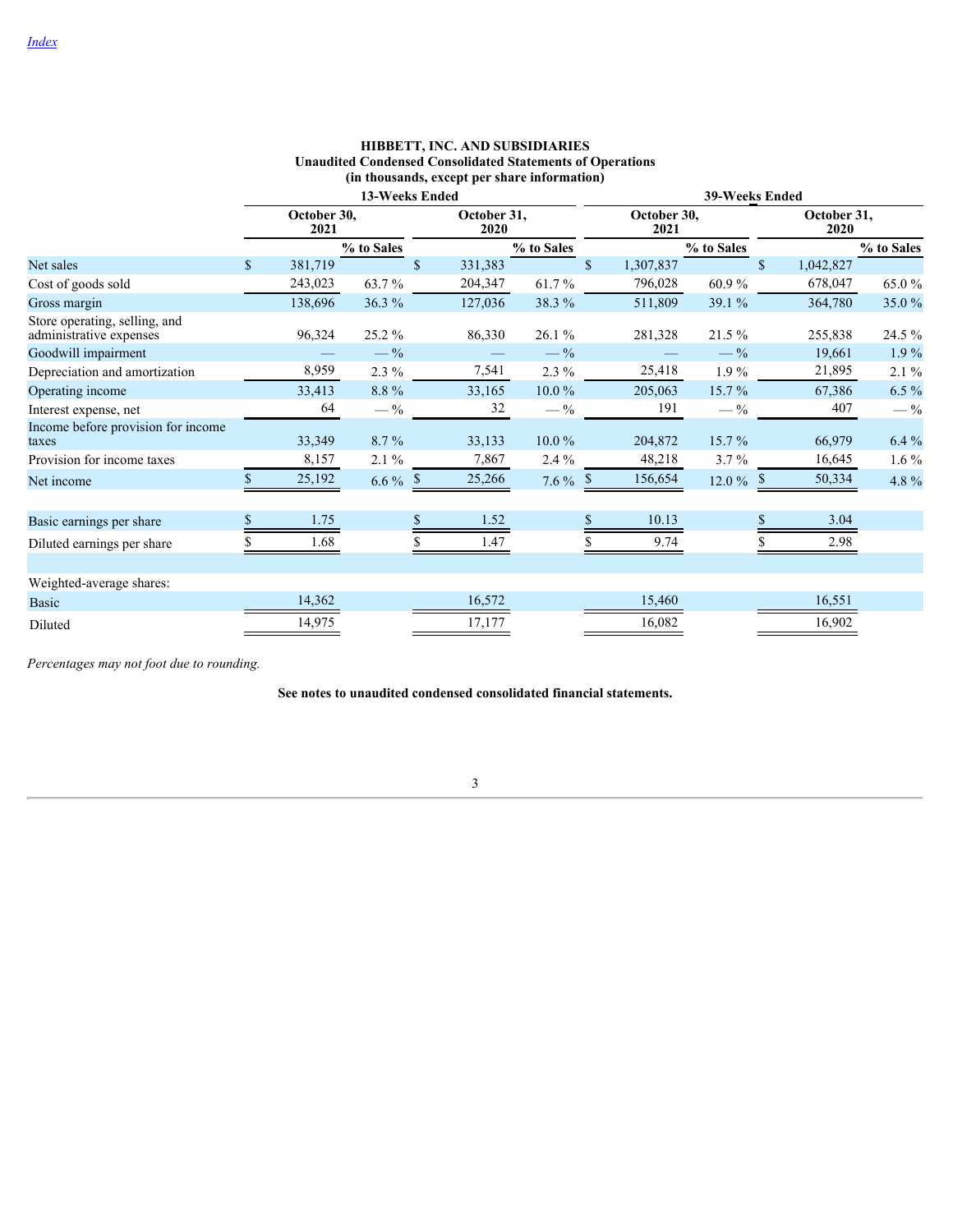|                                                                                               | 39-Weeks Ended |                     |                     |  |
|-----------------------------------------------------------------------------------------------|----------------|---------------------|---------------------|--|
|                                                                                               |                | October 30,<br>2021 | October 31,<br>2020 |  |
| Cash Flows From Operating Activities:                                                         |                |                     |                     |  |
| Net income                                                                                    | $\mathbb{S}$   | 156,654 \$          | 50,334              |  |
| Adjustments to reconcile net income to net cash provided by operating activities:             |                |                     |                     |  |
| Depreciation and amortization                                                                 |                | 25,418              | 21,895              |  |
| Stock-based compensation                                                                      |                | 4,373               | 2,869               |  |
| Impairment charges                                                                            |                | 2,508               | 34,541              |  |
| Contingent earnout, net                                                                       |                | (13,761)            | (1, 586)            |  |
| Other non-cash adjustments                                                                    |                | 2,141               | (9,095)             |  |
| Changes in operating assets and liabilities:                                                  |                |                     |                     |  |
| Inventories, net                                                                              |                | (56, 801)           | 77,155              |  |
| Receivables, net                                                                              |                | (1,527)             | (4, 541)            |  |
| Accounts payable                                                                              |                | 6,270               | (29, 248)           |  |
| Income tax payable, net                                                                       |                | (1,259)             | 995                 |  |
| Other assets and liabilities                                                                  |                | (12,028)            | 1,890               |  |
| Net cash provided by operating activities                                                     |                | 111,988             | 145,209             |  |
| Cash Flows From Investing Activities:                                                         |                |                     |                     |  |
| Capital expenditures                                                                          |                | (43, 894)           | (20, 791)           |  |
| Other, net                                                                                    |                | 913                 | 1,497               |  |
| Net cash used in investing activities                                                         |                | (42,981)            | (19, 294)           |  |
| Cash Flows From Financing Activities:                                                         |                |                     |                     |  |
| Proceeds under credit facilities                                                              |                |                     | 117,535             |  |
| Repayments under credit facilities                                                            |                |                     | (117, 535)          |  |
| Stock repurchases                                                                             |                | (238, 327)          | (9,748)             |  |
| Cash used for contingent earnout                                                              |                | (1,239)             | (4,761)             |  |
| Cash dividends paid to stockholders                                                           |                | (7, 533)            |                     |  |
| Proceeds from options exercised and purchase of shares under the employee stock purchase plan |                | 2,465               | 1,463               |  |
| Other, net                                                                                    |                | (3,914)             | (1,249)             |  |
| Net cash used in financing activities                                                         |                | (248, 548)          | (14,295)            |  |
| Net (decrease) increase in cash and cash equivalents                                          |                | (179, 541)          | 111,620             |  |
| Cash and cash equivalents, beginning of period                                                |                | 209,290             | 66,078              |  |
| Cash and cash equivalents, end of period                                                      | $\mathbb{S}$   | 29,749 \$           | 177,698             |  |
|                                                                                               |                |                     |                     |  |

<span id="page-5-0"></span>**See notes to unaudited condensed consolidated financial statements.**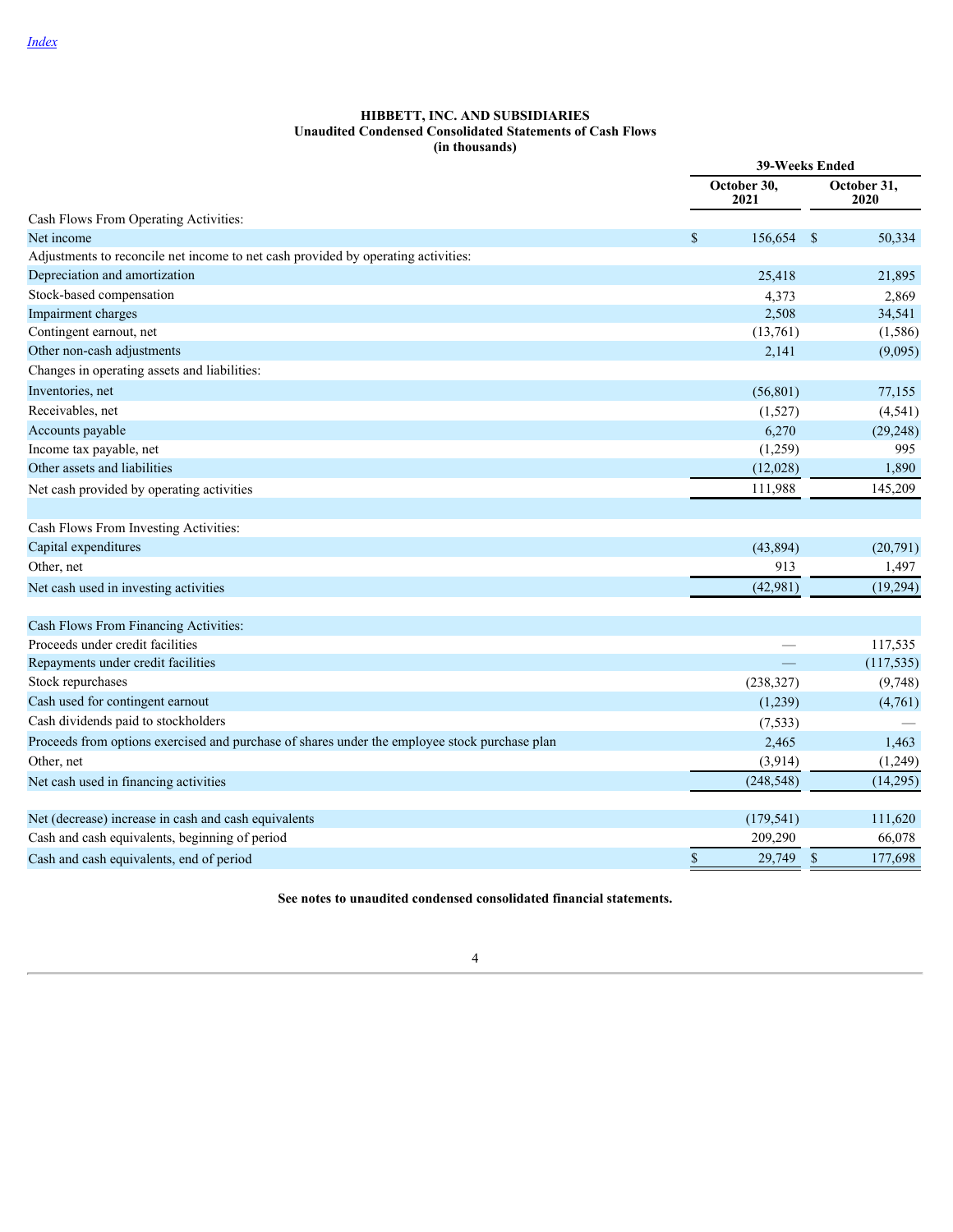## **HIBBETT, INC. AND SUBSIDIARIES Unaudited Condensed Consolidated Statements of Stockholders' Investment (in thousands)**

|                                                          |                            |                          | 13-Weeks Ended October 30, 2021 |                             |                            |                 |                                             |
|----------------------------------------------------------|----------------------------|--------------------------|---------------------------------|-----------------------------|----------------------------|-----------------|---------------------------------------------|
|                                                          | <b>Common Stock</b>        |                          |                                 |                             | <b>Treasury Stock</b>      |                 |                                             |
|                                                          | Number of<br><b>Shares</b> | Amount                   | Paid-In<br>Capital              | <b>Retained</b><br>Earnings | Number of<br><b>Shares</b> | Amount          | <b>Total</b><br>Stockholders'<br>Investment |
| <b>Balance - July 31, 2021</b>                           | 39,578                     | 396<br>$\mathbf{S}$      | 199,713                         | 986,568                     | 24,473                     | $(786, 498)$ \$ | 400,179                                     |
| Net income                                               |                            |                          |                                 | 25,192                      |                            |                 | 25,192                                      |
| Issuance of shares through the Company's<br>equity plans | 9                          | $\overline{\phantom{a}}$ | 468                             |                             |                            |                 | 468                                         |
| Purchase of shares under the stock<br>repurchase program |                            |                          |                                 |                             | 1,427                      | (117, 850)      | (117, 850)                                  |
| Cash dividends declared, \$0.25 per<br>common share      |                            |                          |                                 | (3,694)                     |                            |                 | (3,694)                                     |
| Stock-based compensation                                 |                            |                          | 1,190                           |                             |                            |                 | 1,190                                       |
| <b>Balance - October 30, 2021</b>                        | 39,587                     | 396                      | 201,370                         | 008,066.1                   | 25,900                     | $(904, 347)$ \$ | 305,485                                     |

|                                                          |                            |        |     |                    | 13-Weeks Ended October 31, 2020 |                      |                            |                 |  |                                      |  |
|----------------------------------------------------------|----------------------------|--------|-----|--------------------|---------------------------------|----------------------|----------------------------|-----------------|--|--------------------------------------|--|
|                                                          | <b>Common Stock</b>        |        |     |                    |                                 |                      | <b>Treasury Stock</b>      |                 |  |                                      |  |
|                                                          | Number of<br><b>Shares</b> | Amount |     | Paid-In<br>Capital |                                 | Retained<br>Earnings | Number of<br><b>Shares</b> | Amount          |  | Total<br>Stockholders'<br>Investment |  |
| <b>Balance - August 1, 2020</b>                          | 39,287                     | WУ.    | 393 |                    | 190.992                         | 809,754              | 22,743                     | $(655, 460)$ \$ |  | 345,679                              |  |
| Net income                                               |                            |        |     |                    |                                 | 25,266               |                            |                 |  | 25,266                               |  |
| Issuance of shares through the Company's<br>equity plans | 52                         |        |     |                    | 1,202                           |                      |                            |                 |  | 1,202                                |  |
| Stock-based compensation                                 |                            |        |     |                    | 1,014                           |                      |                            |                 |  | 1,014                                |  |
| <b>Balance - October 31, 2020</b>                        | 39,339                     |        | 393 |                    | 193,208                         | 835,020              | 22,743                     | (655, 460)      |  | 373,161                              |  |
|                                                          |                            |        |     |                    |                                 |                      |                            |                 |  |                                      |  |

*Columns may not foot due to rounding.*

**See notes to unaudited condensed consolidated financial statements.**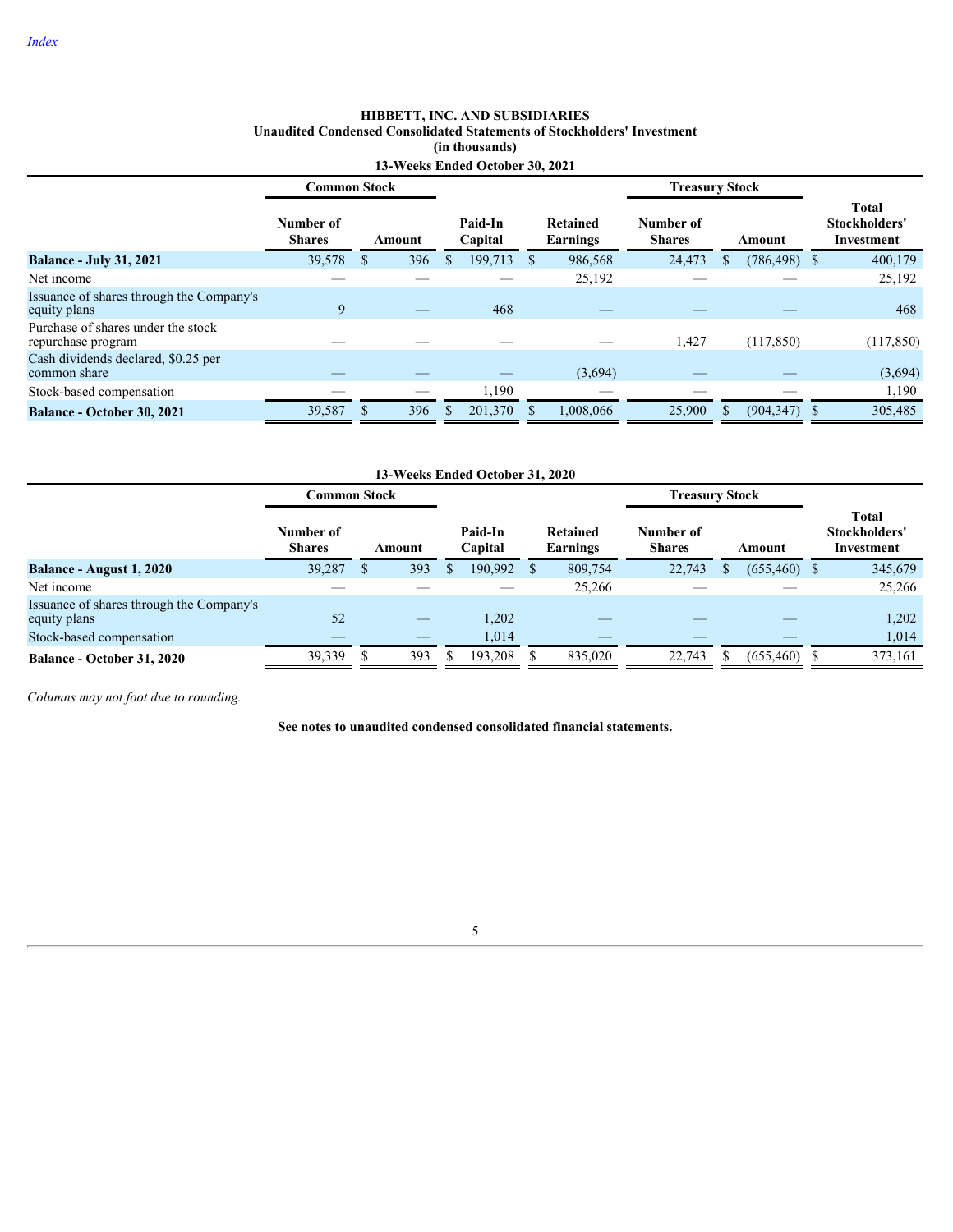## **HIBBETT, INC. AND SUBSIDIARIES Unaudited Condensed Consolidated Statements of Stockholders' Investment (in thousands)**

|                                                          |                            |        | 39-Weeks Ended October 30, 2021 |                             |                            |   |                |                                             |
|----------------------------------------------------------|----------------------------|--------|---------------------------------|-----------------------------|----------------------------|---|----------------|---------------------------------------------|
|                                                          | <b>Common Stock</b>        |        |                                 |                             | <b>Treasury Stock</b>      |   |                |                                             |
|                                                          | Number of<br><b>Shares</b> | Amount | Paid-In<br>Capital              | <b>Retained</b><br>Earnings | Number of<br><b>Shares</b> |   | Amount         | <b>Total</b><br>Stockholders'<br>Investment |
| <b>Balance - January 30, 2021</b>                        | 39,380 \$                  | 394    | 194,534                         | 858,951                     | 22,901                     | æ | $(662,843)$ \$ | 391,036                                     |
| Net income                                               |                            |        |                                 | 156,654                     |                            |   |                | 156,654                                     |
| Issuance of shares through the Company's<br>equity plans | 207                        |        | 2,463                           |                             |                            |   |                | 2,465                                       |
| Purchase of shares under the stock<br>repurchase program |                            |        |                                 |                             | 2,954                      |   | (238, 327)     | (238, 327)                                  |
| Settlement of net share equity awards                    |                            |        |                                 |                             | 45                         |   | (3,177)        | (3,177)                                     |
| Cash dividends declared, \$0.25 per<br>common share      |                            |        |                                 | (7,540)                     |                            |   |                | (7, 540)                                    |
| Stock-based compensation                                 |                            |        | 4,373                           |                             |                            |   |                | 4,373                                       |
| Balance - October 30, 2021                               | 39,587                     | 396    | 201,370                         | ,008,066                    | 25,900                     |   | (904, 347)     | 305,485                                     |
|                                                          |                            |        |                                 |                             |                            |   |                |                                             |

# **39-Weeks Ended October 30, 2021**

|                                                          |                            |              | 39-Weeks Ended October 31, 2020 |                                    |                            |                             |                                             |
|----------------------------------------------------------|----------------------------|--------------|---------------------------------|------------------------------------|----------------------------|-----------------------------|---------------------------------------------|
|                                                          |                            | Common Stock |                                 |                                    |                            | <b>Treasury Stock</b>       |                                             |
|                                                          | Number of<br><b>Shares</b> | Amount       | Paid-In<br>Capital              | <b>Retained</b><br><b>Earnings</b> | Number of<br><b>Shares</b> | Amount                      | Total<br><b>Stockholders'</b><br>Investment |
| <b>Balance - February 1, 2020</b>                        | 39,141                     | 391          | 188,879                         | 784,942<br>-8                      | 22,280                     | $(645,229)$ \$<br>J.        | 328,983                                     |
| Net income                                               |                            |              |                                 | 50,334                             |                            |                             | 50,334                                      |
| Issuance of shares through the Company's<br>equity plans | 198                        |              | 1,460                           |                                    |                            |                             | 1,462                                       |
| Adjustment for adoption of accounting<br>standard $(1)$  |                            |              |                                 | (256)                              |                            |                             | (256)                                       |
| Purchase of shares under the stock<br>repurchase program |                            |              |                                 | $-$                                | 428                        | (9,748)                     | (9,748)                                     |
| Settlement of net share equity awards                    |                            |              |                                 |                                    | 35                         | (483)                       | (483)                                       |
| Stock-based compensation                                 |                            |              | 2,869                           |                                    |                            |                             | 2,869                                       |
| <b>Balance - October 31, 2020</b>                        | 39,339                     | 393          | 193,208                         | 835,020                            | 22,743                     | <sup>\$</sup><br>(655, 460) | 373,161<br>- 75                             |

*Columns may not foot due to rounding.*

<span id="page-7-0"></span>(1) Adoption of Accounting Standards Update ("ASU") No. 2016-13, Topic 326, *Financial Instruments - Credit Losses: Measurement of Credit Losses on Financial Instruments*. See Note 2, *Recent Accounting Pronouncements*, in our Annual Report on Form 10-K filed on April 7, 2021.

**See notes to unaudited condensed consolidated financial statements.**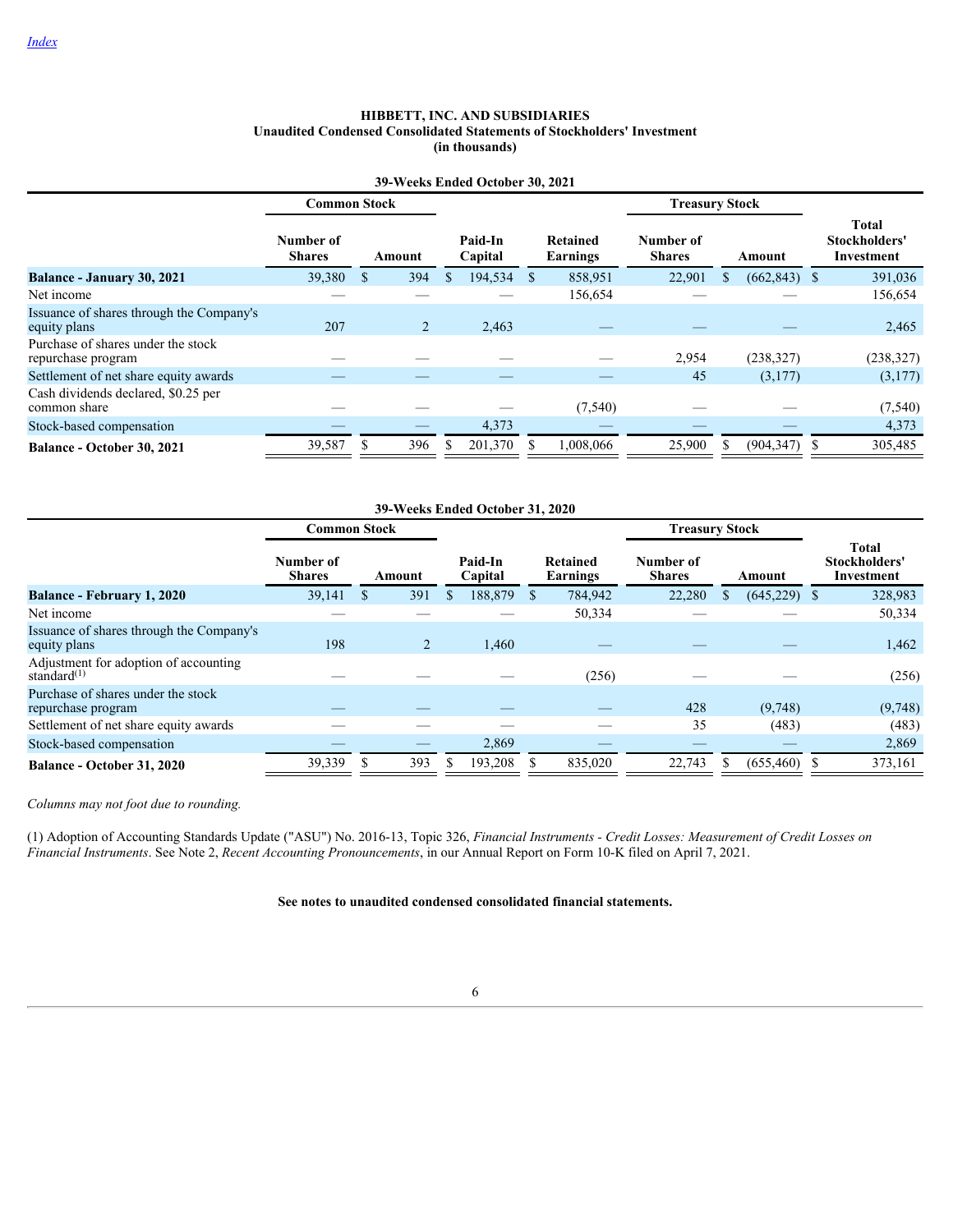## **HIBBETT, INC. AND SUBSIDIARIES Notes to Unaudited Condensed Consolidated Financial Statements**

## **1. Basis of Presentation and Accounting Policies**

The accompanying unaudited condensed consolidated financial statements of Hibbett, Inc. and its wholly-owned subsidiaries (including the condensed consolidated balance sheet as of January 30, 2021, which has been derived from audited financial statements) have been prepared in accordance with U.S. Generally Accepted Accounting Principles ("U.S. GAAP") for interim financial information and are presented in accordance with the requirements of Form 10-Q and Article 10 of Regulation S-X. Accordingly, they do not include all of the information and footnotes required by U.S. GAAP for complete financial statements. References to "Hibbett," "we," "our," "us," and the "Company" refer to Hibbett, Inc. and its subsidiaries, as well as its predecessors.

These unaudited condensed consolidated financial statements should be read in conjunction with the consolidated financial statements and notes thereto included in our Annual Report on Form 10-K for the fiscal year ended January 30, 2021, filed on April 7, 2021 ("2021 Annual Report"). The unaudited condensed consolidated financial statements have been prepared on a basis consistent in all material respects with the accounting policies described in the 2021 Annual Report and reflect all adjustments of a normal recurring nature that are, in management's opinion, necessary for the fair presentation of the results of operations, financial position, and cash flows for the periods presented.

Occasionally, certain reclassifications are made to conform previously reported data to the current presentation. Such reclassifications have no impact on total assets, total liabilities, net income, cash flows or stockholders' investment in any of the periods presented.

## **Property and Equipment**

Property and equipment are recorded at cost. Finance lease assets are shown as right-of-use ("ROU") assets and are excluded from property and equipment (*see Note 3, Leases*). The fixed asset component of asset group impairment charges was not material in any period presented.

Property and equipment consist of the following (in thousands):

|                                                 | October 30,<br>2021 |  | January 30,<br>2021 | October 31,<br><b>2020</b> |  |  |
|-------------------------------------------------|---------------------|--|---------------------|----------------------------|--|--|
| Land                                            | 7,277               |  | 7,277               | 7,277                      |  |  |
| <b>Buildings</b>                                | 22,132              |  | 21,505              | 21,432                     |  |  |
| Equipment                                       | 114,295             |  | 104,431             | 100,785                    |  |  |
| Furniture and fixtures                          | 47.234              |  | 42,448              | 39,144                     |  |  |
| Leasehold improvements                          | 127,501             |  | 109,220             | 105,489                    |  |  |
| Construction in progress                        | 4,518               |  | 1,470               | 1,675                      |  |  |
| Total property and equipment                    | 322,957             |  | 286,351             | 275,802                    |  |  |
| Less: accumulated depreciation and amortization | 195,242             |  | 179,192             | 176,708                    |  |  |
| Total property and equipment, net               | 127,715             |  | $107,159$ \$        | 99,094                     |  |  |
|                                                 |                     |  |                     |                            |  |  |

## **Revenue Recognition**

We recognize revenue in accordance with Accounting Standards Codification ("ASC") Topic 606, *Revenue from Contracts with Customers,* when control of the merchandise is transferred to our customer which is at delivery. Sales are recorded net of expected returns at the time the customer takes possession of the merchandise. Net sales exclude sales taxes because we are a pass-through conduit for collecting and remitting these taxes.

*Gift Cards, Customer Orders, and Layaways:* The net deferred revenue liability for gift cards, customer orders, and layaways at October 30, 2021, January 30, 2021, and October 31, 2020 was \$9.2 million, \$8.8 million, and \$8.2 million, respectively, recognized in accounts payable on our unaudited condensed consolidated balance sheets. We recognize revenue when a gift card is redeemed by the customer and recognize gift card breakage income in net sales in proportion to the redemption pattern of rights exercised by the customer. For all periods presented, gift card breakage was immaterial.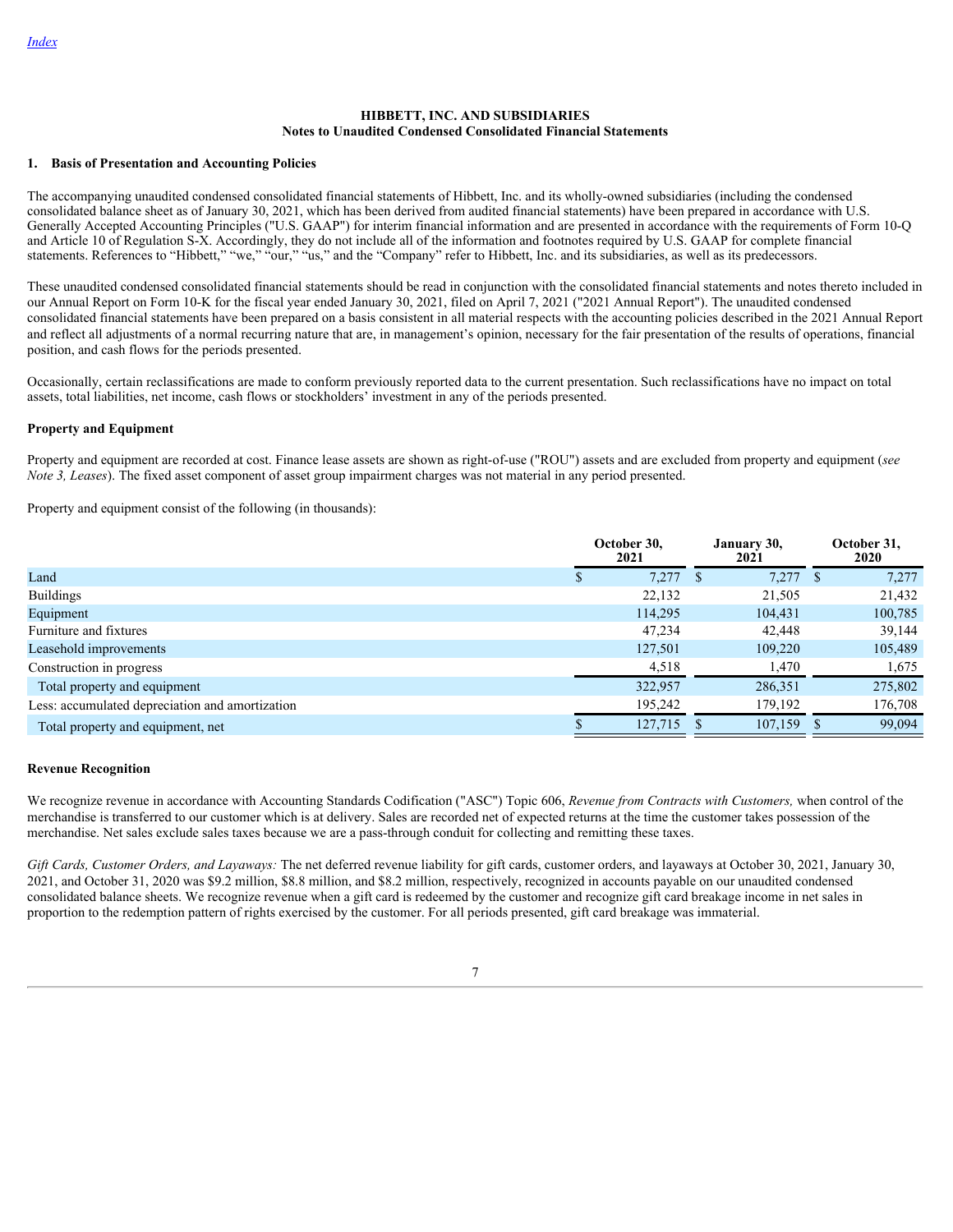During the 13-weeks ended October 30, 2021 and October 31, 2020, \$0.5 million and \$0.5 million, respectively, of gift card deferred revenue from prior periods was realized. During the 39-weeks ended October 30, 2021 and October 31, 2020, \$1.2 million and \$1.0 million, respectively, of gift card deferred revenue from prior periods was realized.

*Loyalty Program*: We offer the Hibbett Rewards program whereby upon registration and in accordance with the terms of the program, customers earn points on certain purchases. Points convert into rewards at defined thresholds. The short-term future performance obligation liability is estimated at each reporting period based on historical conversion and redemption patterns. The liability is included in other accrued expenses on our unaudited condensed consolidated balance sheets and was \$3.6 million, \$3.4 million, and \$3.2 million at October 30, 2021, January 30, 2021, and October 31, 2020, respectively.

*Return Sales*: The liability for return sales is estimated at each reporting period based on historical return patterns and is recognized at the transaction price. The liability is included in other accrued expenses on our unaudited condensed consolidated balance sheets. The return asset and corresponding adjustment to cost of goods sold for our right to recover the merchandise returned by the customer is immaterial.

*Retail Store Sales*: For merchandise sold in our stores, revenue is recognized at the point of sale when tender is accepted and the customer takes possession of the merchandise.

Revenues disaggregated by major product categories are as follows (in thousands):

|           | 13-Weeks Ended      |                     | 39-Weeks Ended      |                     |
|-----------|---------------------|---------------------|---------------------|---------------------|
|           | October 30,<br>2021 | October 31,<br>2020 | October 30,<br>2021 | October 31,<br>2020 |
| Footwear  | 231,365             | 201,047             | 824,088             | 675,270             |
| Apparel   | 104,598             | 90,380              | 346,130             | 268,564             |
| Equipment | 45,756              | 39,956              | 137,619             | 98,993              |
| Total     | 381,719             | 331,383             | ,307,837            | 1,042,827           |

## **Goodwill and Indefinite-Lived Intangible Assets**

Goodwill and the City Gear tradename are indefinite-lived assets which are not amortized, but rather tested for impairment at least annually, or on an interim basis if events and circumstances have occurred that indicate that it is more likely than not that an asset is impaired. Such events or circumstances could include, but are not limited to, significant negative industry or economic trends, unanticipated changes in the competitive environment and a significant sustained decline in the market price of our stock. If an asset is impaired, the amount that the carrying value exceeds the fair value is recorded as an impairment charge to current income.

Due to the macroeconomic impact of the COVID-19 pandemic, we determined that indicators of potential impairment were present during the 13-weeks ended May 2, 2020. As a result, we performed interim impairment testing on goodwill and the City Gear tradename as of April 15, 2020, using updated assumptions around prospective financial information, growth rates, discount rates applied to future cash flows, and comparable multiples from publicly traded companies in our industry.

In valuing goodwill, we use a combination of the Discounted Cash Flow methodology and the Guideline Public Company methodology, which require assumptions related to future cash flows, discount rate, and comparable public company entities. In the 13-weeks ended May 2, 2020 and year ended January 30, 2021, we determined that goodwill of our City Gear reporting unit was fully impaired and recognized a non-cash impairment charge of \$19.7 million. No impairment related to goodwill was recognized during the 13-weeks or 39-weeks ended October 30, 2021.

In valuing the tradename intangible, we use the Relief from Royalty method which requires assumptions related to future revenues, royalty rate, and discount rate. In the 13-weeks ended May 2, 2020 and year ended January 30, 2021, we determined that the City Gear tradename was partially impaired and recognized a noncash impairment charge of \$8.9 million in store operating, selling, and administrative expenses on our unaudited condensed consolidated statements of operations. No impairment related to the tradename intangible was recognized during the 13-weeks or 39-weeks ended October 30, 2021.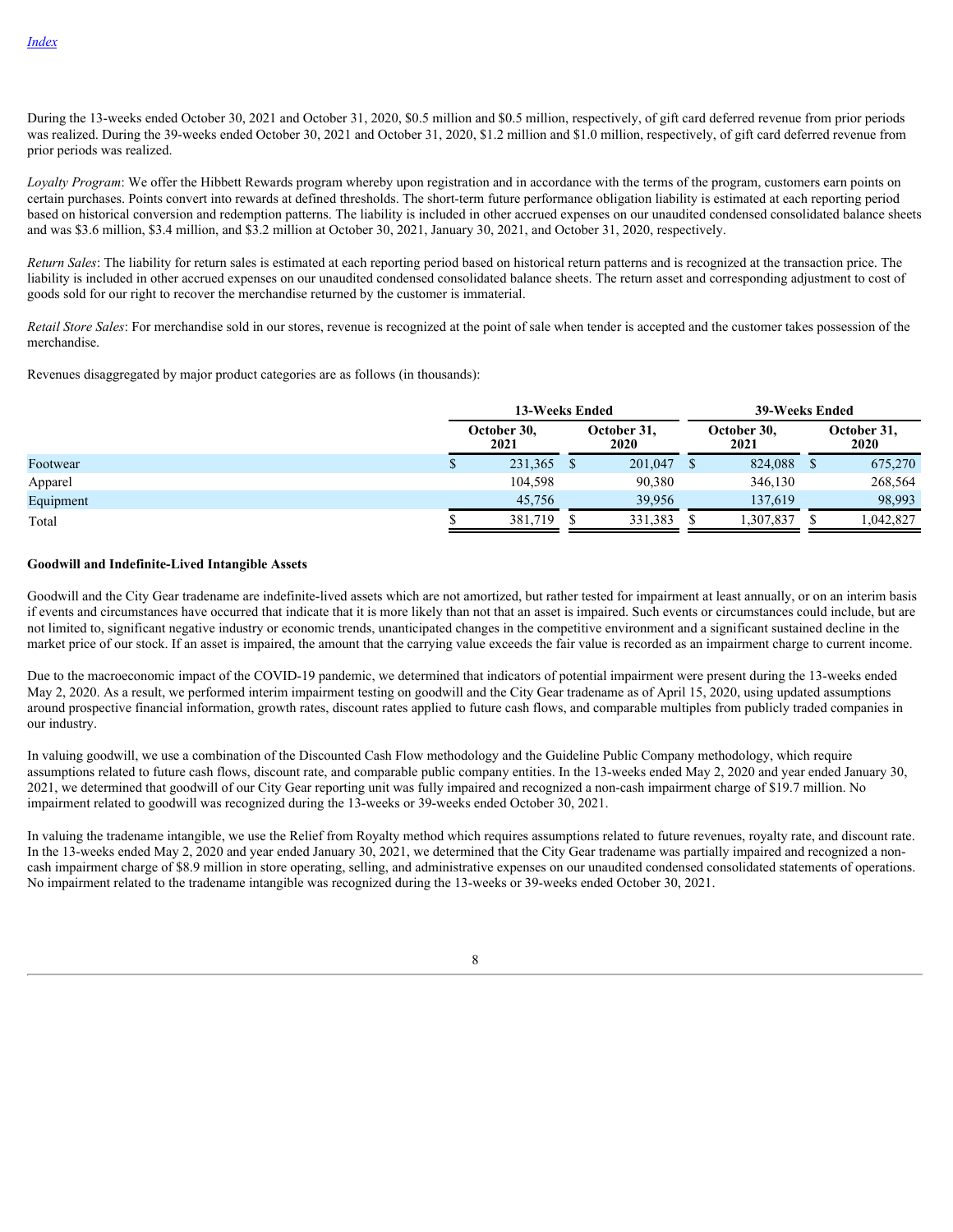## **2. Recent Accounting Pronouncements**

#### *Standards that were adopted*

In December 2019, the Financial Accounting Standards Board ("FASB") issued ASU 2019-12, "*Income Taxes ("Topic 740"): Simplifying the Accounting for Income Taxes*," as part of its overall simplification initiative. ASU 2019-12 was issued in order to reduce costs and complexity of applying accounting standards while maintaining or improving the usefulness of the information provided to financial statement users. The amendments remove certain exceptions to the general provisions of Topic 740 and provide simplification in other areas of Topic 740. We adopted ASU 2019-12 on January 31, 2021, with no material impact to our consolidated financial statements.

## *Standards that are not yet adopted*

We continuously monitor and review all current accounting pronouncements and standards from the FASB of U.S. GAAP for applicability to our operations. As of October 30, 2021, there were no other new pronouncements or interpretations that had or were expected to have a significant impact on our financial reporting.

#### **3. Leases**

ROU lease assets are periodically reviewed for impairment losses. The Company uses the long-lived assets impairment guidance in ASC Subtopic 360-10, *Property, Plant, and Equipment - Overall*, to determine when to test ROU assets (or asset groups that contain one or more ROU assets for impairment), whether ROU assets are impaired, and if so, the amount of the impairment loss to recognize. An asset group impairment charge of approximately \$2.1 million and \$1.4 million was recognized in the 13-weeks ended October 30, 2021 and October 31, 2020, respectively. An asset group impairment charge of approximately \$2.6 million and \$6.0 million was recognized in the 39-weeks ended October 30, 2021 and October 31, 2020, respectively.

Lease costs are as follows (in thousands):

|                               | 13-Weeks Ended          |                         | 39-Weeks Ended          |                         |
|-------------------------------|-------------------------|-------------------------|-------------------------|-------------------------|
|                               | <b>October 30, 2021</b> | <b>October 31, 2020</b> | <b>October 30, 2021</b> | <b>October 31, 2020</b> |
| Operating lease cost          | $16,796$ \$             | 16,467                  | 47,357                  | 50,236                  |
| Finance lease cost:           |                         |                         |                         |                         |
| Amortization of assets        | 224                     | 234                     | 638                     | 712                     |
| Interest on lease liabilities | 30                      | 43                      | 109                     | 137                     |
| Variable lease cost           | 4,264                   | 388                     | 15,186                  | 734                     |
|                               | 21,314                  | 17,132                  | 63,290                  | 51,819                  |
|                               |                         |                         |                         |                         |

Finance ROU assets on the unaudited condensed consolidated balance sheets at October 30, 2021, January 30, 2021, and October 31, 2020 are shown net of accumulated amortization of \$2.3 million, \$1.7 million, and \$1.4 million, respectively.

The following table provides supplemental balance sheet information related to leases:

|                                                   | October 30,<br>2021 | January 30,<br>2021 | October 31,<br>2020 |
|---------------------------------------------------|---------------------|---------------------|---------------------|
| Weighted-average remaining lease term (in years): |                     |                     |                     |
| Operating leases                                  |                     |                     |                     |
| Finance leases                                    |                     |                     |                     |
|                                                   |                     |                     |                     |
| Weighted-average discount rate:                   |                     |                     |                     |
| Operating leases                                  | $3.2 \frac{9}{6}$   | 3.5 $%$             | $3.7\frac{9}{6}$    |
| Finance leases                                    | 5.2 $%$             | 5.5 $%$             | 6.4 $%$             |
|                                                   |                     |                     |                     |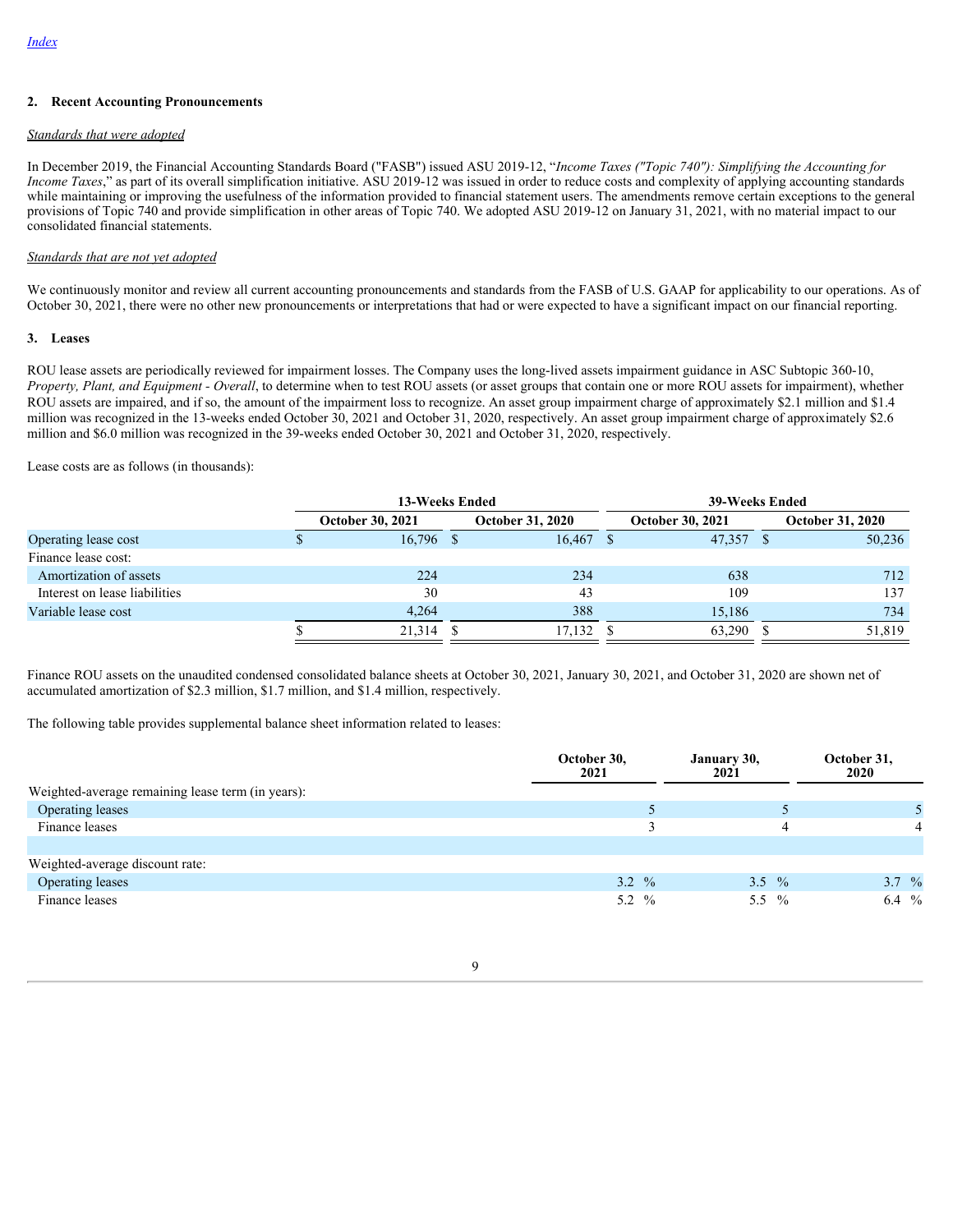The following table provides supplemental cash flow and other information related to leases (in thousands):

|                                                             | 39-Weeks Ended          |                         |
|-------------------------------------------------------------|-------------------------|-------------------------|
|                                                             | <b>October 30, 2021</b> | <b>October 31, 2020</b> |
| Operating cash flows from operating leases                  | 56,228 \$               | 57,461                  |
| Operating cash flows from finance leases                    | 109S                    | 137                     |
| Financing cash flows from finance leases                    | 736 \$                  | 766                     |
|                                                             |                         |                         |
| ROU assets obtained in exchange for lease obligations, net: |                         |                         |
| Operating leases                                            | 63,827 \$               | 42,895                  |
| Finance leases                                              | $(452)$ \$              | 1,351                   |
|                                                             |                         |                         |

Maturities of lease obligation as of October 30, 2021 (in thousands):

|                                   | <b>Operating</b> | Finance |              | Total   |
|-----------------------------------|------------------|---------|--------------|---------|
| Remainder of Fiscal 2022          | $12,446$ \$      | 238     | <sup>8</sup> | 12,684  |
| Fiscal 2023                       | 73,960           | 930     |              | 74,890  |
| Fiscal 2024                       | 60,983           | 863     |              | 61,846  |
| Fiscal 2025                       | 48,280           | 282     |              | 48,562  |
| Fiscal 2026                       | 35,500           | 202     |              | 35,702  |
| Thereafter                        | 54,585           |         |              | 54,585  |
| Total minimum lease payments      | 285,754          | 2,515   |              | 288,269 |
| Less amount representing interest | 21,543           | 149     |              | 21,692  |
|                                   | 264,211          | 2,366   |              | 266,577 |

As of October 30, 2021, we have entered into approximately \$9.6 million of operating lease obligations related to future store locations that have not yet commenced.

## **4. Fair Value of Financial Instruments**

ASC Topic 820, *Fair Value Measurement*, establishes a three-level fair value hierarchy that prioritizes the inputs used to measure fair value. The three levels of inputs used to measure fair value are as follows:

Level I – Quoted prices in active markets for identical assets or liabilities.

Level II  $\sim$  - Observable inputs other than quoted prices included in Level I.

Level III – Unobservable inputs that are supported by little or no market activity and that are significant to the fair value of the assets or liabilities.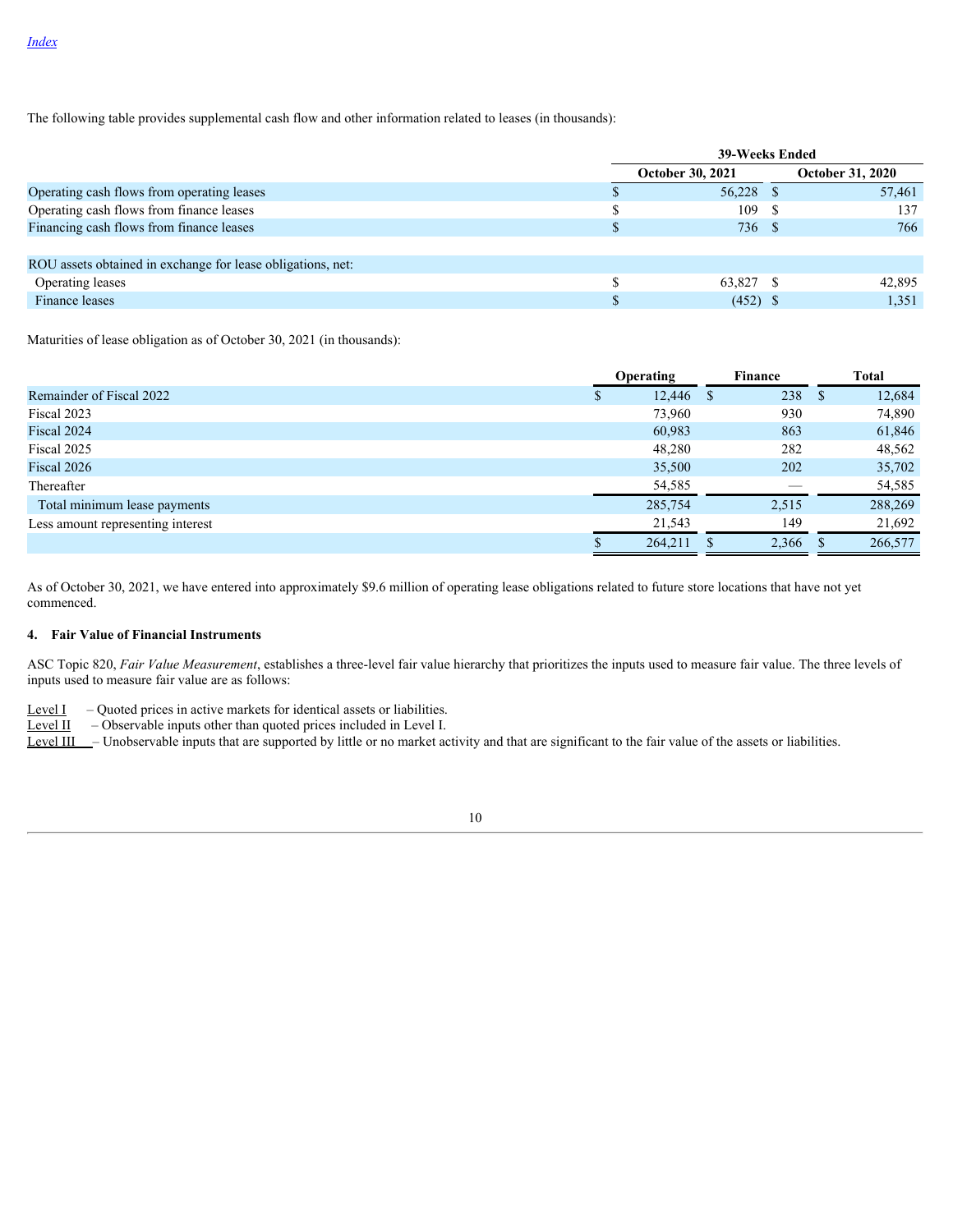The table below segregates all financial assets and financial liabilities that are measured at fair value on a recurring basis (at least annually) into the most appropriate level within the fair value hierarchy based on the inputs used to determine the fair value (in thousands):

|                               |                | <b>October 30, 2021</b>  |                  |                |     | <b>January 30, 2021</b>  |                                |                | <b>October 31, 2020</b> |                  |
|-------------------------------|----------------|--------------------------|------------------|----------------|-----|--------------------------|--------------------------------|----------------|-------------------------|------------------|
|                               | <b>Level I</b> | <b>Level II</b>          | <b>Level III</b> | <b>Level I</b> |     | <b>Level II</b>          | <b>Level III</b>               | <b>Level I</b> | <b>Level II</b>         | <b>Level III</b> |
| Short-term investments        | 129            | $-$                      |                  | 219            |     |                          | $\overbrace{\hspace{25mm}}^{}$ | 541            |                         |                  |
| Long-term investments         | 2,265          | __                       |                  | 2,107          |     |                          | $\overline{\phantom{m}}$       | 2,005          | __                      |                  |
| Short-term contingent earnout |                |                          |                  |                |     |                          | 15,000                         |                | –                       | 14,710           |
| Long-term contingent earnout  | —              | ___                      | ___              | ___            |     |                          |                                | __             | ___                     |                  |
| Total investments             | 2,394          | $\overline{\phantom{a}}$ |                  | 2,326          | - 1 | $\overline{\phantom{a}}$ | 15,000                         | 2,546          |                         | 14,710           |

Short-term investments are reported in other current assets on our unaudited condensed consolidated balance sheets. Long-term investments are reported in other assets on our unaudited condensed consolidated balance sheets. Short-term contingent earnout is reported in other accrued expenses on our unaudited condensed consolidated balance sheets. Long-term contingent earnout is reported in other liabilities on our unaudited condensed consolidated balance sheets.

The short-term and long-term contingent earnouts represent the fair value of potential additional payments outlined in the Purchase Agreement to the former members and warrant holders of City Gear if certain financial goals were achieved in Fiscal 2020 and Fiscal 2021 ("Earnout"). The total Earnout was valued using a Monte Carlo simulation analysis in a risk-neutral framework with assumptions for volatility, risk-free rate, and dividend yield. The Earnout was re-valued each quarter in Fiscal 2020 and Fiscal 2021 and any change in valuation was recognized in our consolidated statements of operations. No revaluation was required in Fiscal 2022 and therefore no costs were recognized in store operating, selling, and administrative expenses in Fiscal 2022 as both Earnouts had been fully determined and paid out by the first quarter of Fiscal 2022. As a result of the revaluation for the 13-weeks and 39-weeks ended October 31, 2020, an increase of \$0.2 million and \$3.7 million was recognized in store operating, selling, and administrative expenses, respectively.

The table below are reconciliations of the contingent earnout balance for each period presented (in thousands):

|                                      |            | <b>39-Weeks Ended</b><br><b>October 30, 2021</b> |                                 |                   |             | 52-Weeks Ended<br><b>January 30, 2021</b> | <b>39-Weeks Ended</b><br><b>October 31, 2020</b> |           |
|--------------------------------------|------------|--------------------------------------------------|---------------------------------|-------------------|-------------|-------------------------------------------|--------------------------------------------------|-----------|
|                                      | Short-term | Long-term                                        |                                 | <b>Short-term</b> |             | Long-term                                 | Short-term                                       | Long-term |
| Beginning balance                    | 15,000     |                                                  | $\overbrace{\phantom{aaaaa}}$   |                   |             | 11,099                                    | 9,958                                            | 11,099    |
| Change in valuation, net             |            |                                                  | $\hspace{0.05cm}$               |                   | 3,943       | $\hspace{0.1mm}-\hspace{0.1mm}$           | 3,653                                            |           |
| Payment                              | (15,000)   |                                                  | $\overbrace{\hspace{15em}}$     |                   | (10,000)    | $\overline{\phantom{m}}$                  | (10,000)                                         |           |
| Reclassification from long-term, net |            |                                                  | $\hspace{0.05cm}$               |                   | 11,099      | (11,099)                                  | 11,099                                           | (11,099)  |
| <b>Ending balance</b>                |            |                                                  | $\hspace{0.1mm}-\hspace{0.1mm}$ |                   | $15,000$ \$ | $\overline{\phantom{0}}$                  | 14,710                                           |           |
|                                      |            |                                                  |                                 |                   |             |                                           |                                                  |           |

## **5. Debt**

In October 2018, we entered into amended agreements with Bank of America, N.A. and Regions Bank providing for an aggregate amount of credit available to us under each line of credit of \$50.0 million.

On April 16, 2020, we entered into the Second Amended and Restated Note with Regions Bank ("Amended Credit Facility") that provided for an aggregate amount of credit available to us of \$75.0 million. The Amended Credit Facility superseded the Regions Bank credit agreement dated October 2018, with a maturity date of April 19, 2021, and was secured by all assets of the Company with the exception of real property. Simultaneous with the execution of the Amended Credit Facility, the \$50.0 million outstanding under the previous credit agreements was paid in full, the Bank of America credit agreement dated October 2018 was terminated and we incurred borrowings under the Amended Credit Facility of \$50.0 million. On June 5, 2020, we entered into a Note Modification Agreement that extended the maturity date of the Amended Credit Facility from April 19, 2021 to July 18, 2021. No other provisions of the Amended Credit Facility were affected.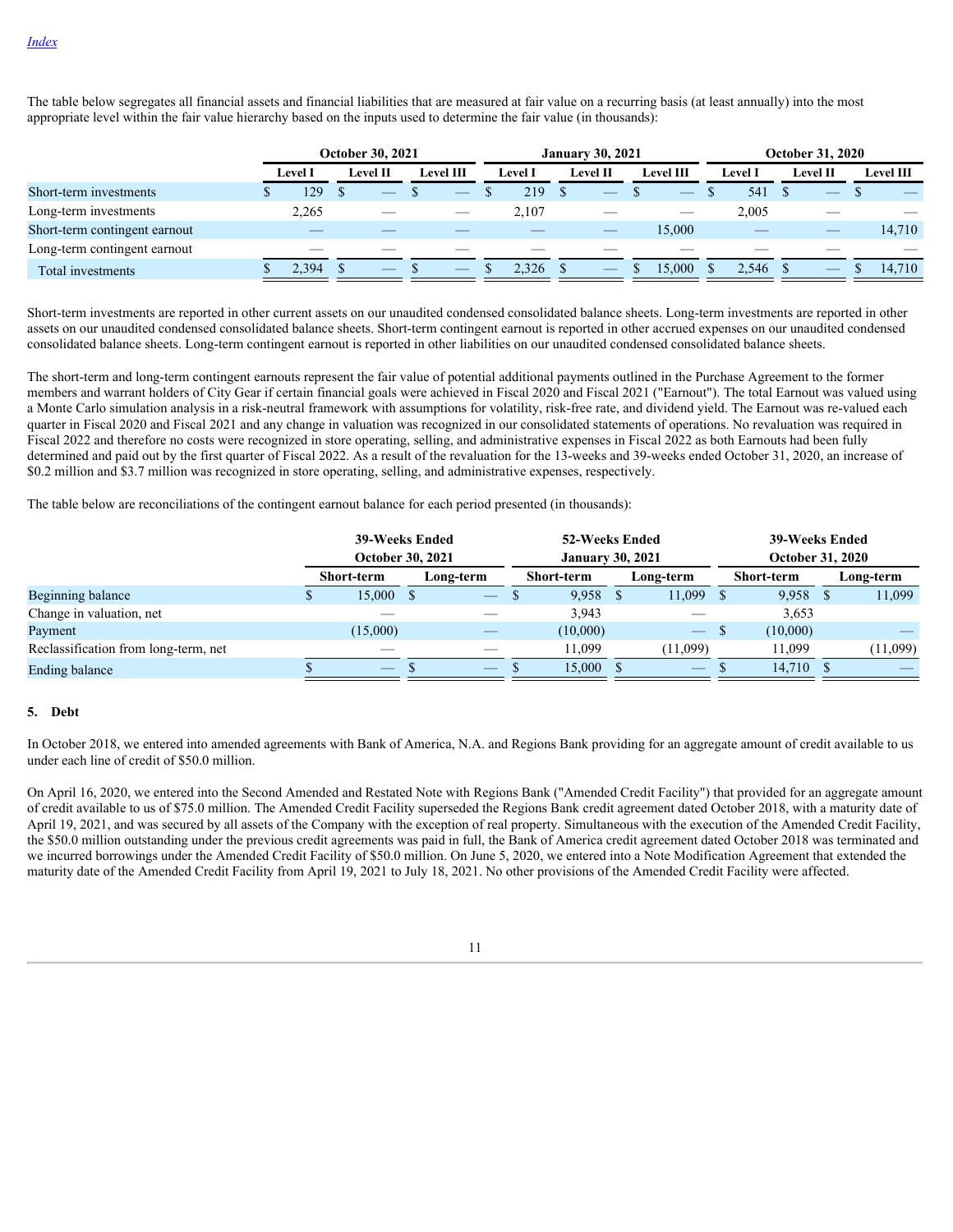On July 9, 2021, we executed a new unsecured Credit Agreement ("2021 Credit Facility") between the Company and its subsidiaries and Regions Bank. The 2021 Credit Facility supersedes the Amended Credit Facility. The 2021 Credit Facility provides an unsecured line of credit of up to \$100.0 million. The 2021 Credit Facility is effective through July 9, 2026 with an interest rate of one-month LIBOR plus 1.0% to 1.8% depending on specified leverage levels.

The 2021 Credit Facility includes an annual commitment fee, payable quarterly in arrears, in an amount between 15 and 20 basis points of the unused portion of the line of credit as determined on a daily basis, dependent on the amount of debt outstanding. In addition, the Company is subject to certain financial covenants which include:

- Advance limitation of 55% of the net book value of the Company's inventory;
- A Consolidated Lease-Adjusted Leverage Ratio comparing lease-adjusted funded debt (funded debt plus all lease liabilities) to EBITDAR (as defined in the 2021 Credit Facility) with a maximum of 3.5x; and
- A Consolidated Fixed Coverage Charge Ratio comparing EBITDAR to fixed charges and certain current liabilities (as defined in the 2021 Credit Facility) with a minimum of 1.2x.

As of October 30, 2021, we were in compliance with these covenants.

Given the International Exchange Benchmark Administration's announced phase-out of LIBOR, the 2021 Credit Facility includes a LIBOR phase-out provision. If, during the term of the 2021 Credit Facility, the lender determines that LIBOR is unavailable, impracticable or unreliable for use, the variable interest rate will be determined based on a substitute index which may be Term SOFR, Daily Simple SOFR, or an alternate rate index that has been selected by the Lender as the replacement for LIBOR. The replacement index will then become the operative interest rate index for borrowings under the 2021 Credit Facility, subject to provisions set forth in the 2021 Credit Facility.

We did not incur any borrowings against the 2021 Credit Facility or Amended Credit Facility during the 13-weeks or 39-weeks ended October 30, 2021. At October 30, 2021, a total of \$100.0 million was available to us from the 2021 Credit Facility.

There were 97 days during the 52-weeks ended January 30, 2021, where we incurred borrowings against the credit facilities for an average and maximum borrowing of \$43.3 million and \$50.0 million, respectively, and an average interest rate of 3.45%.

We did not incur any borrowings during the 13-weeks ended October 31, 2020. There were 97 days during the 39-weeks ended October 31, 2020, where we incurred borrowings against the credit facilities for an average and maximum borrowing of \$43.3 million and \$50.0 million, respectively. The average interest rate during the 39-weeks ended October 31, 2020 was 3.45%.

## **6. Stock-Based Compensation**

The stock-based compensation costs that have been charged against income were as follows (in thousands):

|                                                     |                          | 13-Weeks Ended             | 39-Weeks Ended      |        |                            |
|-----------------------------------------------------|--------------------------|----------------------------|---------------------|--------|----------------------------|
|                                                     | October 30,<br>2021      | October 31,<br><b>2020</b> | October 30,<br>2021 |        | October 31,<br><b>2020</b> |
| Stock-based compensation expense by type:           |                          |                            |                     |        |                            |
| Stock options                                       | $\overline{\phantom{m}}$ | $\overline{\phantom{m}}$   |                     | 174 \$ | 90                         |
| Restricted stock units                              | 1,126                    | 968                        | 4,005               |        | 2,615                      |
| Employee stock purchases                            | 47                       | 23                         | 156                 |        | 93                         |
| Director deferred compensation                      | 17                       | 23                         | 38                  |        | 71                         |
| Total stock-based compensation expense              | 1,190                    | 1,014                      | 4,373               |        | 2,869                      |
| Income tax benefit recognized                       | 284                      | 244                        | 1,047               |        | 672                        |
| Stock-based compensation expense, net of income tax | 906                      | 770                        | 3,326               |        | 2,197                      |
|                                                     |                          |                            |                     |        |                            |

Expense for restricted stock units is shown net of forfeitures of approximately \$6,000 and \$2,300 for the 13-weeks ended October 30, 2021 and October 31, 2020, respectively. Expense for restricted stock units is shown net of forfeitures of approximately \$0.2 million and \$0.9 million for the 39-weeks ended October 30, 2021 and October 31, 2020, respectively.

We have granted the following equity awards: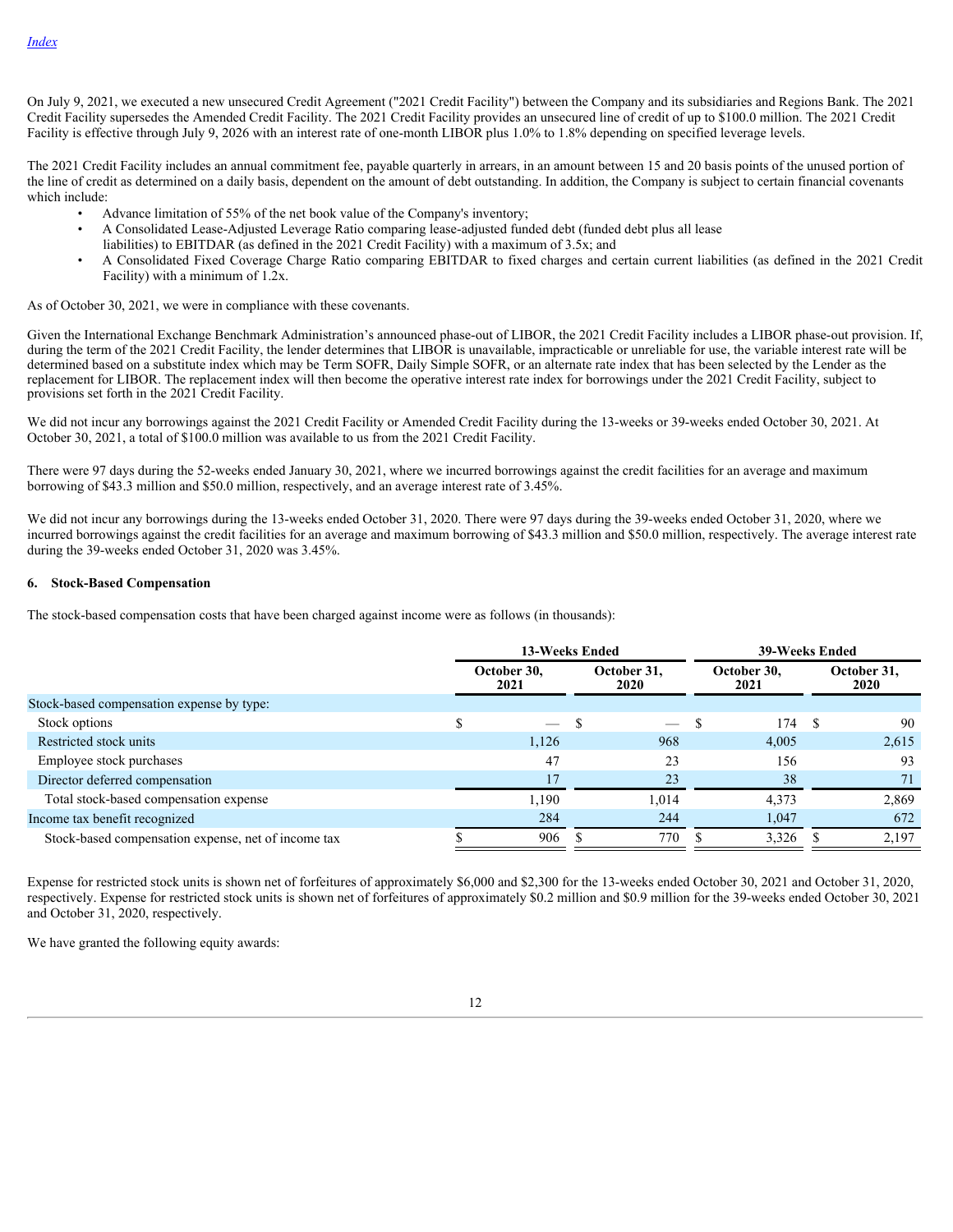|                                                | 13-Weeks Ended      |                                 | <b>39-Weeks Ended</b> |                            |
|------------------------------------------------|---------------------|---------------------------------|-----------------------|----------------------------|
|                                                | October 30,<br>2021 | October 31,<br><b>2020</b>      | October 30,<br>2021   | October 31,<br><b>2020</b> |
| Stock options                                  |                     |                                 | 4,384                 | 27,000                     |
| Restricted stock unit awards                   |                     | $\hspace{0.1mm}-\hspace{0.1mm}$ | 62,031                | 337,749                    |
| Performance-based restricted stock unit awards | $\hspace{0.05cm}$   | $\hspace{0.1mm}-\hspace{0.1mm}$ | 22,492                |                            |
| Deferred stock units                           | 228                 | 597                             | 486                   | 3,860                      |

At October 30, 2021, the total compensation costs not yet recognized related to unvested restricted stock unit awards was \$8.2 million and the weighted-average period over which such awards are expected to be recognized is 2.2 years. There were no unrecognized compensation costs related to unvested stock options at October 30, 2021.

The weighted-average grant date fair value of stock options granted during the 39-weeks ended October 30, 2021 and October 31, 2020 was \$39.73 and \$3.33 per share, respectively.

Under the 2012 Non-Employee Director Equity Plan ("2012 Plan"), no shares of our common stock were awarded during the 13-weeks or 39-weeks ended October 30, 2021 or October 31, 2020.

The number of shares purchased, the average price per share, and the weighted-average grant date fair value of shares purchased through our employee stock purchase plan were as follows:

|                                           | 13-Weeks Ended      |                     | <b>39-Weeks Ended</b> |                     |
|-------------------------------------------|---------------------|---------------------|-----------------------|---------------------|
|                                           | October 30,<br>2021 | October 31.<br>2020 | October 30,<br>2021   | October 31,<br>2020 |
| Shares purchased                          | 2,495               | 4,605               | 12,003                | 33,506              |
| Average price per share                   | 65.11               | 17.66               | 47.95                 | 10.21               |
| Weighted-average fair value at grant date | 22.22               | 4.99                | 13.68                 | 3.71                |

#### **7. Earnings Per Share**

The computation of basic earnings per share ("EPS") is based on the weighted-average number of common shares outstanding during the period. The computation of diluted EPS is based on the weighted-average number of shares outstanding plus the incremental shares that would be outstanding assuming exercise of dilutive stock options and issuance of restricted stock. The number of incremental shares is calculated by applying the treasury stock method. The following table sets forth the weighted-average number of common shares outstanding (in thousands):

|                                                      |                     | 13-Weeks Ended      | <b>39-Weeks Ended</b> |                            |
|------------------------------------------------------|---------------------|---------------------|-----------------------|----------------------------|
|                                                      | October 30,<br>2021 | October 31,<br>2020 | October 30,<br>2021   | October 31,<br><b>2020</b> |
| Weighted-average shares used in basic computations   | 14,362              | 16,572              | 15,460                | 16,551                     |
| Dilutive equity awards                               | 613                 | 605                 | 622                   | 351                        |
| Weighted-average shares used in diluted computations | 14,975              | 17,177              | 16,082                | 16,902                     |

For the 13-weeks ended October 30, 2021, we did not exclude any options from the computations of diluted weighted-average common shares or common stock equivalents. For the 13-weeks ended October 31, 2020, we excluded 104,091 options from the computation of diluted weighted-average common shares and common share equivalents outstanding because of their anti-dilutive effect.

We also excluded 55,084 unvested stock awards granted to certain employees from the computations of diluted weighted-average common shares and common share equivalents outstanding because they are subject to certain performance-based annual vesting conditions which had not been achieved by October 30, 2021. Assuming the performance-criteria had been achieved as of October 30, 2021, the incremental dilutive impact would have been 19,917 shares.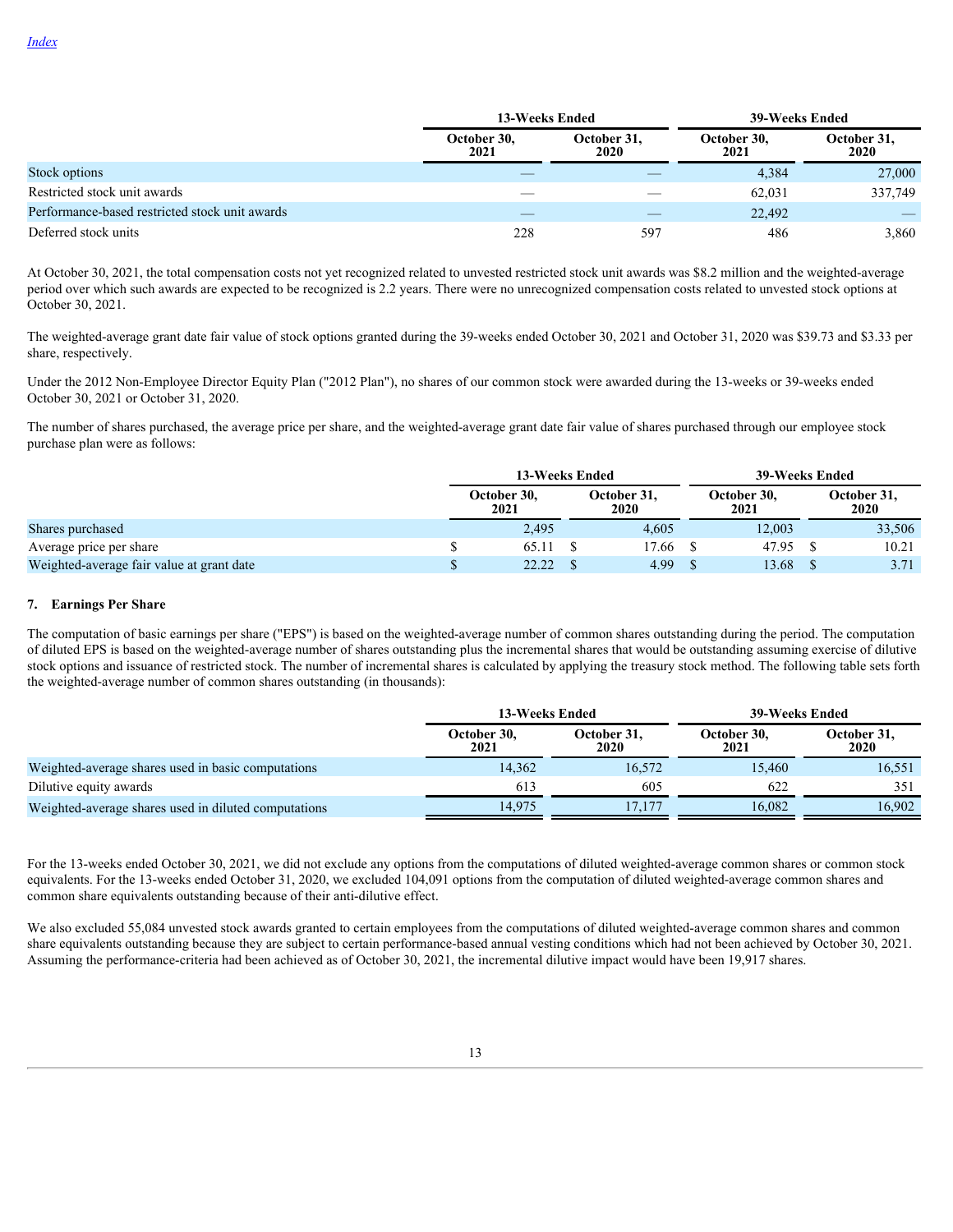## **8. Stock Repurchase Activity**

On May 26, 2021, the Board of Directors ("Board") authorized the expansion and extension of our existing Stock Repurchase Program ("Program") by \$500.0 million to a total of \$800.0 million to repurchase our common stock through February 1, 2025. The Program's original authorization was approved in November 2015 in the amount of \$300.0 million and prior to the Board's action, was scheduled to expire on January 29, 2022.

The Program authorizes repurchases of our common stock in open market or negotiated transactions, with the amount and timing of repurchases dependent on market conditions and at the discretion of our management. In addition to the Program, we also acquire shares of our common stock from holders of restricted stock unit awards to satisfy tax withholding requirements due at vesting. Shares acquired from holders of restricted stock unit awards to satisfy tax withholding requirements do not reduce the Program authorization.

The number of shares repurchased under the Program and acquired from holders of restricted stock unit awards to satisfy tax withholding requirements were as follows:

|                                                                                                         | 13-Weeks Ended      |                                 | <b>39-Weeks Ended</b> |                            |
|---------------------------------------------------------------------------------------------------------|---------------------|---------------------------------|-----------------------|----------------------------|
|                                                                                                         | October 30.<br>2021 | October 31,<br><b>2020</b>      | October 30,<br>2021   | October 31,<br><b>2020</b> |
| Common stock repurchased under the Program                                                              | 1,427,314           |                                 | 2,953,860             | 428,018                    |
| Aggregate cost of repurchases under the Program (in thousands)                                          | 117.850 \$          | $\hspace{0.1mm}-\hspace{0.1mm}$ | 238,327 \$            | 9,748                      |
| Shares acquired from holders of restricted stock unit awards to satisfy tax<br>withholding requirements |                     |                                 | 45,245                | 34,956                     |
| Tax withholding requirement (in thousands)                                                              |                     |                                 | 3,177                 | 483                        |

As of October 30, 2021, we had approximately \$398.0 million remaining under the Program for stock repurchases.

#### **9. Commitments and Contingencies**

## *Legal Proceedings and Contingencies.*

From time to time, the Company is a party to various legal matters in the ordinary course of its business, including actions by employees, consumers, suppliers, government agencies, or others. The Company has recorded accruals with respect to these matters, where appropriate, which are reflected in the Company's unaudited condensed consolidated financial statements. For some matters, a liability is not probable or the amount cannot be reasonably estimated and therefore an accrual has not been made.

The Company believes that its pending legal matters, both individually and in the aggregate, will be resolved without a material adverse effect on the Company's consolidated financial statements as a whole. However, litigation and other legal matters involve an element of uncertainty. Adverse decisions and settlements, including any required changes to the Company's business, or other developments in such matters could affect our operating results in future periods or result in a liability or other amounts material to the Company's annual consolidated financial statements. No material amounts were accrued at October 30, 2021, January 30, 2021, or October 31, 2020 pertaining to legal proceedings or other contingencies.

## **10. Income Taxes**

Our effective tax rate is based on expected annual income, statutory tax rates, and tax planning opportunities available in the various jurisdictions in which we operate. For interim financial reporting, we estimate the annual effective tax rate based on expected taxable income or loss for the full year and record a quarterly income tax provision (benefit) in accordance with the anticipated annual effective rate and adjust for discrete items. We update the estimates of the taxable income or loss throughout the year as new information becomes available, including year-to-date financial results. This process often results in a change to our expected effective tax rate for the year. When this occurs, we adjust the income tax provision (benefit) during the quarter in which the change in estimate occurs so that the year-to-date provision reflects the expected annual effective tax rate.

We apply the provisions of ASC Subtopic 740-10 in accounting for uncertainty in income taxes. We recognize a tax benefit associated with an uncertain tax position when, in our judgment, it is more likely than not that the position will be sustained upon examination by a taxing authority. For a tax position that meets the more-likely-than-not recognition threshold, we initially and subsequently measure the tax benefit as the largest amount that we judge to have a greater than 50% likelihood of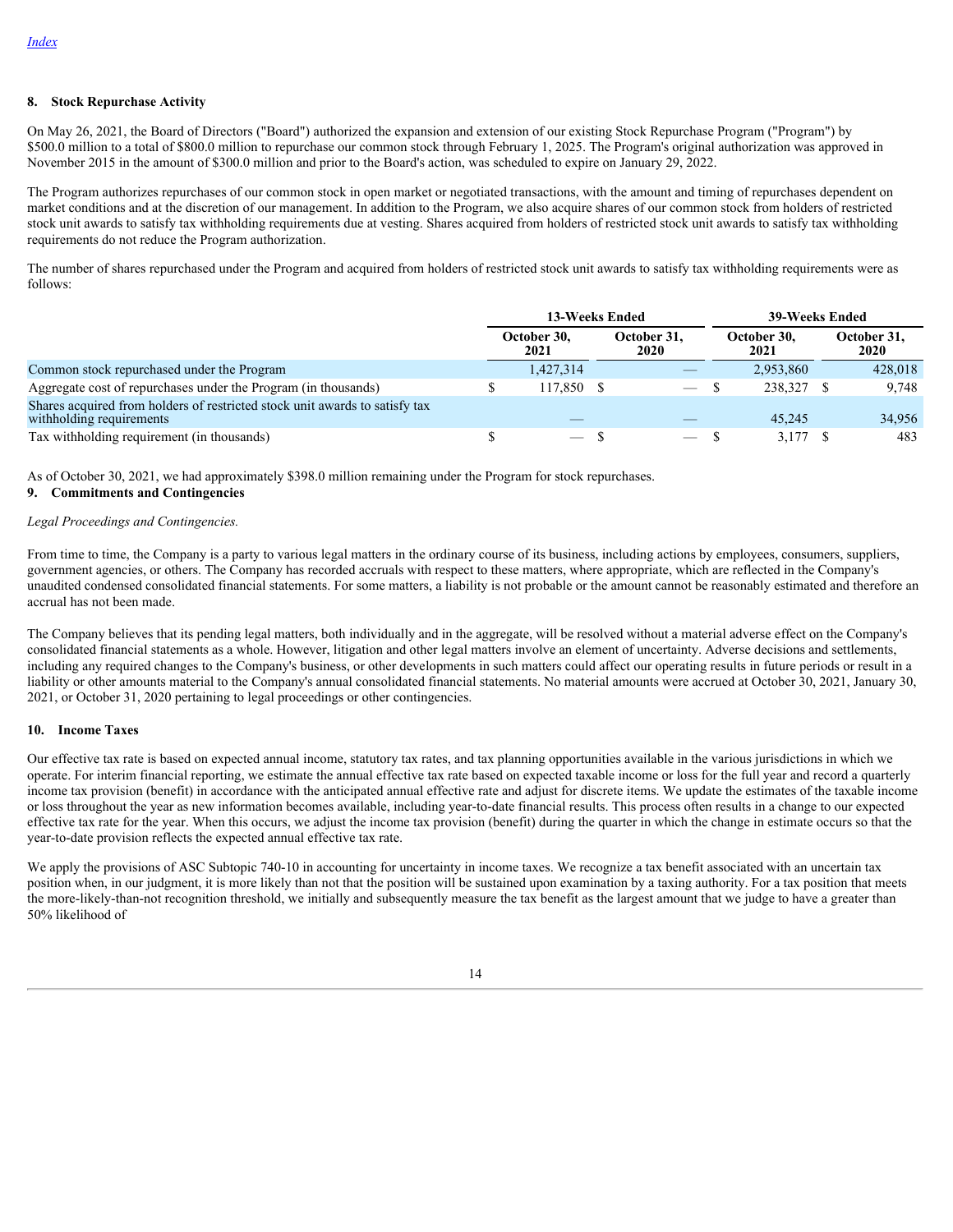being realized upon ultimate settlement with a taxing authority. Our liability associated with unrecognized tax benefits is adjusted periodically due to changing circumstances, such as the progress of tax audits, case law developments, and new or emerging legislation. Such adjustments are recognized entirely in the period in which they are identified. Our effective tax rate includes the net impact of changes in the liability for unrecognized tax benefits and subsequent adjustments as considered appropriate by management.

At October 30, 2021, we had a liability of \$0.6 million associated with unrecognized tax benefits. We file income tax returns in U.S. federal and various state jurisdictions. Generally, we are not subject to changes in income taxes by the U.S. federal taxing jurisdiction for years prior to Fiscal 2019 or by most state taxing jurisdictions for years prior to Fiscal 2018.

## **11. Related-Party Transactions**

The Company leases one store under a lease arrangement with Preferred Growth Properties, LLC (formerly AL Florence Realty Holdings 2010, LLC), a wholly owned subsidiary of Books-A-Million, Inc. ("BAMM"). One of our Directors, Terrance G. Finley is an executive officer of BAMM. Minimum annual lease payments are \$0.1 million, if not in co-tenancy, and the lease termination date is February 28, 2022. In August 2021, the Company exercised an option to extend the term of the lease by five years, which new term commences on March 1, 2022 and terminates on February 28, 2027. The minimum annual lease payment of \$0.1 million did not change. The minimum annual lease payment of \$0.1 million did not change. Minimum lease payments remaining under the lease at October 30, 2021 and October 31, 2020 were \$0.6 million and \$0.1 million, respectively.

The Company honored certain contracts in place for its wholly owned subsidiary, City Gear, LLC, upon acquisition, which included agreements with Memphis Logistics Group, T.I.G. Construction and Merchant's Capital of which Michael E. Longo, the Company's President and CEO, had an interest in, either directly or indirectly, at acquisition.

## *Memphis Logistics Group ("MLG")*

MLG provided logistics and warehousing services to the Company's wholly-owned subsidiary, City Gear. Mr. Longo owned a majority interest in MLG and the initial contract term was effective through June 2020 but was extended to June 2021. Effective January 29, 2021, Mr. Longo fully divested his ownership interest in MLG and he no longer has any involvement with its management. MLG subsequently reorganized as Riverhorse Logistics, LLC.

In the 13-weeks and 39-weeks ended October 31, 2020, payments to MLG under the contract were \$2.2 million and \$5.6 million, respectively. The amount outstanding to MLG at January 30, 2021 and October 31, 2020 was \$0.3 million and \$0.2 million, respectively, and is included in accounts payable on our unaudited condensed consolidated balance sheets.

## *T.I.G. Construction ("TIG")*

TIG historically performed the majority of new store and store remodel construction for City Gear and is owned by a close relative of Mr. Longo. For the 13-weeks ended October 30, 2021 and October 31, 2020, payments to TIG for its services were \$1.8 million and \$1.4 million, respectively. For the 39-weeks ended October 30, 2021 and October 31, 2020, payments to TIG for its services were \$4.4 million and \$3.7 million, respectively. The amount outstanding to TIG at October 30, 2021, January 30, 2021, and October 31, 2020 was approximately \$0.3 million, \$26,000, and \$0.1 million, respectively, and is included in accounts payable on our unaudited condensed consolidated balance sheets.

## *Merchant's Capital ("MC")*

Merchant's Capital owned the office building where City Gear had its corporate offices in Memphis, Tennessee. Mr. Longo is a 33.3% partner in MC. The initial lease term ended on December 31, 2019 but was extended to April 30, 2020 to allow for the transition of City Gear's corporate office to the Company's Birmingham, Alabama headquarters. In the 13-weeks ended October 30, 2021 and October 31, 2020, there were no lease payments to MC. In the 39-weeks ended October 31, 2020, lease payments to MC were \$51,200. There were no amounts outstanding to MC at October 30, 2021, January 30, 2021, or October 31, 2020.

## *Retail Security Gates, LLC ("RSG")*

During the second quarter of Fiscal 2022, a close relative of Mr. Longo purchased a 50% interest in an existing Company vendor, which was reorganized as RSG. We utilize RSG for specially manufactured store front security gates. For the 13-weeks and 39-weeks ended October 30, 2021, payments to RSG were \$0.1 million and \$0.2 million, respectively. The amount

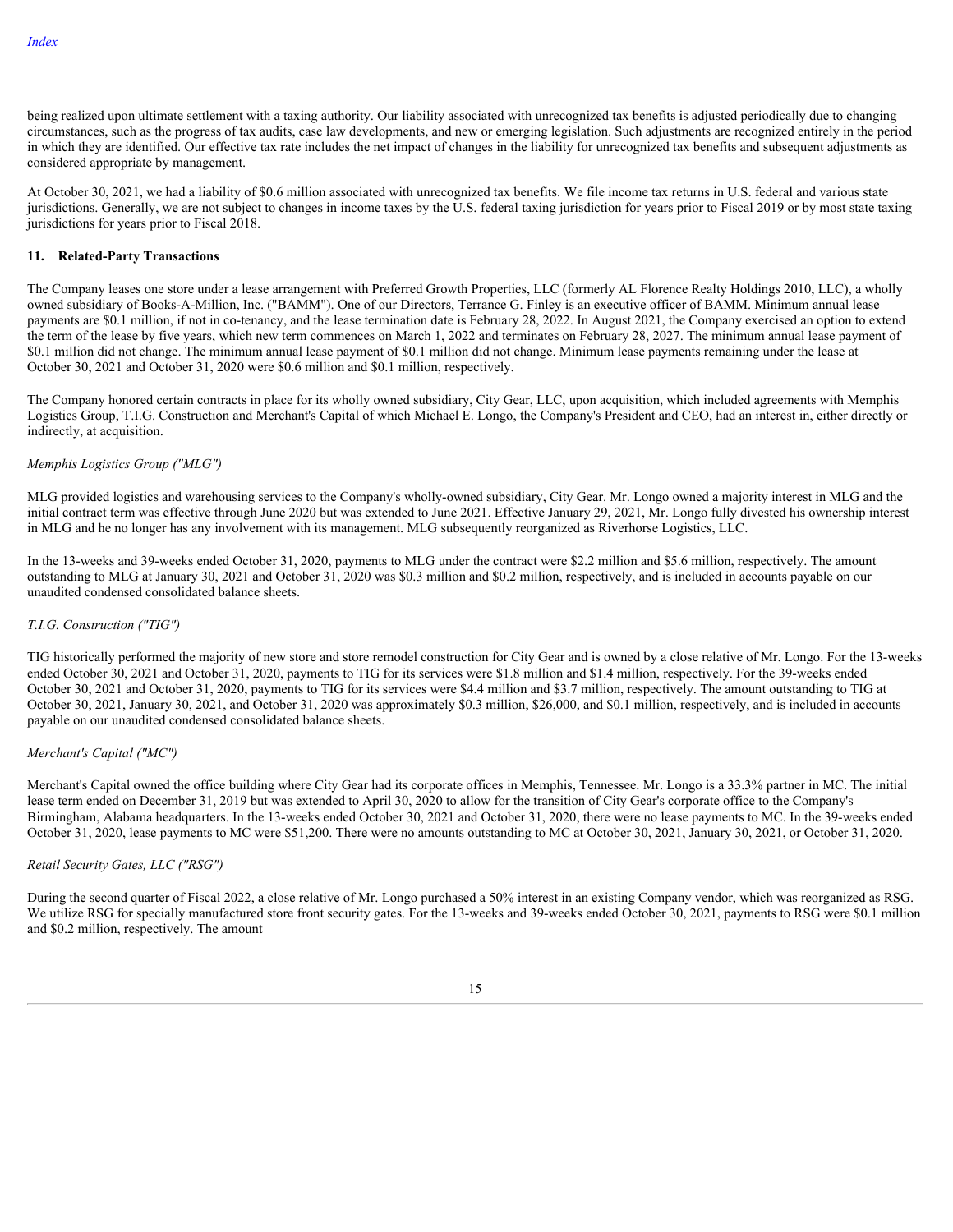outstanding to RSG at October 30, 2021 was \$36,000, and is included in accounts payable on our unaudited condensed consolidated balance sheets.

In addition to the related party interests listed above, Mr. Longo also has a membership interest in the earnout discussed in Note 4 - *Fair Value of Financial Instruments*. Pursuant to the Membership Interest and Warrant Purchase Agreement dated October 29, 2018, and based on Fiscal 2020 financial results, the former members and warrant holders of City Gear were entitled to and were paid the first earnout payment of \$10.0 million in June 2020. Based on Fiscal 2021 financial results, the remaining earnout payment of \$15.0 million was achieved and paid to the former members and warrant holders of City Gear in April 2021. Mr. Longo's share of the earnout payments was approximately 22.8% or approximately \$2.3 million of the initial earnout payment and approximately 22.8% or approximately \$3.4 million of the second earnout payment.

## **12. Subsequent Events**

On November 23, 2021, our Board declared a dividend of \$0.25 per share of common stock payable on December 21, 2021 to stockholders of record as of the close of business on December 9, 2021.

#### <span id="page-17-0"></span>**ITEM 2. Management's Discussion and Analysis of Financial Condition and Results of Operations.**

## *Cautionary Statement Regarding Forward-Looking Statements*

This document contains "forward-looking statements" as that term is used in the Private Securities Litigation Reform Act of 1995. Forward-looking statements address future events, developments, and results and do not relate strictly to historical facts. Any statements contained herein that are not statements of historical fact may be deemed to be forward-looking statements. They include statements preceded by, followed by or including words such as "believe," "anticipate," "expect," "intend," "plan," "forecast," "guidance," "outlook," "estimate" "will," "may," "could," "possible," "potential," or other similar words, phrases or expressions. For example, our forward-looking statements include statements regarding:

- the impact of the duration and scope of the COVID-19 pandemic on our business, operations, and financial results, including the time it will take for vaccines to be broadly produced, distributed, and administered, and the effectiveness of such vaccines in slowing or stopping the spread of COVID-19, variant strains of the virus, additional waves of infections or periods of increases in the number of COVID-19 cases in areas in which we operate, and the measures that might be imposed by federal, state, or local governments in response to the pandemic, including vaccine mandates and restrictions impacting school closures and remote learning requirements, sporting events, and local sports leagues and programs;
- the impact that future stimulus payments and extended unemployment benefits, if any, will have on consumer demand for our products and our overall business operations;
- the potential impact of new trade, tariff, and tax regulations on our profitability;
- our ability to accurately forecast consumer demand for our products and manage our inventory in response to changing demands;
- our cash needs, including our ability to fund our future capital expenditures, working capital requirements, recurring quarterly dividends, and repurchases of Company common stock under our stock repurchase program ("Program");
- our relationships with vendors and the loss of key vendor support;
- the possible effects of inflation, market decline, and other economic changes on our costs and profitability;
- our ability to retain key personnel and other employees at Hibbett and City Gear due to current labor challenges or otherwise;
- our anticipated net sales, comparable store net sales changes, net sales growth, gross margins, expenses, and earnings;
- our business strategy, omni-channel platform, logistics structure, target market presence, and the expected impact of such factors on our net sales growth;
- our store growth, including our plans to add, expand, relocate or close stores, our markets' ability to support such growth, expected changes in total square footage, our ability to secure suitable locations for new stores and the suitability of our wholesale and logistics facility;
- our expectations regarding the growth of our online business and the role of technology in supporting such growth;
- our policy of leasing rather than owning stores and our ability to renew or replace store leases satisfactorily;
- the cost of regulatory compliance, including the costs and possible outcomes of pending legal actions and other contingencies, and new or additional legal, legislative, and regulatory requirements to reduce or mitigate the effects of climate change;
- our analysis of our risk factors and their possible effect on financial results;
- our expectations regarding our capital expenditures and dividend policy;
- our seasonal sales patterns and assumptions concerning customer buying behavior;
- our ability to retain new customers;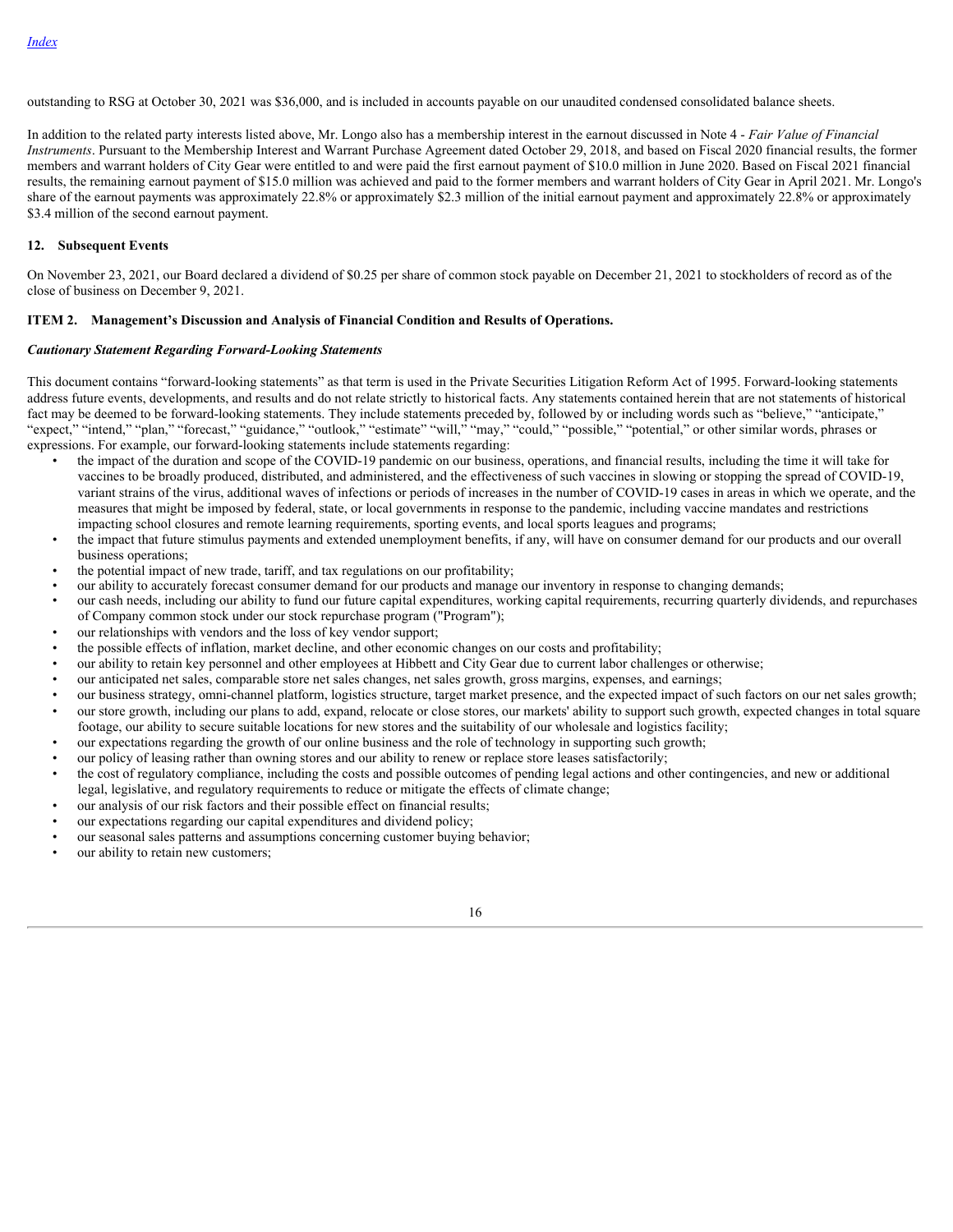- our expectations regarding competition;
- our estimates and assumptions as they relate to preferable tax and financial accounting methods, accruals, inventory valuations, long-lived assets, carrying amount and liquidity of financial instruments, fair value of options and other stock-based compensation, economic and useful lives of depreciable assets and leases, income tax liabilities, deferred taxes, and uncertain tax positions;
- our expectations concerning future stock-based award types and the exercise of outstanding stock options;
- our assessment of the materiality and impact on our business of adopting recent accounting pronouncements issued by the Financial Accounting Standards Board;
- the possible effects of uncertainty within the capital markets, on the commercial credit environment, and on levels of consumer confidence;
- our analyses of trends as related to marketing, sales, and earnings performance;
- our ability to receive favorable brand name merchandise and pricing from key vendors;
- the future reliability of, and cost associated with, disruptions in the global supply chain and the potential impacts on our domestic and international sources of product, including the actual and potential effect of tariffs on Chinese goods imposed by the United States and other potential impediments to imports;
- the impact of technology on our operations and business, including cyberattacks, cyber liability, or potential liability for breaches of our privacy or information security systems; and
- our ability to mitigate the risk of possible business interruptions, including, without limitation, from political or social unrest (including vandalism and looting).

A forward-looking statement is neither a prediction nor a guarantee of future results, events or circumstances. You should not place undue reliance on forwardlooking statements. Our forward-looking statements are based on currently available operational, financial, and business information and speak only as of the date of this report. Our business, financial condition, results of operations, and prospects may have changed since that date. For a discussion of the risks, uncertainties, and assumptions that could affect our future events, developments, or results, you should carefully consider the risk factors described from time to time in our other documents and reports, including the factors described under "Risk Factors" in our Form 10-K for the fiscal year ended January 30, 2021, filed with the Securities and Exchange Commission ("SEC") on April 7, 2021 ("2021 Annual Report"). You should also read such information in conjunction with our unaudited condensed consolidated financial statements and related notes and "Management's Discussion and Analysis of Financial Condition and Results of Operations" in this Quarterly Report on Form 10-Q.

We cannot assure you that the results, events, and circumstances reflected in the forward-looking statements will be achieved or occur, and actual results, events or circumstances could differ materially from those described in the forward-looking statements. Moreover, new risks and uncertainties emerge from time to time and it is not possible for us to predict all risks and uncertainties that could have an impact on our forward-looking statements.

We do not undertake to publicly update or revise any forward-looking statements after the date of this Quarterly Report on Form 10-Q, whether as a result of new information, future events, or otherwise, and you should not expect us to do so.

Investors should also be aware that while we do, from time to time, communicate with securities analysts and others, we do not, by policy, selectively disclose to them any material non-public information with any statement or report issued by any analyst regardless of the content of the statement or report. We do not, by policy, confirm forecasts or projections issued by others. Thus, to the extent that reports issued by securities analysts contain any projections, forecasts or opinions, such reports are not our responsibility.

#### *Investor Access to Company Filings*

We make available free of charge on our website, www.hibbett.com under the heading "Investor Relations," copies of our Annual Report on Form 10-K, Quarterly Reports on Form 10-Q, Current Reports on Form 8-K, and amendments to those reports filed or furnished pursuant to Section 13(a) or 15(d) of the Securities Exchange Act of 1934 ("Securities Exchange Act") as well as all Forms 3, 4, and 5 filed by our executive officers and directors, as soon as the filings are made publicly available by the SEC on its EDGAR database at www.sec.gov. In addition to accessing copies of our reports online, you may request a copy of our 2021 Annual Report, at no charge, by writing to: Investor Relations, Hibbett, Inc., 2700 Milan Court, Birmingham, Alabama 35211.

#### **General Overview**

Hibbett, Inc., headquartered in Birmingham, Alabama, is a leading athletic-inspired fashion retailer primarily located in underserved communities across the country. Founded in 1945, Hibbett stores have a rich history of convenient locations,

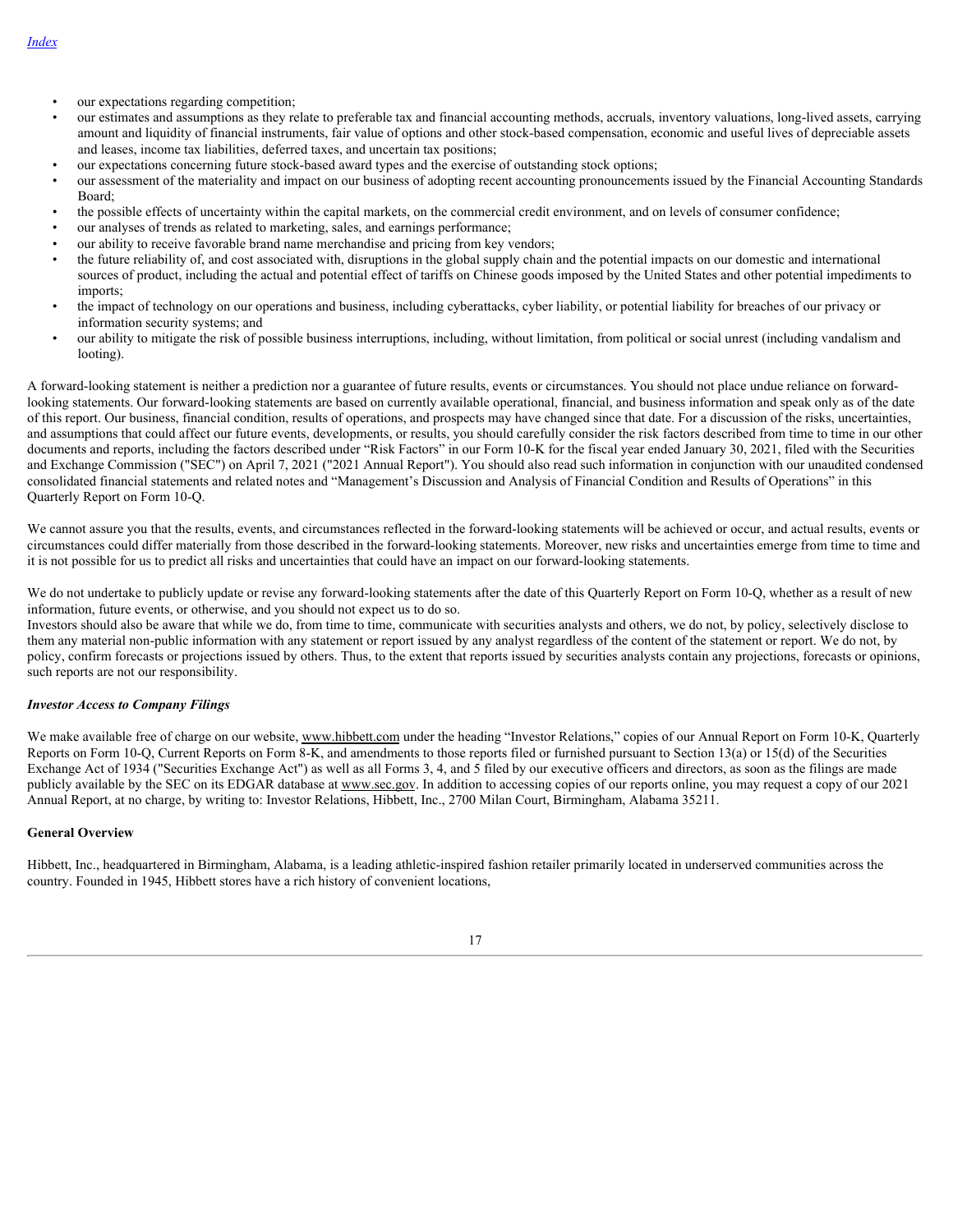personalized customer service, and access to coveted footwear and apparel from top brands like Nike, Jordan, and adidas. Consumers can browse styles, find new releases, and make purchases by visiting www.hibbett.com. Purchases can be made online or by visiting their nearest store. Follow us @hibbettsports and @citygear on Facebook, Instagram, and Twitter. As of October 30, 2021, we operated a total of 1,086 retail stores in 35 states composed of 893 Hibbett stores, 175 City Gear stores, and 18 Sports Additions athletic shoe stores.

Our Hibbett stores average 5,800 square feet and are located primarily in strip centers, which are usually near a major chain retailer. Our City Gear stores average 5,100 square feet and are located primarily in strip centers. As of October 30, 2021, our store base consisted of 822 stores located in strip centers, 32 free-standing stores, and 232 enclosed mall locations.

Our primary merchandising strategy is to provide a broad assortment of quality brand name footwear, apparel, and accessories at competitive prices in a conveniently located full-service environment. We continue to grow our online business aggressively, while enhancing our stores to improve the overall customer experience. We believe that the breadth and depth of our brand name merchandise consistently exceeds the product selection carried by most of our competitors, particularly in our smaller markets. Many of these brand name products are highly technical and require expert sales assistance. We continuously educate our sales staff on new products and trends through coordinated efforts with our vendors.

*Comparable store sales* - Comparable store sales for a particular period include our Hibbett, City Gear, and Sports Additions stores open throughout that period and the corresponding period of the prior fiscal year, and e-commerce sales. We consider comparable store sales to be a key indicator of our current performance; measuring the growth in sales and sales productivity of existing stores. Management believes that positive comparable store sales contribute to greater leveraging of operating costs, particularly payroll and occupancy costs, while negative comparable store sales contribute to deleveraging of costs. Comparable store sales also have a direct impact on our total net sales and the level of cash flow.

If a store remodel, relocation, or expansion results in the store being closed for a significant period, its sales are removed from the comparable store sales base until it has been open a full 12 months. In addition, rebranded stores are treated as new stores and are not presented in comparable store sales until they have been open a full 12 months under the new brand.

During the 13-weeks ended October 30, 2021, we included 1,047 stores in comparable store sales. During the 39-weeks ended October 30, 2021, we included 1,035 stores in comparable store sales.

#### **Executive Summary**

Net sales for the 13-weeks ended October 30, 2021, increased 15.2% to \$381.7 million, compared with \$331.4 million for the 13-weeks ended October 31, 2020. Comparable store sales increased 13.0%, as brick and mortar comparable store sales increased 11.6%. E-commerce sales increased by 22.3% and represented 14.0% of total net sales for the third quarter compared to 13.2% in the prior year third quarter. On a two-year basis, net sales increased 38.6% and comparable sales increased 37.4%. This year, we believe increased market share, improved customer engagement, and availability of in-demand product were the primary drivers of our sales growth. In the prior year third quarter, we believe that sales were primarily driven by market disruption, improved new customer retention, continued strength in omni-channel adoption, the availability of in-demand product, as well as stimulus payments. We expect additional increased market share as the result of competitive closures.

Net sales for the 39-weeks ended October 30, 2021, increased 25.4% to \$1.31 billion, compared with \$1.04 billion for the 39-weeks ended October 31, 2020. Comparable store sales increased 24.1%. Brick and mortar comparable store sales increased 29.6%. E-commerce sales decreased 2.9% and represented 12.8% of total net sales in the current year compared to 16.6% of total sales in the comparable period last year. On a two-year basis, net sales have increased by 50.1% and comparable sales increased 51.9%.

Store operating, selling, and administrative ("SG&A") expenses were 25.2% of net sales for the 13-weeks ended October 30, 2021, compared with 26.1% of net sales for the 13-weeks ended October 31, 2020. This decrease was primarily the result of leverage gained from the strong sales increase and improved labor management. Third quarter SG&A expenses of 25.2% of net sales compares to prior year third quarter adjusted SG&A expenses of 26.0% of net sales, which excludes certain City Gear acquisition and integration activities. This decrease of approximately 80 basis points was also the result of leverage gained from the strong sales increase and improved labor management.

SG&A expenses were 21.5% of net sales for the 39-weeks ended October 30, 2021, compared with 26.4% of net sales for the 39-weeks ended October 31, 2020. A large portion of this decrease resulted from the reduced impact of City Gear acquisition and integration costs and COVID-19 pandemic adjustments on the current year results. SG&A expenses of 21.5% of net sales for the 39-weeks ended October 30, 2021, compared favorably with adjusted SG&A expenses of 22.6% of net sales for the 39-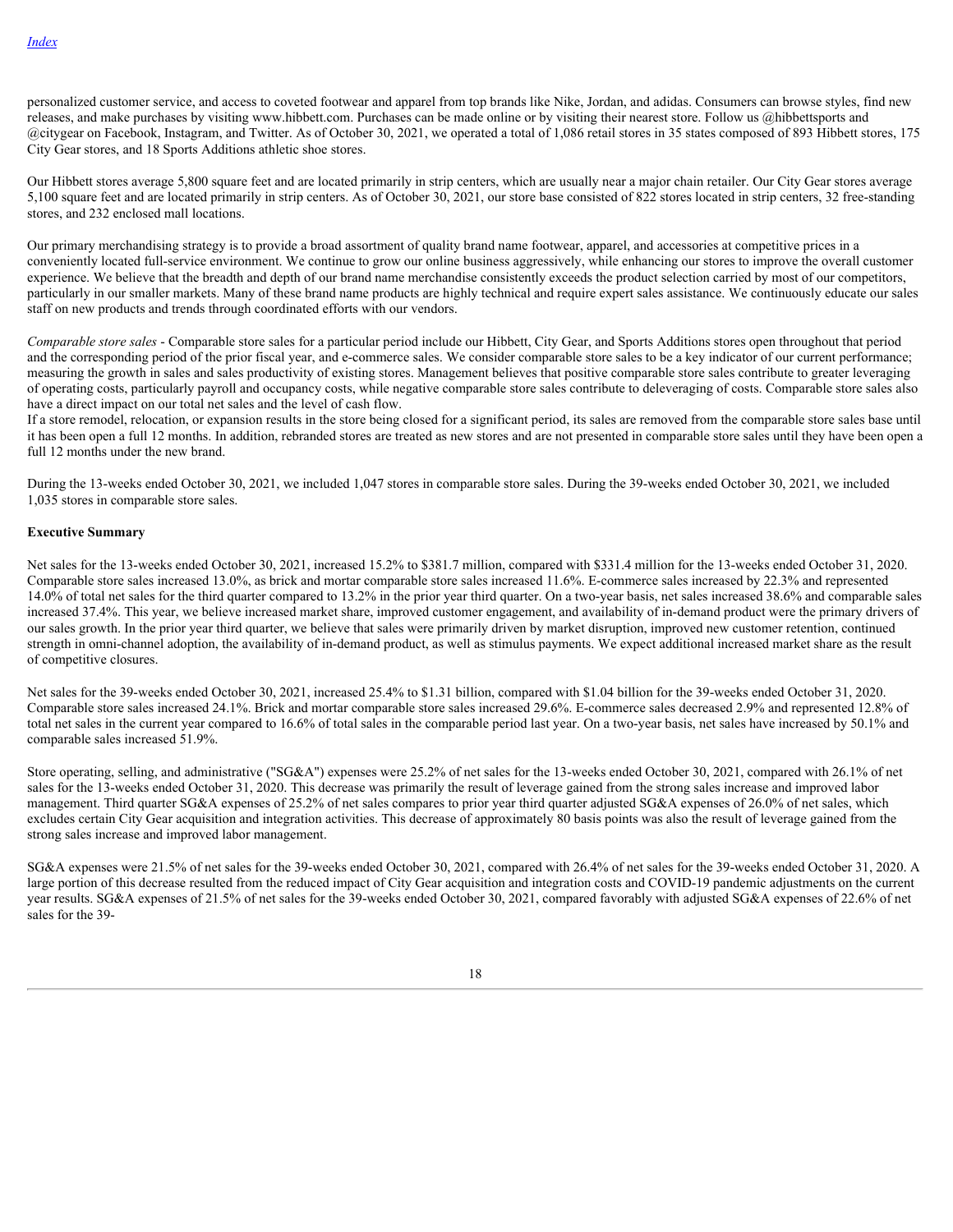weeks ended October 31, 2020. Strong sales performance over the first nine months of the current year drove this SG&A improvement.

During the third quarter of Fiscal 2022, we opened seven new stores and closed one underperforming store bringing the store base to 1,086 in 35 states as of October 30, 2021. We ended the third quarter of Fiscal 2022 with \$29.7 million of available cash and cash equivalents with no outstanding debt. Net inventory was \$258.8 million at October 30, 2021, a 22.8% increase compared to the prior year third quarter. Our inventory position improved during the quarter despite ongoing disruptions in the supply chain due to COVID-19 impacts on manufacturing capacity, port backlogs, and transportation equipment availability. Foundational improvements to the customer experience and our ability to attract and stay connected to underserved customers continues to strengthen our relationships with our vendor partners.

## **About Non-GAAP Measures**

This Management Discussion and Analysis includes certain non-GAAP financial measures for the 13-weeks and 39-weeks ended October 31, 2020, including adjusted net income, diluted earnings per share, cost of goods sold, gross margin, SG&A expenses (including goodwill impairment), operating income, and provision for income taxes as a percentage of net sales. Management believes these non-GAAP financial measures are useful to investors to facilitate comparisons of our current financial results to historical operations and the financial results of peer companies, as they exclude the effects of items that may not be indicative of, or are unrelated to, our underlying operating results, such as expenses related to the COVID-19 pandemic and the acquisition of City Gear. Costs related to the COVID-19 pandemic include impairment charges of goodwill, tradename, and other assets and lower of cost or net realizable value inventory reserve charges. The costs related to the acquisition of City Gear include change in valuation of the contingent earnout and professional fees. There were no non-GAAP financial measures for the 13-weeks or 39-weeks ended October 30, 2021.

While our management uses these non-GAAP financial measures as a tool to enhance their ability to assess certain aspects of our financial performance, our management does not consider these measures to be a substitute for, or superior to, the information provided by GAAP financial statements. Consistent with this approach, we believe that disclosing non-GAAP financial measures to the readers of our financial statements provides such readers with useful supplemental data that, while not a substitute for GAAP financial statements, allows for greater transparency in the review of our financial and operational performance. It should be noted as well that our non-GAAP information may be different from the non-GAAP information provided by other companies.

Reconciliations of our unaudited condensed consolidated statements of operations for the 13-weeks and 39-weeks ended October 31, 2020, as reported on a GAAP basis, to statements of operations for the same period prepared on a non-GAAP basis, are provided below under the heading "GAAP to Non-GAAP Reconciliations."

References to "adjusted" results indicates that the impact of non-GAAP financial measures have been excluded.

#### **Critical Accounting Policies and Estimates**

The unaudited condensed consolidated financial statements are prepared in conformity with U.S. GAAP. The preparation of these unaudited condensed consolidated financial statements requires the use of estimates, judgments, and assumptions that affect the reported amounts of assets and liabilities at the date of the financial statements and reported amounts of revenues and expenses during the periods presented. Actual results could differ from those estimates and assumptions. Our critical and significant accounting policies and estimates are described more fully in our 2021 Annual Report. There have been no changes in our accounting policies in the current period ended October 30, 2021, that had a material impact on our unaudited condensed consolidated financial statements.

#### **Recent Accounting Pronouncements**

See Note 2, *Recent Accounting Pronouncements*, to the unaudited condensed consolidated financial statements included in this Form 10-Q for the period ended October 30, 2021, for information regarding recent accounting pronouncements.

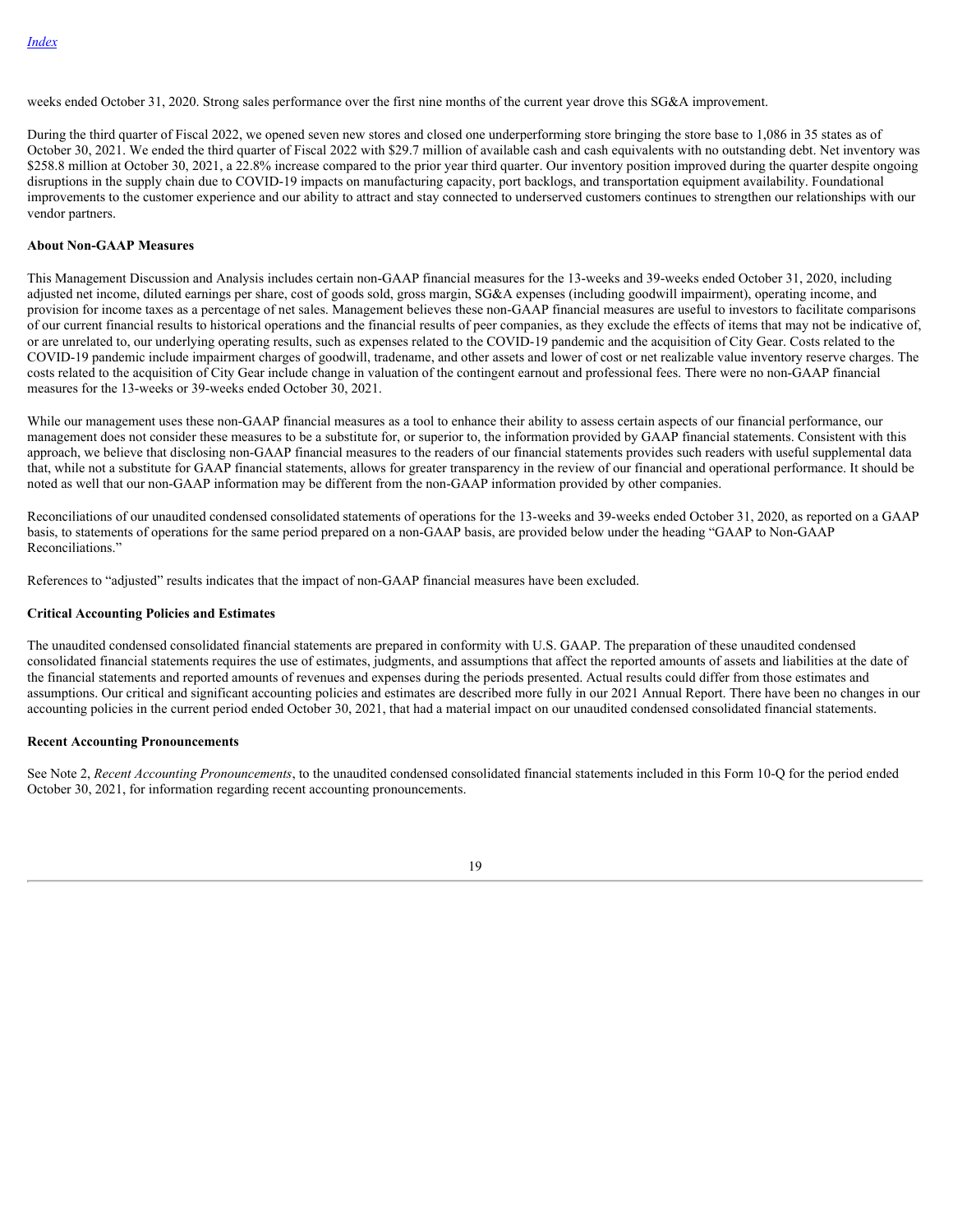## **Results of Operations**

## **Summarized Unaudited Information**

|                                                          |               | 13-Weeks Ended      |                    |                          |               | 39-Weeks Ended                  |               |                     |  |  |  |
|----------------------------------------------------------|---------------|---------------------|--------------------|--------------------------|---------------|---------------------------------|---------------|---------------------|--|--|--|
|                                                          |               | October 30,<br>2021 |                    | October 31,<br>2020      |               | October 30,<br>2021             |               | October 31,<br>2020 |  |  |  |
| <b>Statements of Operations</b>                          |               |                     |                    |                          |               |                                 |               |                     |  |  |  |
| Net sales increase                                       |               | 15.2 %              |                    | 20.3 %                   |               | 25.4 %                          |               | 19.7%               |  |  |  |
| Comparable store sales increase                          |               | 13.0%               |                    | 21.2 %                   |               | 24.1 %                          |               | 22.0%               |  |  |  |
| Gross margin (as a % to net sales)                       |               | 36.3 %              |                    | 38.3 %                   |               | 39.1 %                          |               | 35.0%               |  |  |  |
| SG&A expenses (as a % to net sales)                      |               | 25.2 %              |                    | 26.1%                    |               | 21.5%                           |               | 24.5 %              |  |  |  |
| Goodwill impairment (as a % of net sales)                |               | $-$ %               |                    | $-$ %                    |               | $-$ %                           |               | 1.9%                |  |  |  |
| Depreciation and amortization (as a % to net sales)      |               | $2.3\%$             |                    | $2.3\%$                  |               | $1.9\%$                         |               | $2.1\%$             |  |  |  |
| Provision for income taxes (as a % to net sales)         |               | $2.1\%$             |                    | $2.4\%$                  |               | $3.7\%$                         |               | $1.6\%$             |  |  |  |
| Net income (as a % to net sales)                         |               | $6.6\%$             |                    | $7.6\%$                  |               | 12.0%                           |               | 4.8%                |  |  |  |
| Diluted earnings per share                               | $\mathcal{S}$ | 1.68                | $\mathbf{\hat{s}}$ | 1.47                     | $\sqrt{S}$    | 9.74                            | $\mathcal{S}$ | 2.98                |  |  |  |
| Weighted-average dilutive shares (in thousands)          |               | 14,975              |                    | 17,177                   |               | 16,082                          |               | 16,902              |  |  |  |
|                                                          |               |                     |                    |                          |               |                                 |               |                     |  |  |  |
| <b>Balance Sheets</b>                                    |               |                     |                    |                          |               |                                 |               |                     |  |  |  |
| Ending cash and cash equivalents (in thousands)          |               | 29,749              | <b>S</b>           | 177,698                  |               |                                 |               |                     |  |  |  |
| Average inventory per store                              |               | 238,342             | $\mathbb{S}$       | 196,329                  |               |                                 |               |                     |  |  |  |
|                                                          |               |                     |                    |                          |               |                                 |               |                     |  |  |  |
| <b>Store Information</b>                                 |               |                     |                    |                          |               |                                 |               |                     |  |  |  |
| Beginning of period                                      |               | 1,080               |                    | 1,077                    |               | 1,067                           |               | 1,081               |  |  |  |
| New stores opened                                        |               |                     |                    | $\frac{1}{2}$            |               | 24                              |               | 6                   |  |  |  |
| Rebranded stores                                         |               |                     |                    | $\overline{2}$           |               | $\hspace{0.1mm}-\hspace{0.1mm}$ |               | 8                   |  |  |  |
| Stores closed                                            |               | (1)                 |                    | (5)                      |               | (5)                             |               | (21)                |  |  |  |
| End of period                                            |               | 1,086               |                    | 1,074                    |               | 1,086                           |               | 1,074               |  |  |  |
|                                                          |               |                     |                    |                          |               |                                 |               |                     |  |  |  |
| Estimated square footage at end of period (in thousands) |               | 6,131               |                    | 6,053                    |               |                                 |               |                     |  |  |  |
| <b>Share Repurchase Information</b>                      |               |                     |                    |                          |               |                                 |               |                     |  |  |  |
| Shares purchased under our Program                       |               | 1,427,314           |                    | $\hspace{0.05cm}$        |               | 2,953,860                       |               | 428,018             |  |  |  |
| Cost (in thousands)                                      | $\mathcal{S}$ | 117,850             | -\$                |                          |               | 238,327                         | $\mathcal{S}$ | 9,748               |  |  |  |
| Settlement of net share equity awards                    |               |                     |                    |                          |               | 45,245                          |               | 34,956              |  |  |  |
| Cost (in thousands)                                      | $\mathbb{S}$  |                     | -\$                | $\overline{\phantom{m}}$ | $\mathcal{S}$ | 3,177                           | <sup>S</sup>  | 483                 |  |  |  |
|                                                          |               |                     |                    |                          |               |                                 |               |                     |  |  |  |

## **13-Weeks Ended October 30, 2021 Compared to 13-Weeks Ended October 31, 2020**

## *Net sales*

Net sales for the 13-weeks ended October 30, 2021, increased 15.2% to \$381.7 million compared with \$331.4 million for the 13-weeks ended October 31, 2020. Comparable store sales increased 13.0%. Brick and mortar comparable sales increased 11.6%. E-commerce sales increased by 22.3% and represented 14.0% of total net sales for the third quarter compared to 13.2% in the prior year third quarter.

Relative to two years ago in the third quarter of Fiscal 2020, comparable sales increased 37.4%. Brick and mortar comparable sales increased 31.6% and ecommerce sales grew 84.2% over the 2-year period.

Although current year sales results were quite strong, the prior year sales performance was also very good. As a reminder, sales in the third quarter of Fiscal 2021 were positively impacted by market disruption, improved new customer retention, continued strength in omni-channel adoption, the availability of in-demand product, as well as stimulus payments. This year, we believe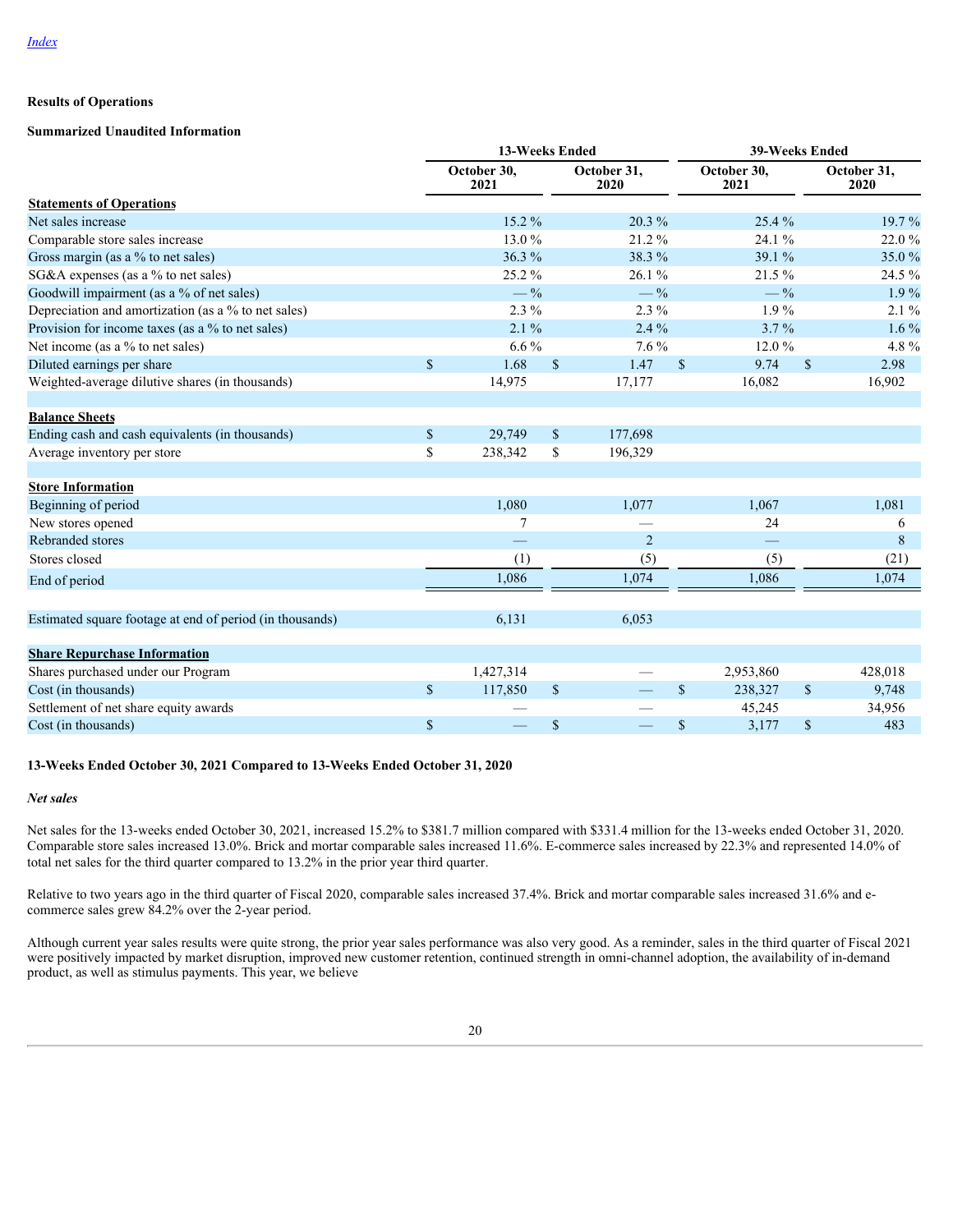our increased market share, improved customer engagement, and availability of in-demand product were the primary drivers of our sales growth.

#### *Gross margin*

Gross margin was 36.3% of net sales for the 13-weeks ended October 30, 2021, compared with 38.3% of net sales for the 13-weeks ended October 31, 2020. The approximate 200 basis point decline was primarily driven by increased freight and transportation costs, which more than offset leverage from store occupancy expenses. Excluding adjustments to our non-cash inventory valuation reserves in the prior year quarter, the gross margin of 36.3% of net sales for the 13-weeks ended October 30, 2021 is comparable to the adjusted gross margin of 38.1% for the 13-weeks ended October 31, 2020.

## *SG&A expenses*

Store operating, selling, and administrative ("SG&A") expenses were 25.2% of net sales for the 13-weeks ended October 30, 2021, compared with 26.1% of net sales for the 13-weeks ended October 31, 2020. This decrease was primarily the result of leverage gained from the strong sales increase and improved labor management. Excluding certain City Gear acquisition and integration expenses that occurred last year, SG&A expenses of 25.2% of net sales for the 13-weeks ended October 30, 2021, decreased by approximately 80 basis points from adjusted SG&A expenses of 26.0% of net sales for the 13-weeks ended October 31, 2020.

#### *Depreciation and amortization*

Depreciation and amortization of \$9.0 million was relatively flat as a percentage of net sales for the 13-weeks ended October 30, 2021, compared to the same period of the prior fiscal year. The increase in dollar spend was mainly due to investments in new stores, existing store remodels and refreshes, and other merchandising, digital, and corporate IT initiatives.

#### *Provision for income taxes*

The combined federal, state, and local effective income tax rate as a percentage of pre-tax income was 24.5% for the 13-weeks ended October 30, 2021 and was 23.7% for the 13-weeks ended October 31, 2020. The quarterly effective tax rate fluctuates based on full-year taxable income projections, the impact of discrete items, and the relative level of pre-tax income or loss in each quarter.

#### *Net income*

Net income for the 13-weeks ended October 30, 2021, was \$25.2 million, or \$1.68 per diluted share, compared with a net income of \$25.3 million, or \$1.47 per share, for the 13-weeks ended October 31, 2020. As there were no adjustments in the third quarter of the current year, net income for the 13-weeks ended October 30, 2021, was \$25.2 million, or \$1.68 per diluted share, compared to adjusted net income for the 13-weeks ended October 31, 2020, of \$24.9 million, or \$1.45 per diluted share.

## **39-Weeks Ended October 30, 2021 Compared to 39-Weeks Ended October 31, 2020**

#### *Net sales*

Net sales increased 25.4%, to \$1.31 billion for the 39-weeks ended October 30, 2021, from \$1.04 billion for the comparable period in the prior year. Comparable store sales increased 24.1%. Brick and mortar comparable sales increased by 29.6% and were nominally offset by an e-commerce sales decrease of 2.9%. Ecommerce sales represented 12.8% of total sales compared to 16.6% for the comparable period in the prior year.

Compared to the same period two years ago in Fiscal 2020, comparable sales increased 51.9%. Brick and mortar comparable sales increased 45.4% and ecommerce sales grew 111.8% over the two-year period.

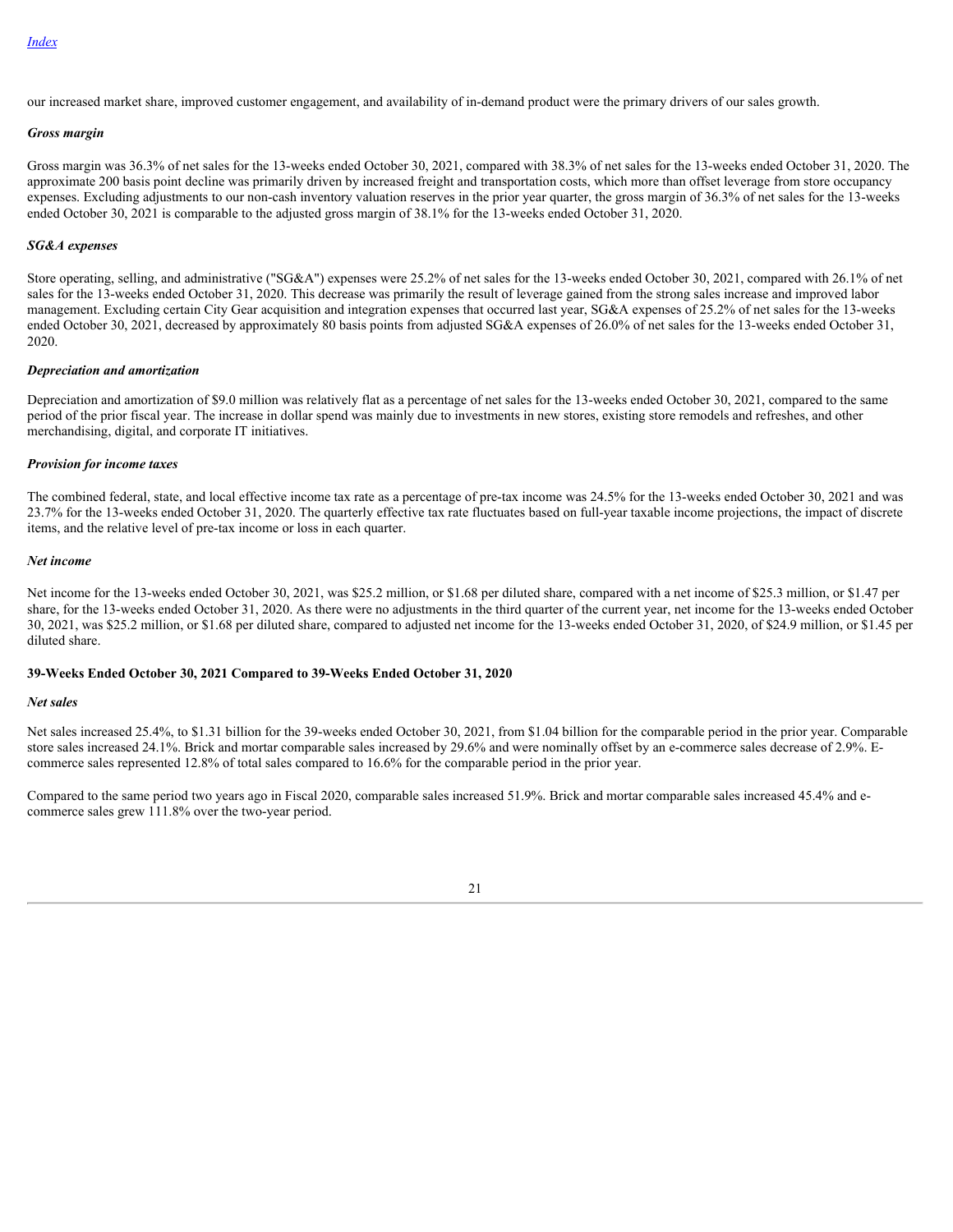#### *Gross margin*

Gross margin was \$511.8 million, or 39.1% of net sales for the 39-weeks ended October 30, 2021, compared with \$364.8 million, or 35.0% of net sales in the same period of the prior fiscal year. Excluding adjustments to our non-cash inventory valuation reserves in the 39-weeks ended October 31, 2020, the current gross margin of 39.1% of net sales is comparable to the adjusted gross margin of 35.3% of net sales in the prior year.

#### *SG&A expenses*

SG&A expenses, including goodwill impairment in the prior year, were 21.5% of net sales for the 39-weeks ended October 30, 2021, compared with 26.4% of net sales for the 39-weeks ended October 31, 2020. Excluding certain City Gear acquisition and integration expenses and pandemic related impairment and valuation costs that occurred in the 39-weeks ended October 31, 2020, current year SG&A expenses of 21.5% of net sales reflected an improvement of approximately 110 basis points from adjusted SG&A expenses of 22.6% of net sales for the 39-weeks ended October 31, 2020 due to leverage from the significant year over year revenue growth.

## *Depreciation and amortization.*

Depreciation and amortization of \$25.4 million decreased approximately 20 basis points as a percentage of net sales for the 39-weeks ended October 30, 2021, compared to the same period of the prior fiscal year. This decrease was mainly due to the leverage from higher net sales.

## *Provision for income taxes.*

The combined federal, state, and local effective income tax rate as a percentage of pre-tax income was 23.5% for the 39-weeks ended October 30, 2021 and was 24.9% of the pre-tax income for the 39-weeks ended October 31, 2020. The lower rate in the current year was primarily the result of additional equity compensation deductions in the 39-weeks ended October 30, 2021, resulting from the Company's increased common stock price.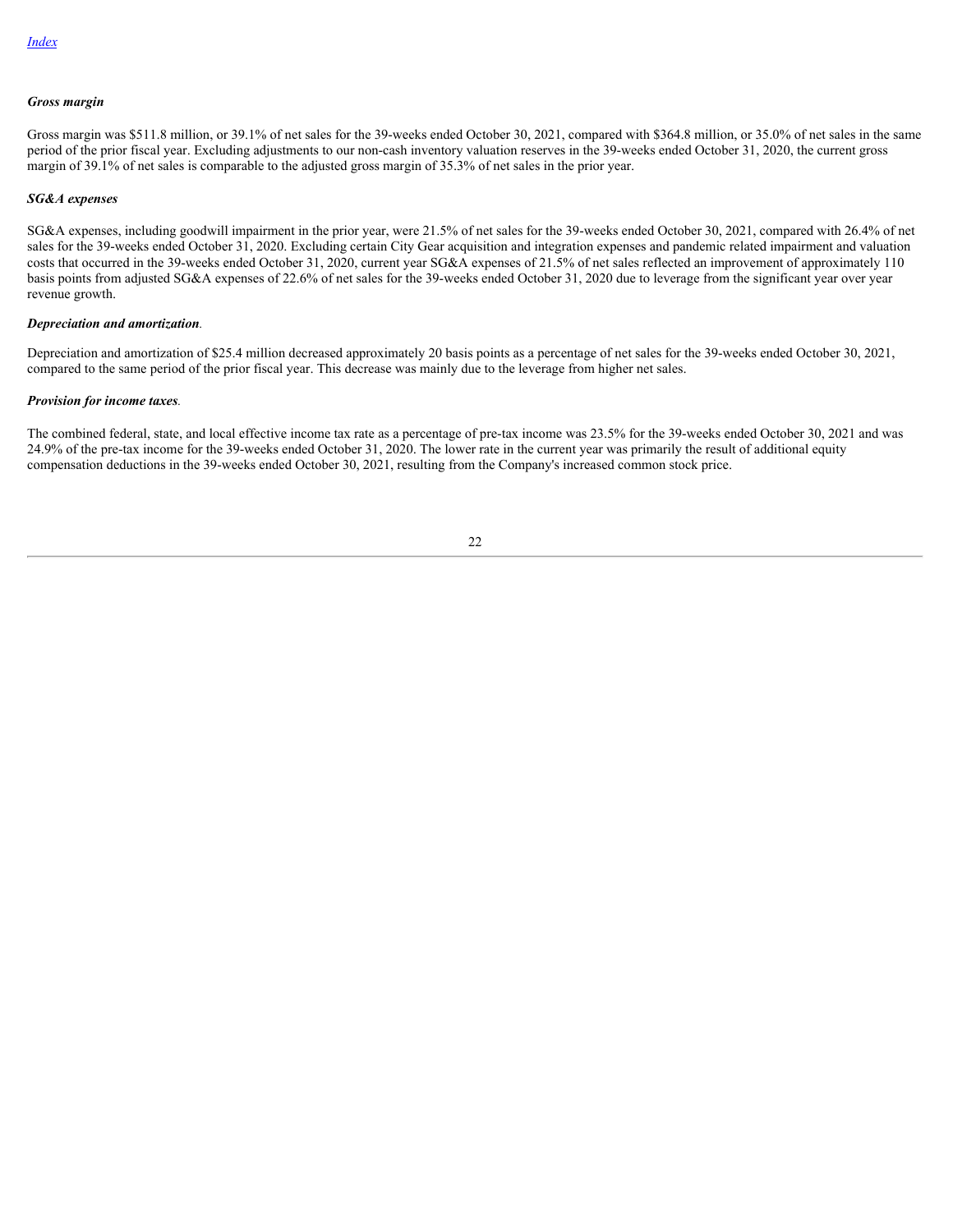## **GAAP to Non-GAAP Reconciliations (Dollars in thousands, except per share amounts) (Unaudited)**

The following table provides a reconciliation of our unaudited condensed consolidated statement of operations for the 13-weeks ended October 31, 2020, as reported on a GAAP basis, to a statement of operations for the same period prepared on a non-GAAP basis.

|                            | 13-Weeks Ended October 31, 2020    |                              |                               |                                        |            |
|----------------------------|------------------------------------|------------------------------|-------------------------------|----------------------------------------|------------|
|                            |                                    | <b>Excluded Amounts</b>      |                               |                                        |            |
|                            | <b>GAAP Basis (As</b><br>Reported) | Acquisition<br>$Costs^{(1)}$ | COVID-19<br>$\left( 2\right)$ | <b>Non-GAAP Basis</b><br>(As Adjusted) |            |
|                            |                                    |                              |                               |                                        | % of Sales |
| Cost of goods sold         | 204,347 \$                         | $\overline{\phantom{a}}$     | $(693)$ \$                    | 205,040                                | $61.9\%$   |
| Gross margin               | $127,036$ \$                       | $\longrightarrow$            | $(693)$ \$                    | 126,343                                | 38.1%      |
| SG&A expenses              | 86,330 \$                          | 232 \$                       | $-$ \$                        | 86,098                                 | 26.0%      |
| Operating income           | $33,165$ \$                        | 232 S                        | $(693)$ \$                    | 32,704                                 | 9.9%       |
| Provision for income taxes | 7,867 \$                           | 55 \$                        | $(164)$ \$                    | 7,758                                  | $2.3\%$    |
| Net income                 | 25,266 \$                          | 177S                         | $(529)$ \$                    | 24,914                                 | 7.5 %      |
| Diluted earnings per share | 1.47S                              | $0.01 \quad$ \$              | $(0.03)$ \$                   | 1.45                                   |            |

1) Excluded acquisition and transition costs during the 13-weeks ended October 31, 2020, related to the acquisition of City Gear, LLC consist primarily of change in valuation of contingent earnout and accounting and professional fees.

2) Excluded costs during the 13-weeks ended October 31, 2020, related to the COVID-19 pandemic, consist of non-cash LCM reserve adjustments in cost of goods sold (COGS).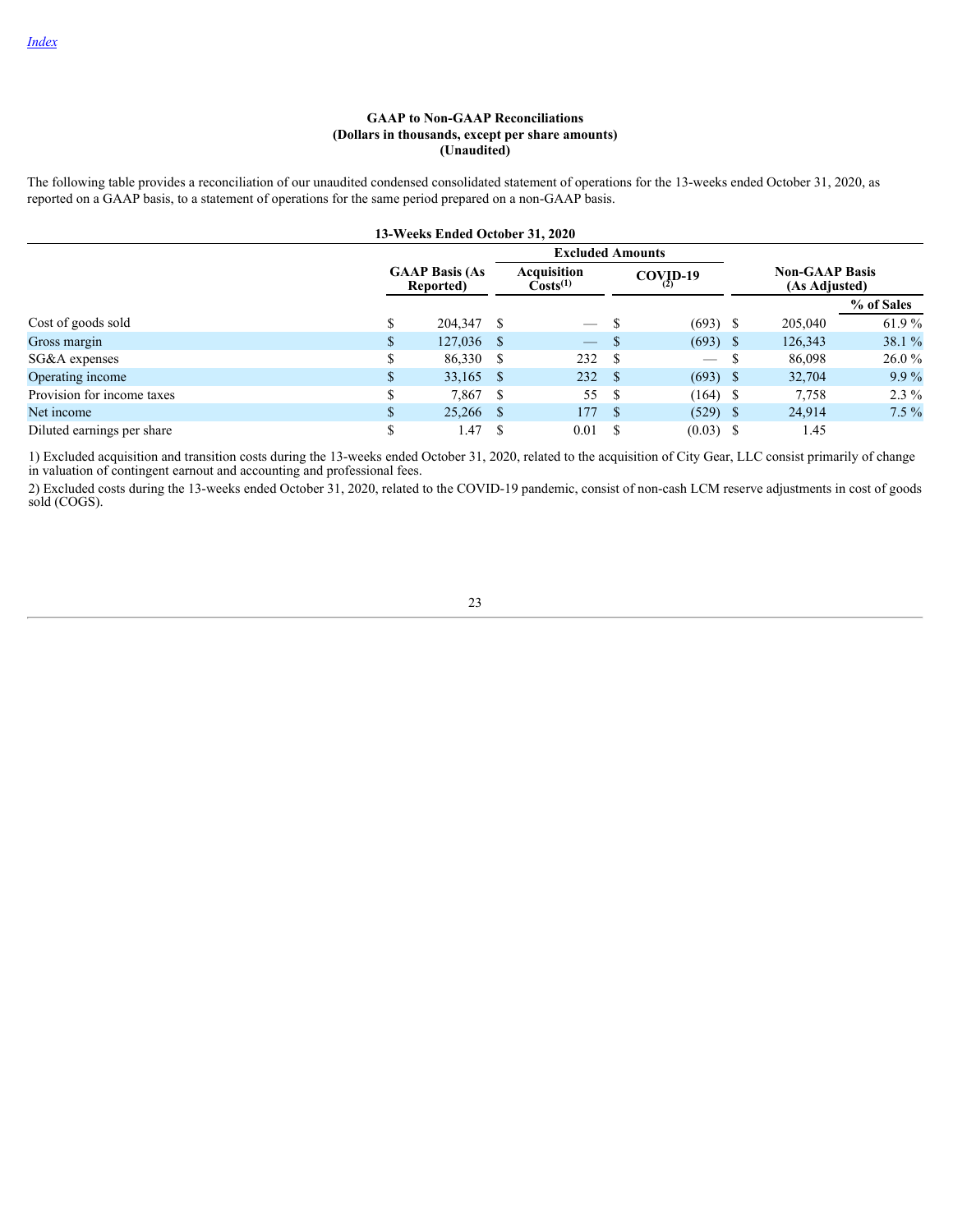The following table provides a reconciliation of our unaudited condensed consolidated statement of operations for the 39-weeks ended October 31, 2020, as reported on a GAAP basis, to a statement of operations for the same period prepared on a non-GAAP basis.

|                            | 39-Weeks Ended October 31, 2020    |                                       |      |             |                                        |            |
|----------------------------|------------------------------------|---------------------------------------|------|-------------|----------------------------------------|------------|
|                            |                                    | <b>Excluded Amounts</b>               |      |             |                                        |            |
|                            | <b>GAAP Basis (As</b><br>Reported) | Acquisition<br>$\mathbf{Costs}^{(1)}$ |      | COVID-19    | <b>Non-GAAP Basis</b><br>(As Adjusted) |            |
|                            |                                    |                                       |      |             |                                        | % of Sales |
| Cost of goods sold         | 678,047 \$                         | $\overline{\phantom{a}}$              | - 35 | $3,043$ \$  | 675,004                                | 64.7%      |
| Gross margin               | 364,780 \$                         | $\overline{\phantom{a}}$              |      | $3,043$ \$  | 367,823                                | 35.3 %     |
| SG&A expenses              | 255,838 \$                         | $4,379$ \$                            |      | $15,743$ \$ | 235,716                                | 22.6 %     |
| Goodwill impairment        | $19,661$ \$                        | $\overline{\phantom{a}}$              |      | $19,661$ \$ | $\hspace{0.05cm}$                      | $-$ %      |
| Operating income           | 67,386 \$                          | $4,379$ \$                            |      | 38,447 \$   | 110,212                                | 10.6%      |
| Provision for income taxes | $16,645$ \$                        | $1,238$ \$                            |      | $11,738$ \$ | 29,621                                 | 2.8%       |
| Net income                 | $50,334$ \$                        | $3,141$ \$                            |      | $26,709$ \$ | 80,184                                 | 7.7%       |
| Diluted earnings per share | 2.98 S                             | 0.19 S                                |      | 1.58        | 4.74                                   |            |

1) Excluded acquisition and transition costs during the 39-weeks ended October 31, 2020, related to the acquisition of City Gear, LLC consist primarily of change in valuation of contingent earnout and accounting and professional fees.

2) Excluded costs during the 39-weeks ended October 31, 2020, related to the COVID-19 pandemic, consist primarily of net non-cash LCM reserve charges in COGS and impairment costs (goodwill, tradename, and other assets) in SG&A.

## **Liquidity and Capital Resources**

## *Impact of the COVID-19 Pandemic on Liquidity*

In response to the uncertain market conditions resulting from the COVID-19 pandemic early in the first quarter of Fiscal 2021, we enhanced our liquidity position through the following actions:

- In March 2020, we borrowed \$50.0 million, \$25.0 million from each of our two separate \$50.0 million unsecured, demand lines of credit. This was done as a precautionary measure in order to increase our cash position and preserve financial flexibility.
- In April 2020, we replaced these two lines of credit with a single \$75.0 million secured line of credit with a one-year term and continued to have \$50.0 million in outstanding borrowings. In June 2020, the term of the secured line of credit was extended to July 2021. The outstanding \$50.0 million balance was subsequently paid off during the second quarter of Fiscal 2021.
- We worked with merchandise and non-merchandise vendors to extend payment terms temporarily through the middle of the second quarter of Fiscal 2021.
- We negotiated rent deferrals with landlords at select locations.

As the result of strong sales beginning in the second quarter of Fiscal 2021, our liquidity position improved significantly. We ended the third quarter of Fiscal 2022 with \$29.7 million of available cash and cash equivalents on the unaudited condensed consolidated balance sheet. As of October 30, 2021, we had no debt outstanding and full availability under our 2021 Credit Facility discussed in Note 5, *Debt*, to the unaudited condensed consolidated financial statements.

Inventory at the end of the third quarter of Fiscal 2022 was \$258.8 million, a 22.8% increase compared to the prior year third quarter. The inventory balance at the end of the prior year third quarter was well below historical levels. Higher order quantities resulting from our increased sales volume and strong relationships with our vendor partners have allowed us to slowly build inventory back toward preferred levels.

*Analysis of Cash Flows*

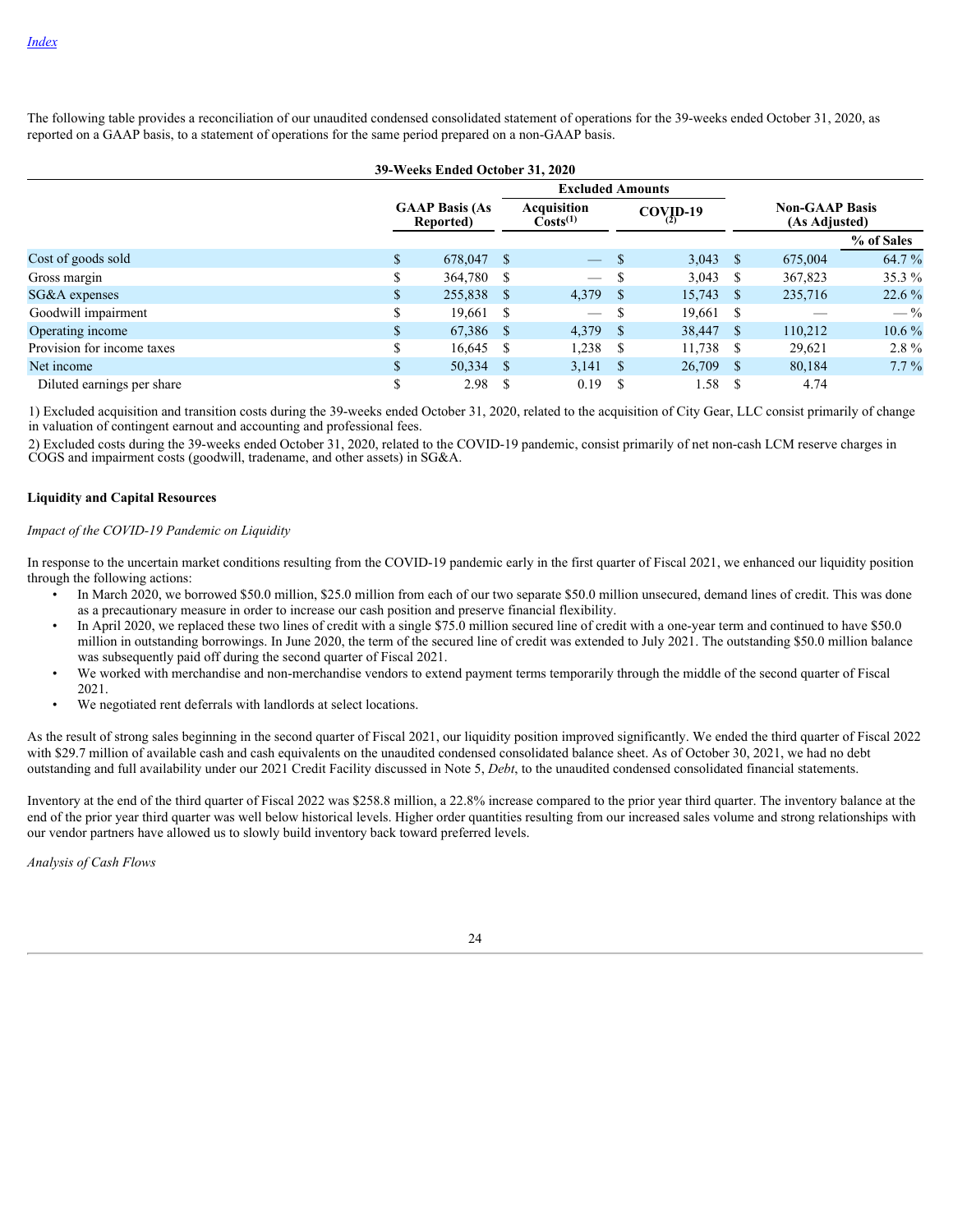Our capital requirements relate primarily to new store openings, relocations, and remodels, stock repurchases, investments in facilities, dividends, and systems to support company growth and working capital requirements. Our working capital requirements are somewhat seasonal in nature and typically reach their peak near the end of the third and the beginning of the fourth quarters of our fiscal year. Historically, we have funded our cash requirements primarily through our cash flow from operations and occasionally from borrowings under our credit facilities. We use excess cash to offset bank fees and may invest in interest-bearing securities and money market accounts at management's discretion.

Our unaudited condensed consolidated statements of cash flows are summarized as follows (in thousands):

| <b>October 31, 2020</b><br><b>October 30, 2021</b>                                 |
|------------------------------------------------------------------------------------|
| 145,209<br>111,988<br>Net cash provided by operating activities                    |
| Net cash used in investing activities<br>(19,294)<br>(42,981)                      |
| (14,295)<br>Net cash used in financing activities<br>(248, 548)                    |
| 111,620<br>$(179, 541)$ \$<br>Net (decrease) increase in cash and cash equivalents |

## *Operating Activities.*

Cash flow from operations is seasonal in our business. Typically, we use cash flow from operations to increase inventory in advance of peak selling seasons, such as winter holidays, the spring sales period, and the late summer back-to-school shopping season. Inventory levels are reduced in connection with higher sales during the peak selling seasons and this inventory reduction, combined with proportionately higher net income, typically produces a positive cash flow.

Net cash provided by operating activities was \$112.0 million for the 39-weeks ended October 30, 2021, compared with net cash provided by operating activities of \$145.2 million for the 39-weeks ended October 31, 2020. Operating activities consist primarily of net income adjusted for certain non-cash items and changes in operating assets and liabilities as noted in the table below.

|                                           |                         | 39-Weeks Ended |                         |  |
|-------------------------------------------|-------------------------|----------------|-------------------------|--|
|                                           | <b>October 30, 2021</b> |                | <b>October 31, 2020</b> |  |
| Net income                                | 156,654 \$              |                | 50,334                  |  |
| Depreciation and amortization             | 25,418                  |                | 21,895                  |  |
| Impairment charges                        | 2,508                   |                | 34,541                  |  |
| Contingent earnout                        | (13,761)                |                | (1, 586)                |  |
| Change in inventories, net                | (56, 801)               |                | 77,155                  |  |
| Change in accounts payable, net           | 6,270                   |                | (29, 248)               |  |
| All other                                 | (8,300)                 |                | (7,882)                 |  |
| Net cash provided by operating activities | 111,988                 |                | 145,209                 |  |
|                                           |                         |                |                         |  |

Non-cash depreciation and amortization expense increased due to capital expenditure investments in new stores, existing store remodels and refreshes,

and supporting corporate infrastructure.<br>Non-cash asset impairment charges for the 39-weeks ended October 31, 2020 resulted from a significant temporary decrease in the market valuation of the Company at the onset of the COVID-19 pandemic.

• The contingent earnout represents \$15.0 million paid during the 39-weeks ended October 30, 2021, to the former members and warrant holders of City Gear for achievement of previously defined financial goals in the second-year post acquisition. Of this amount, \$13.8 million was reflected as operating activities and \$1.2 million was reflected as financing activities, which represents the fair value of the long-term portion of the contingent earnout booked through the purchase price allocation.

• Inventory balances in the current year have been slowly building from historically low levels. Inventory levels in the prior year were reduced significantly due to a surge in demand combined with a disruption in the supply chain that made it difficult to replenish balances.

The change in accounts payable is due mainly to the timing of payments in relation to inventory receipts.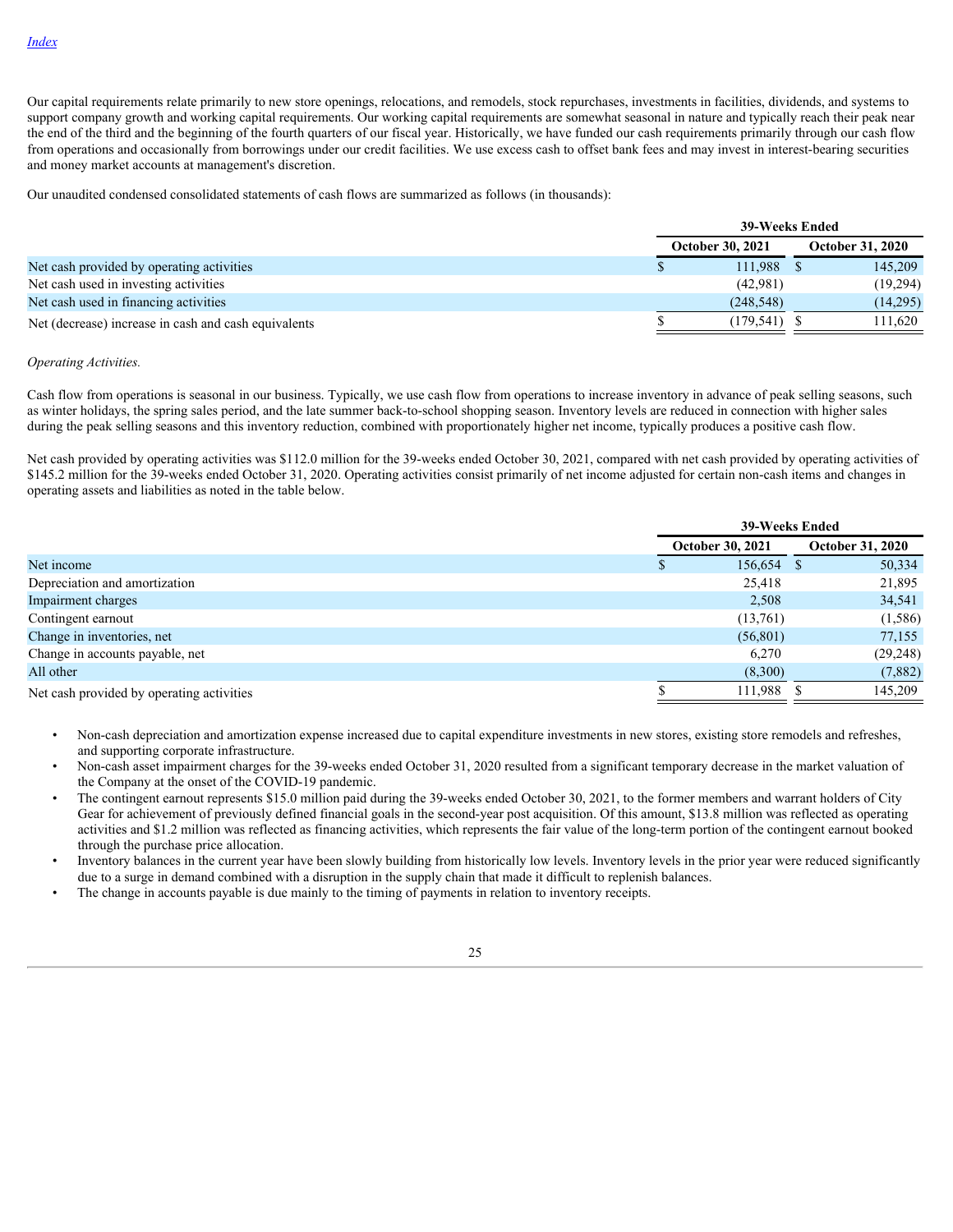## *Investing Activities.*

Net cash used in investing activities in the 39-weeks ended October 30, 2021, totaled \$43.0 million compared with net cash used in investing activities of \$19.3 million in the 39-weeks ended October 31, 2020. Capital expenditures used \$43.9 million of cash in the 39-weeks ended October 30, 2021, versus \$20.8 million of cash in the 39-weeks ended October 31, 2020. Capital expenditures are primarily related to opening new stores, remodeling, expanding or relocating existing stores, and continued investment in digital initiatives and corporate infrastructure.

We opened 24 new stores during the 39-weeks ended October 30, 2021, as compared to opening six new stores and rebranding eight existing stores during the 39weeks ended October 31, 2020.

We anticipate that our capital expenditures for the fiscal year ending January 29, 2022 will be approximately \$70.0 million and primarily related to:

- the opening of new stores;
- the remodeling, expansion, or relocation of selected existing stores;
- digital initiatives;
- corporate, distribution, and information system infrastructure and enhancements; and
- other departmental needs.

#### *Financing Activities*.

Net cash used in financing activities was \$248.5 million in the 39-weeks ended October 30, 2021, compared to net cash used in financing activities of \$14.3 million in the prior year period. During the 39-weeks ended October 30, 2021 and October 31, 2020, we had no borrowings against our credit facilities. In the current year, we have repurchased \$238.3 million of our common stock under our Program. This compares to \$9.7 million used to repurchase our common stock under our Program in the same period of the prior year. See Note 8, *Stock Repurchase Activity,* to the unaudited condensed consolidated financial statements for additional information. We comed 24 or so start and these coverants of October 30, 2021, we are<br>proportional and the unit of the seed of October 30, 2021, we provide the unit of the unit of the unit of Cole<br>
Ve an interpretation graphs experiment

On July 9, 2021, we executed a new unsecured Credit Agreement ("2021 Credit Facility") between the Company and its subsidiaries and Regions Bank. The 2021 Credit Facility supersedes the Amended Credit Facility. The 2021 Credit Facility provides an unsecured line of credit of up to \$100.0 million. The 2021 Credit Facility is effective through July 9, 2026, with an interest rate of one-month LIBOR plus 1.0% to 1.8% depending on specified leverage levels.

There were no origination fees paid by the Company. However, the 2021 Credit Facility includes an annual commitment fee, payable quarterly in arrears, in an amount between 15 and 20 basis points of the unused portion of the line of credit as determined on a daily basis, dependent on the amount of debt outstanding. In addition, the Company is subject to certain financial covenants which include: • Advance limitation of 55% of the net book value of the Company's inventory;

- 
- A Consolidated Lease-Adjusted Leverage Ratio comparing lease-adjusted funded debt (funded debt plus all lease
- liabilities) to EBITDAR (as defined in the 2021 Credit Facility) with a maximum of 3.5x; and
- A Consolidated Fixed Coverage Charge Ratio comparing EBITDAR to fixed charges and certain current liabilities (as defined in the 2021 Credit Facility) with a minimum of 1.2x.

additional information.

During the 39-weeks ended October 30, 2021, we paid \$7.5 million of dividends to our stockholders. On November 23, 2021, our Board declared a dividend of \$0.25 per share of common stock payable on December 21, 2021, to stockholders of record as of the close of business on December 9, 2021. No dividends were paid during the 39-weeks ended October 31, 2020.

The declaration of future dividends and the establishment of the per share amount, record dates and payment dates for any such future dividends are subject to authorization by our Board of Directors and are dependent upon multiple factors, including future earnings, cash flows, financial requirements, and other considerations.

Based on our current operating plans, store forecasts, plans for the repurchase of our common stock, and expected capital expenditures, we believe that we can fund our cash needs for the foreseeable future through cash generated from operations and, if necessary, through periodic future borrowings against the 2021 Credit Facility.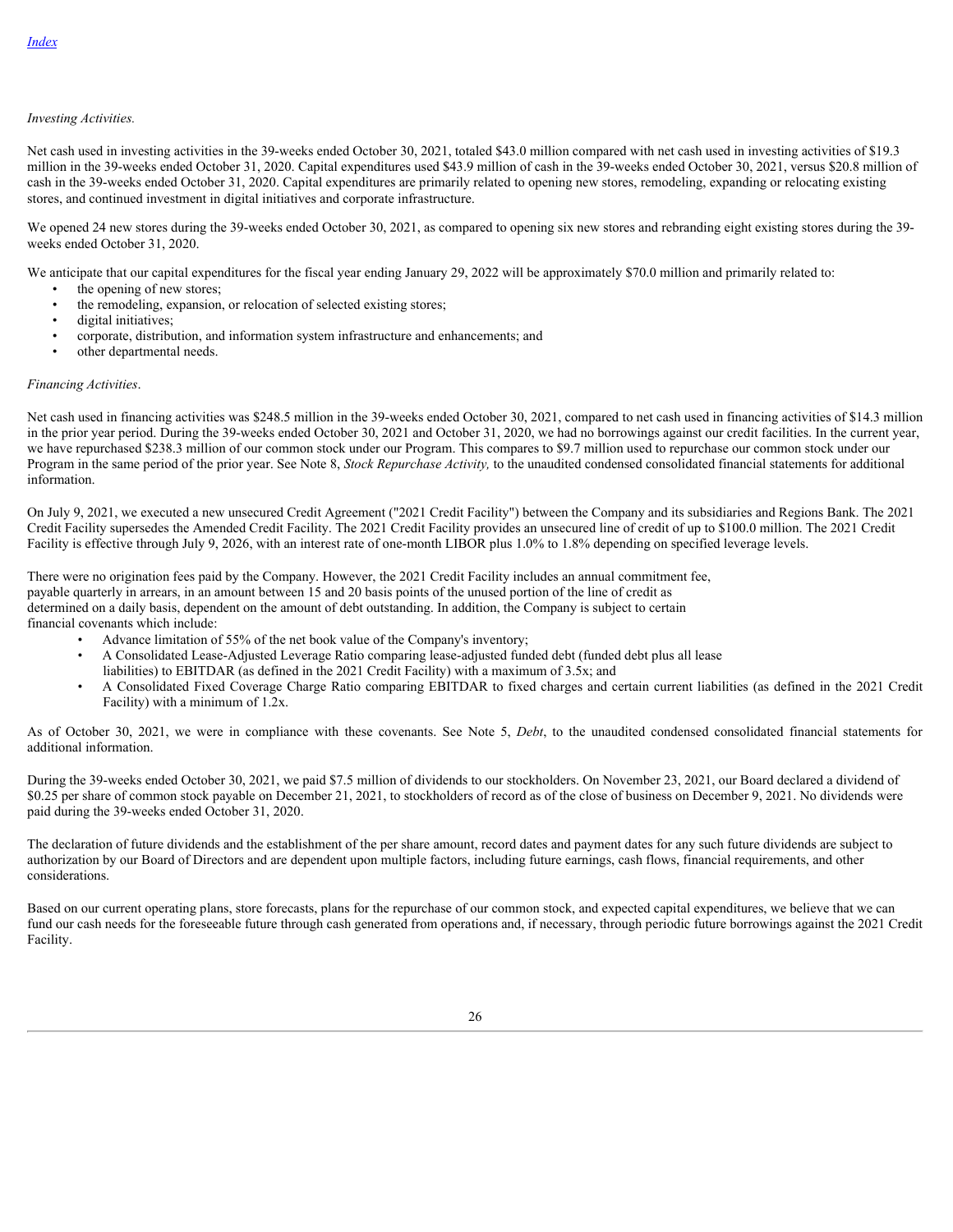## **Quarterly and Seasonal Fluctuations**

We experience seasonal fluctuations in our net sales and results of operations. We typically experience higher net sales in early spring due to spring sports and annual tax refunds, late summer due to back-to-school shopping and winter due to holiday shopping. In addition, our quarterly results of operations may fluctuate significantly as a result of a variety of factors, including unseasonal weather patterns, the timing of high demand footwear launches, demand for merchandise driven by local interest in sporting events, back-to-school sales, and the timing of sales tax holidays and annual income tax refunds. The COVID-19 pandemic has impacted youth and high school team sports and has resulted in some shifts of normal seasonal patterns during the periods presented.

Although our operations are influenced by general economic conditions, we do not believe that, historically, inflation has had a material impact on our results of operations as we are generally able to pass along inflationary increases in costs to our customers.

#### <span id="page-28-0"></span>**ITEM 3. Quantitative and Qualitative Disclosures About Market Risk.**

## **Investment and Credit Availability Risk**

We manage cash and cash equivalents in various institutions at levels beyond federally insured limits per institution, and we purchase investments not guaranteed by the FDIC. Accordingly, there is a risk that we will not recover the full principal of our investments or that their liquidity may be diminished. In an attempt to mitigate this risk, our investment policy emphasizes preservation of principal and liquidity.

Additionally, Regions Bank is committed to provide loans under our 2021 Amended Credit Facility. There is a risk that Regions Bank cannot deliver against these obligations. For a further discussion of this risk and risks related to our deposits, see "Risk Factors" in our 2021 Annual Report.

## **Interest Rate Risk**

Our exposure to market risks results primarily from fluctuations in interest rates. There have been no material changes to our exposure to market risks from those disclosed in our 2021 Annual Report.

Borrowing under the 2021 Credit Facility uses the London Interbank Offering Rate (LIBOR) as a benchmark for establishing the interest rate. Given the International Exchange Benchmark Administration's announced phase-out of LIBOR, the 2021 Credit Facility includes a LIBOR phase-out provision. If, during the term of the 2021 Credit Facility, the lender determines that LIBOR is unavailable, impracticable or unreliable for use, the variable interest rate will be determined based on a substitute index which may be Term Secured Overnight Financing Rate ("SOFR"), Daily Simple SOFR, or an alternate rate index that has been selected by the Lender as the replacement for LIBOR. The replacement index will then become the operative interest rate index for borrowings under the 2021 Credit Facility, subject to provisions set forth in the 2021 Credit Facility.

Based on historical levels of borrowing under our credit facilities and the short-term nature of such, we do not expect a transition away from LIBOR to impact us in any material way.

#### <span id="page-28-1"></span>**ITEM 4. Controls and Procedures.**

#### *Evaluation of Disclosure Controls and Procedures.*

Our management, under the supervision and with the participation of our Chief Executive Officer and Chief Financial Officer, evaluated the effectiveness of our disclosure controls and procedures (as defined in Rule 13a-15(e) and 15d-15(e) under the Securities Exchange Act) as of October 30, 2021. Based on this evaluation, our Chief Executive Officer and Chief Financial Officer concluded that our disclosure controls and procedures were designed and functioning effectively to provide reasonable assurance that the information required to be disclosed in our Securities Exchange Act reports is recorded, processed, summarized and reported within the time periods specified in the SEC's rules and forms, and that such information is accumulated and communicated to our management, including our Chief Executive Officer and Chief Financial Officer, as appropriate, to allow timely decisions regarding required disclosure.

*Changes in Internal Control Over Financial Reporting.*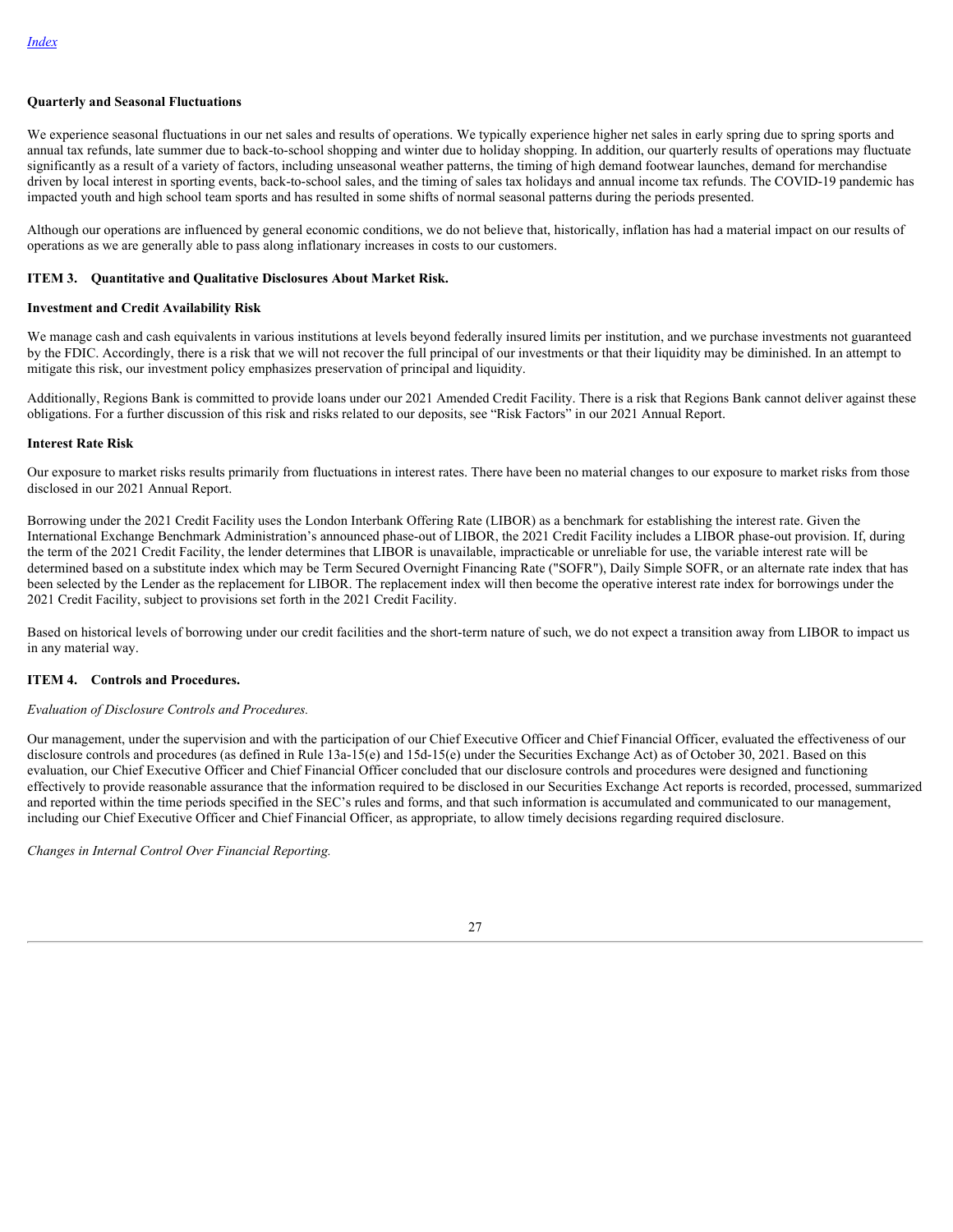We have not identified any changes in our internal control over financial reporting that occurred during the period ended October 30, 2021, that materially affected, or are reasonably likely to materially affect, our internal control over financial reporting.

## **PART II. OTHER INFORMATION**

## <span id="page-29-1"></span><span id="page-29-0"></span>**ITEM 1. Legal Proceedings.**

Information relating to material legal proceedings is set forth in Note 9, *Commitments and Contingencies*, to our unaudited condensed consolidated financial statements included elsewhere in this Quarterly Report on Form 10-Q and is incorporated herein by reference.

## <span id="page-29-2"></span>**ITEM 1A. Risk Factors.**

We operate in an environment that involves a number of risks and uncertainties which are described in our 2021 Annual Report. If any of the risks described in our 2021 Annual Report were to actually occur, our business, results of operations, and financial results could be adversely affected. There were no material changes to the risk factors disclosed in our 2021 Annual Report.

#### <span id="page-29-3"></span>**ITEM 2. Unregistered Sales of Equity Securities and Use of Proceeds.**

The following table presents our stock repurchase activity for the 13-weeks ended October 30, 2021:

| Period                              | <b>Total Number</b><br>of Shares<br>Purchased | Average<br><b>Price Paid per</b><br><b>Share</b> | <b>Total Number of</b><br><b>Shares Purchased</b><br>as Part of Publicly<br>Announced<br>Programs <sup>(1)</sup> | <b>Approximate Dollar</b><br><b>Value of Shares That</b><br><b>May Yet be Purchased</b><br><b>Under the Programs</b><br>(in<br>thousands) |
|-------------------------------------|-----------------------------------------------|--------------------------------------------------|------------------------------------------------------------------------------------------------------------------|-------------------------------------------------------------------------------------------------------------------------------------------|
| August 1, 2021 to August 28, 2021   | 51,423                                        | 87.86                                            | $51,423$ \$                                                                                                      | 511,352                                                                                                                                   |
| August 29, 2021 to October 2, 2021  | 1,295,318 \$                                  | 82.86                                            | 1,295,318 \$                                                                                                     | 404,020                                                                                                                                   |
| October 3, 2021 to October 30, 2021 | 80,573                                        | 74.46                                            | 80,573 \$                                                                                                        | 398,020                                                                                                                                   |
| Total                               | 1,427,314                                     | 82.57                                            | 1,427,314                                                                                                        | 398,020                                                                                                                                   |
|                                     |                                               |                                                  |                                                                                                                  |                                                                                                                                           |

<span id="page-29-4"></span>(1) In May 2021, our Board of Directors authorized an expansion of the Program by \$500.0 million to \$800.0 million and extended the date through February 1, 2025. The Company may repurchase shares on the open market, including through Rule 10b5-1 plans, in privately negotiated transactions, through block purchases, or otherwise in compliance with applicable laws, including Rule 10b-18 of the Securities Exchange Act. The timing and amount of stock repurchases will depend on a variety of factors, including business and market conditions as well as corporate and regulatory considerations. The Program may be suspended, modified or discontinued at any time and the Company has no obligation to repurchase any amount of its common stock under the Program. See Note 8, *Stock Repurchase Activity,* to the unaudited condensed consolidated financial statements for additional information.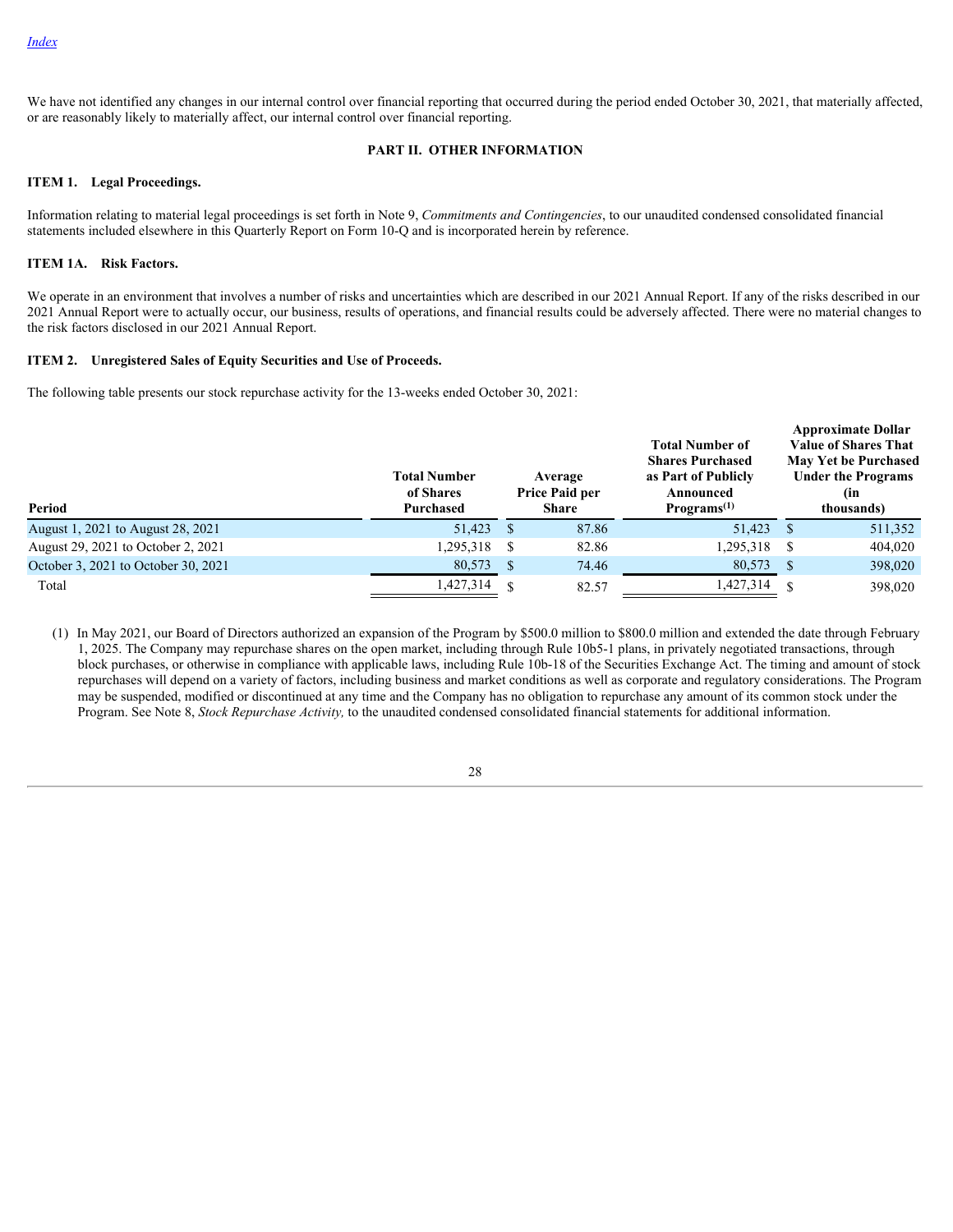## **ITEM 6. Exhibits.**

|                    |        | The following exhibits are being filed or furnished as part of this Quarterly Report on Form 10-Q:                                                                                                                                                         |  |
|--------------------|--------|------------------------------------------------------------------------------------------------------------------------------------------------------------------------------------------------------------------------------------------------------------|--|
| <b>Exhibit No.</b> |        | <b>Description</b>                                                                                                                                                                                                                                         |  |
|                    |        | <b>Certificate of Incorporation and By-Laws</b>                                                                                                                                                                                                            |  |
| 3.1                |        | Certificate of Incorporation of the Registrant; incorporated herein by reference to Exhibit 3.1 of the Registrant's Current Report on<br>Form 8-K filed with the Securities and Exchange Commission on May 31, 2012.                                       |  |
| 3.2                |        | Certificate of Amendment to the Certificate of Incorporation of the Registrant; incorporated herein by reference to Exhibit 3.1 of<br>the Registrant's Form Current Report on Form 8-K filed with the Securities and Exchange Commission on June 24, 2021. |  |
| 3.3                |        | Amended and Restated Bylaws of the Registrant; incorporated herein by reference to Exhibit 3.2 of the Registrant's Current Report<br>on Form 8-K filed with the Securities and Exchange Commission on June 24, 2021.                                       |  |
|                    |        | <b>Form of Stock Certificate</b>                                                                                                                                                                                                                           |  |
| 4.1                |        | Form of Common Stock Certificate; incorporated herein by reference to Exhibit 4.1 of the Registrant's Current Report on Form 8-<br>K filed with the Securities and Exchange Commission on June 24, 2021                                                    |  |
|                    |        | <b>Material Agreements</b>                                                                                                                                                                                                                                 |  |
|                    |        | None.                                                                                                                                                                                                                                                      |  |
|                    |        | <b>Certifications</b>                                                                                                                                                                                                                                      |  |
| 31.1               | ∗      | Rule 13a-14(a)/15d-14(a) Certification of Principal Executive Officer                                                                                                                                                                                      |  |
| 31.2               | $\ast$ | Rule 13a-14(a)/15d-14(a) Certification of Principal Financial Officer                                                                                                                                                                                      |  |
| <u>32.1</u>        | $***$  | Certification of Chief Executive Officer and Chief Financial Officer Pursuant to Section 906 of the Sarbanes-Oxley Act of 2002                                                                                                                             |  |
|                    |        | <b>Interactive Data Files</b>                                                                                                                                                                                                                              |  |
| 101.INS            |        | <b>Inline XBRL Instance Document</b>                                                                                                                                                                                                                       |  |
| 101.SCH            | $\ast$ | Inline XBRL Taxonomy Extension Schema Document                                                                                                                                                                                                             |  |
| 101.CAL            | $\ast$ | Inline XBRL Taxonomy Extension Calculation Linkbase Document                                                                                                                                                                                               |  |
| 101.DEF            | $\ast$ | Inline XBRL Taxonomy Extension Definition Linkbase Document                                                                                                                                                                                                |  |
| $101$ .LAB         | $\ast$ | Inline XBRL Taxonomy Extension Label Linkbase Document                                                                                                                                                                                                     |  |
| 101.PRE            | $\ast$ | Inline XBRL Taxonomy Extension Presentation Linkbase Document                                                                                                                                                                                              |  |
| 104                | $\ast$ | The cover page for the Registrant's Quarterly Report on Form 10-Q for the quarter ended October 30, 2021, has been formatted in<br>Inline XBRL.                                                                                                            |  |
|                    |        | Filed Within                                                                                                                                                                                                                                               |  |
|                    | $***$  | <b>Furnished Herewith</b>                                                                                                                                                                                                                                  |  |
|                    |        |                                                                                                                                                                                                                                                            |  |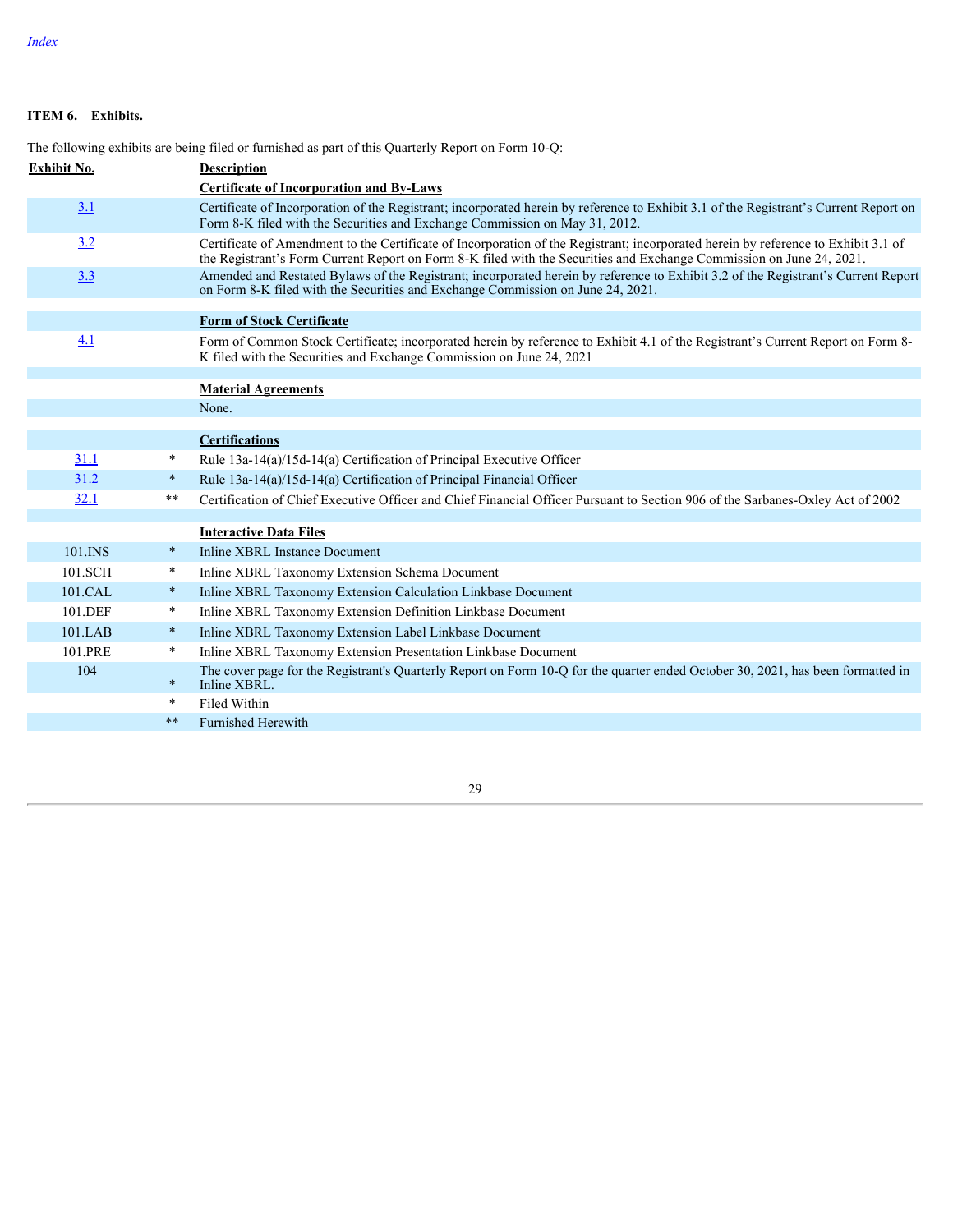# **SIGNATURE**

<span id="page-31-0"></span>Pursuant to the requirements of the Securities Exchange Act of 1934, the Registrant has duly caused this report to be signed on its behalf by the undersigned thereunto duly authorized.

# **HIBBETT, INC.**

Date: December 6, 2021 By: /s/ Robert Volke

Robert Volke Senior Vice President and Chief Financial Officer (Principal Financial and Accounting Officer)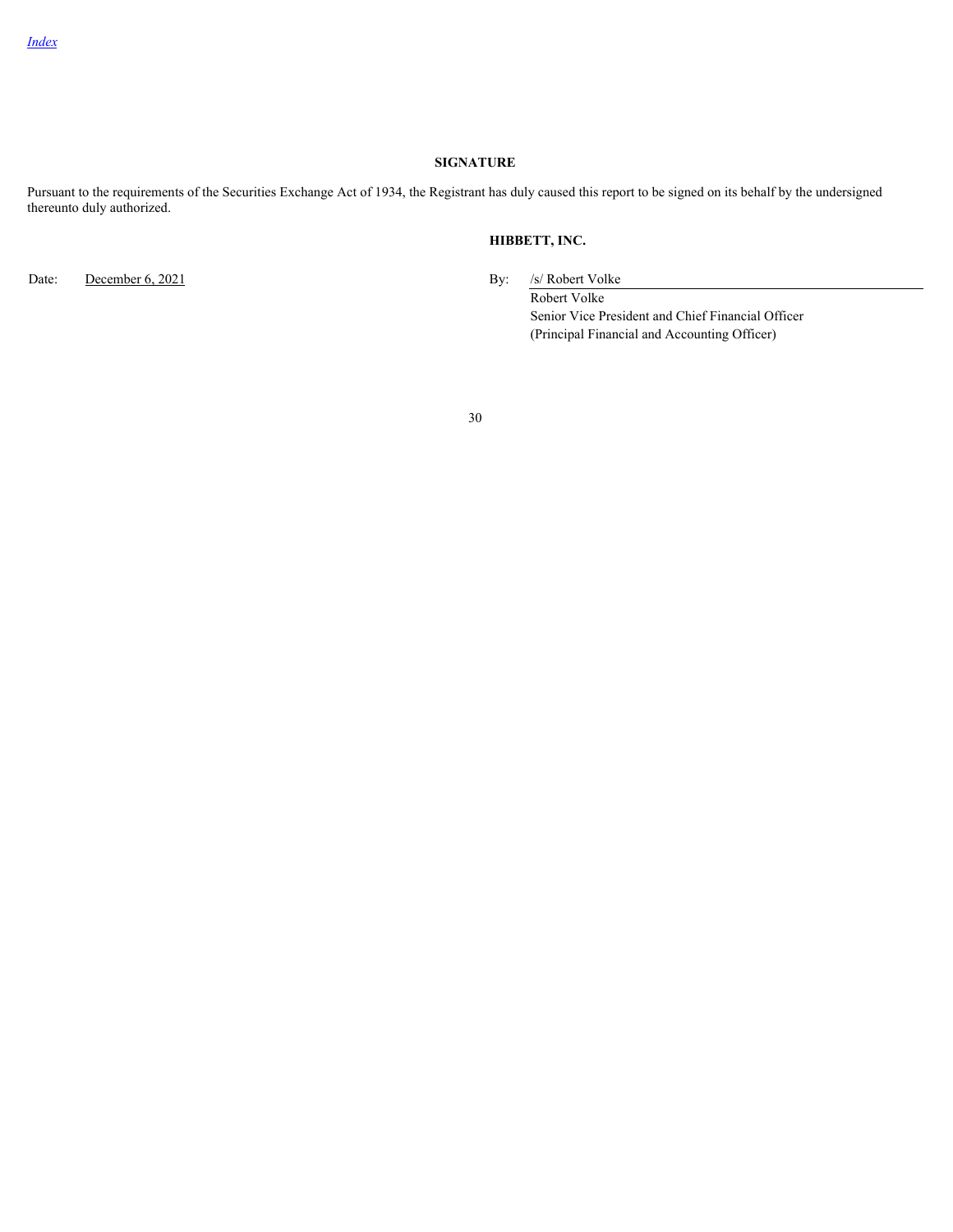## *Exhibit 31.1*

## **Rule 13a-14(a)/15d-14(a) Certification of Principal Executive Officer**

<span id="page-32-0"></span>I, Michael E. Longo, certify that:

1. I have reviewed this quarterly report on Form 10-Q of Hibbett Sports, Inc.;

2. Based on my knowledge, this report does not contain any untrue statement of a material fact or omit to state a material fact necessary to make the statements made, in light of the circumstances under which such statements were made, not misleading with respect to the period covered by this report;

3. Based on my knowledge, the financial statements, and other financial information included in this report, fairly present in all material respects the financial condition, results of operations and cash flows of the registrant as of, and for, the periods presented in this report;

4. The registrant's other certifying officer and I are responsible for establishing and maintaining disclosure controls and procedures (as defined in Exchange Act Rules 13a-15(e) and 15d-15(e)) and internal control over financial reporting (as defined in Exchange Act Rules 13a-15(f) and 15d-15(f)) for the registrant and have:

(a) Designed such disclosure controls and procedures, or caused such disclosure controls and procedures to be designed under our supervision, to ensure that material information relating to the registrant, including its consolidated subsidiaries, is made known to us by others within those entities, particularly during the period in which this report is being prepared;

(b) Designed such internal control over financial reporting, or caused such internal control over financial reporting to be designed under our supervision, to provide reasonable assurance regarding the reliability of financial reporting and the preparation of financial statements for external purposes in accordance with generally accepted accounting principles;

(c) Evaluated the effectiveness of the registrant's disclosure controls and procedures and presented in this report our conclusions about the effectiveness of the disclosure controls and procedures, as of the end of the period covered by this report based on such evaluation; and

(d) Disclosed in this report any change in the registrant's internal control over financial reporting that occurred during the registrant's most recent fiscal quarter (the registrant's fourth fiscal quarter in the case of an annual report) that has materially affected, or is reasonably likely to materially affect, the registrant's internal control over financial reporting; and

5. The registrant's other certifying officer and I have disclosed, based on our most recent evaluation of internal control over financial reporting, to the registrant's auditors and the audit committee of the registrant's board of directors (or persons performing the equivalent functions):

(a) All significant deficiencies and material weaknesses in the design or operation of internal control over financial reporting which are reasonably likely to adversely affect the registrant's ability to record, process, summarize and report financial information; and

(b) Any fraud, whether or not material, that involves management or other employees who have a significant role in the registrant's internal control over financial reporting.

Date: December 6, 2021 /s/ Michael E. Longo

Michael E. Longo Chief Executive Officer and President *(Principal Executive Officer)*

**End of Exhibit 31.1**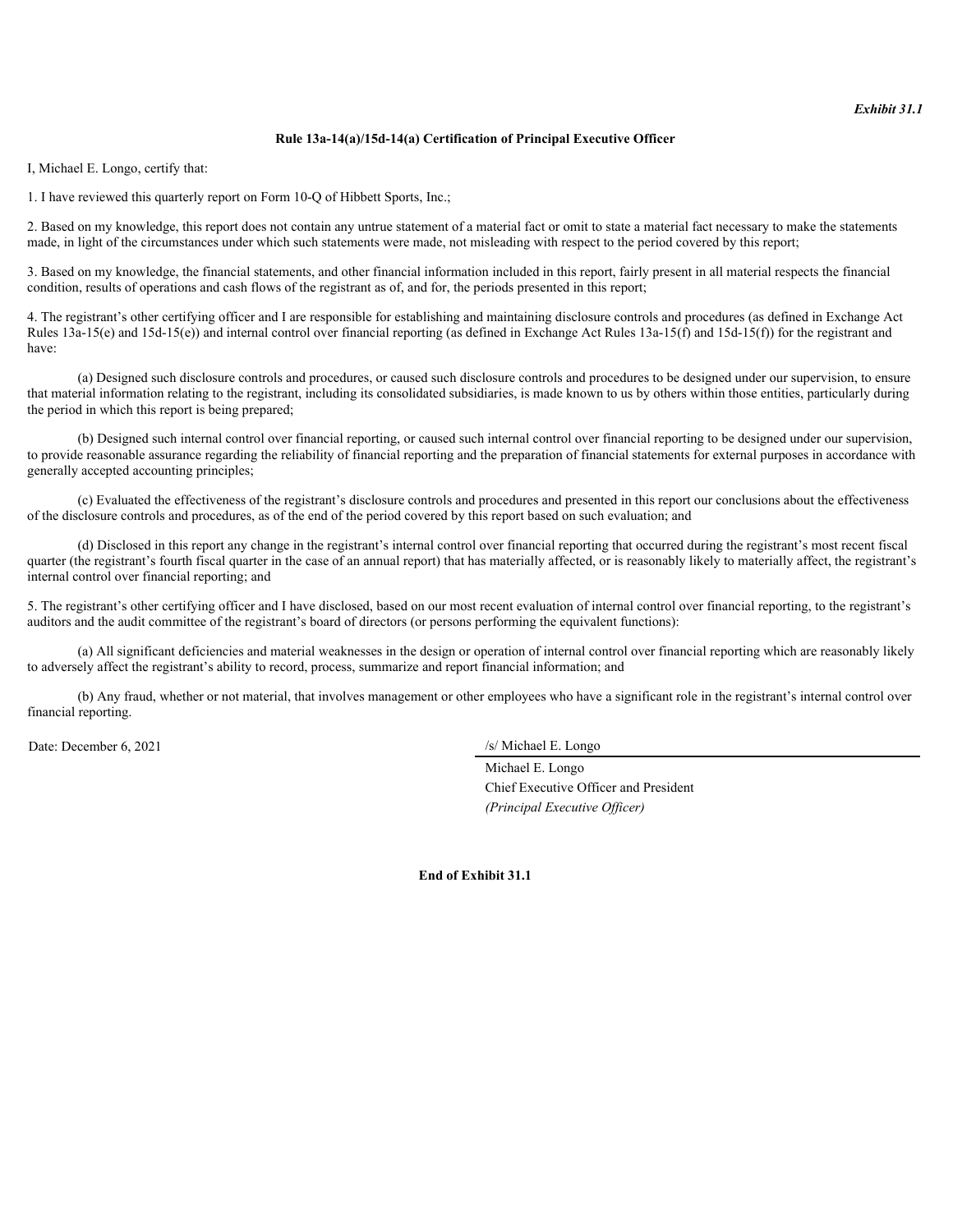## **Rule 13a-14(a)/15d-14(a) Certification of Principal Financial Officer**

<span id="page-33-0"></span>I, Robert Volke, certify that:

1. I have reviewed this quarterly report on Form 10-Q of Hibbett Sports, Inc.;

2. Based on my knowledge, this report does not contain any untrue statement of a material fact or omit to state a material fact necessary to make the statements made, in light of the circumstances under which such statements were made, not misleading with respect to the period covered by this report;

3. Based on my knowledge, the financial statements, and other financial information included in this report, fairly present in all material respects the financial condition, results of operations and cash flows of the registrant as of, and for, the periods presented in this report;

4. The registrant's other certifying officer and I are responsible for establishing and maintaining disclosure controls and procedures (as defined in Exchange Act Rules 13a-15(e) and 15d-15(e)) and internal control over financial reporting (as defined in Exchange Act Rules 13a-15(f) and 15d-15(f)) for the registrant and have:

(a) Designed such disclosure controls and procedures, or caused such disclosure controls and procedures to be designed under our supervision, to ensure that material information relating to the registrant, including its consolidated subsidiaries, is made known to us by others within those entities, particularly during the period in which this report is being prepared;

(b) Designed such internal control over financial reporting, or caused such internal control over financial reporting to be designed under our supervision, to provide reasonable assurance regarding the reliability of financial reporting and the preparation of financial statements for external purposes in accordance with generally accepted accounting principles;

(c) Evaluated the effectiveness of the registrant's disclosure controls and procedures and presented in this report our conclusions about the effectiveness of the disclosure controls and procedures, as of the end of the period covered by this report based on such evaluation; and

(d) Disclosed in this report any change in the registrant's internal control over financial reporting that occurred during the registrant's most recent fiscal quarter (the registrant's fourth fiscal quarter in the case of an annual report) that has materially affected, or is reasonably likely to materially affect, the registrant's internal control over financial reporting; and

5. The registrant's other certifying officer and I have disclosed, based on our most recent evaluation of internal control over financial reporting, to the registrant's auditors and the audit committee of the registrant's board of directors (or persons performing the equivalent functions):

(a) All significant deficiencies and material weaknesses in the design or operation of internal control over financial reporting which are reasonably likely to adversely affect the registrant's ability to record, process, summarize and report financial information; and

(b) Any fraud, whether or not material, that involves management or other employees who have a significant role in the registrant's internal control over financial reporting.

Date: December 6, 2021 /s/ Robert Volke

Robert Volke Senior Vice President and Chief Financial Officer *(Principal Financial Officer)*

**End of Exhibit 31.2**